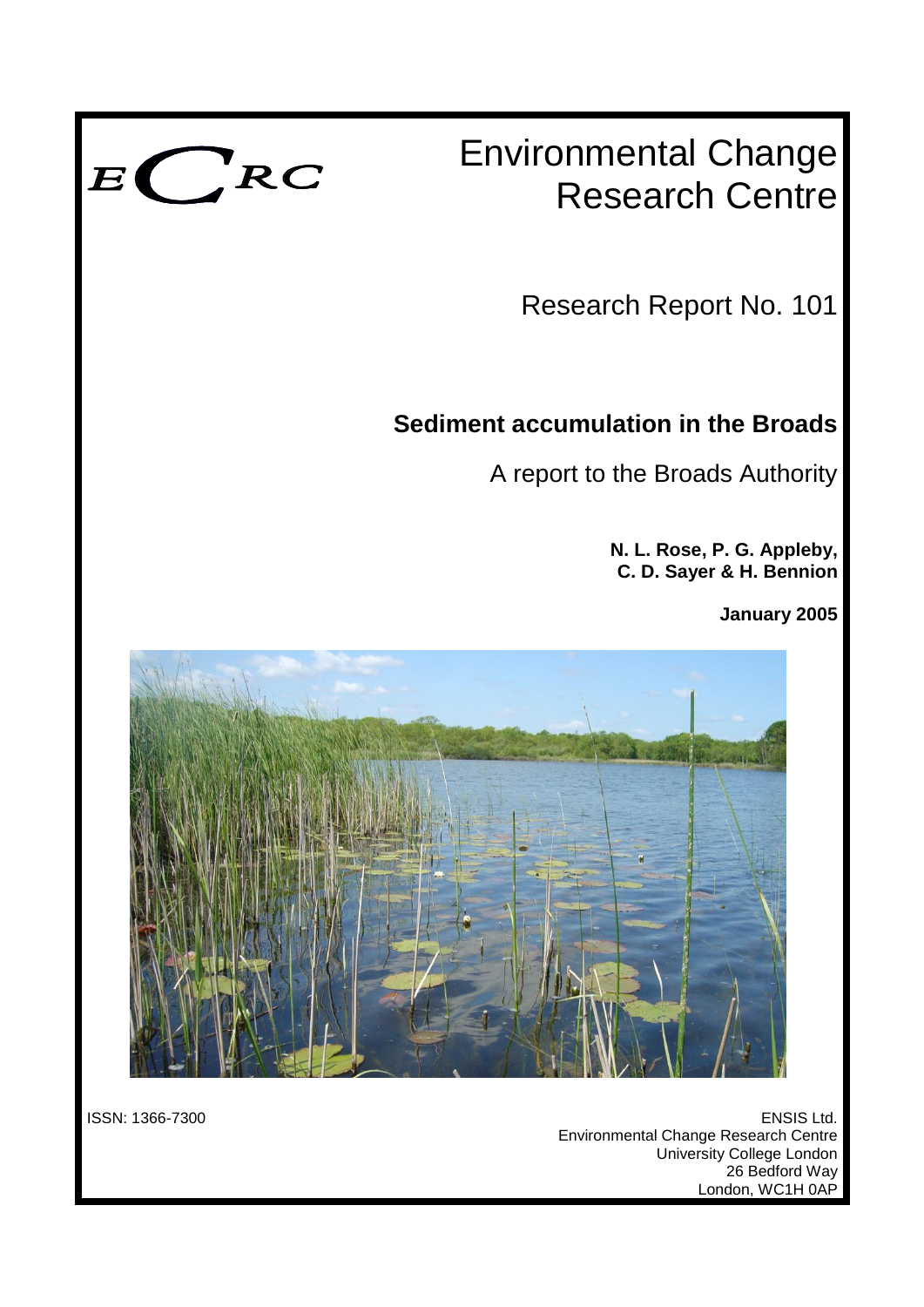# **Sediment accumulation in the Broads**

A report to the Broads Authority

**Neil L. Rose<sup>1</sup> , Peter G. Appleby<sup>2</sup> , Carl D. Sayer<sup>1</sup> & Helen Bennion<sup>1</sup>**

*<sup>1</sup>ENSIS Ltd / Environmental Change Research Centre, University College London, 26 Bedford Way, London WC1H 0AP.*

*2 Environmental Radioactivity Research Centre, Department of Mathematical Sciences, University of Liverpool, P.O. Box 147, Liverpool, L69 3BX, UK.*

**January 2005**

*Cover Photograph: Upton Great Broad (Ewan Shilland)*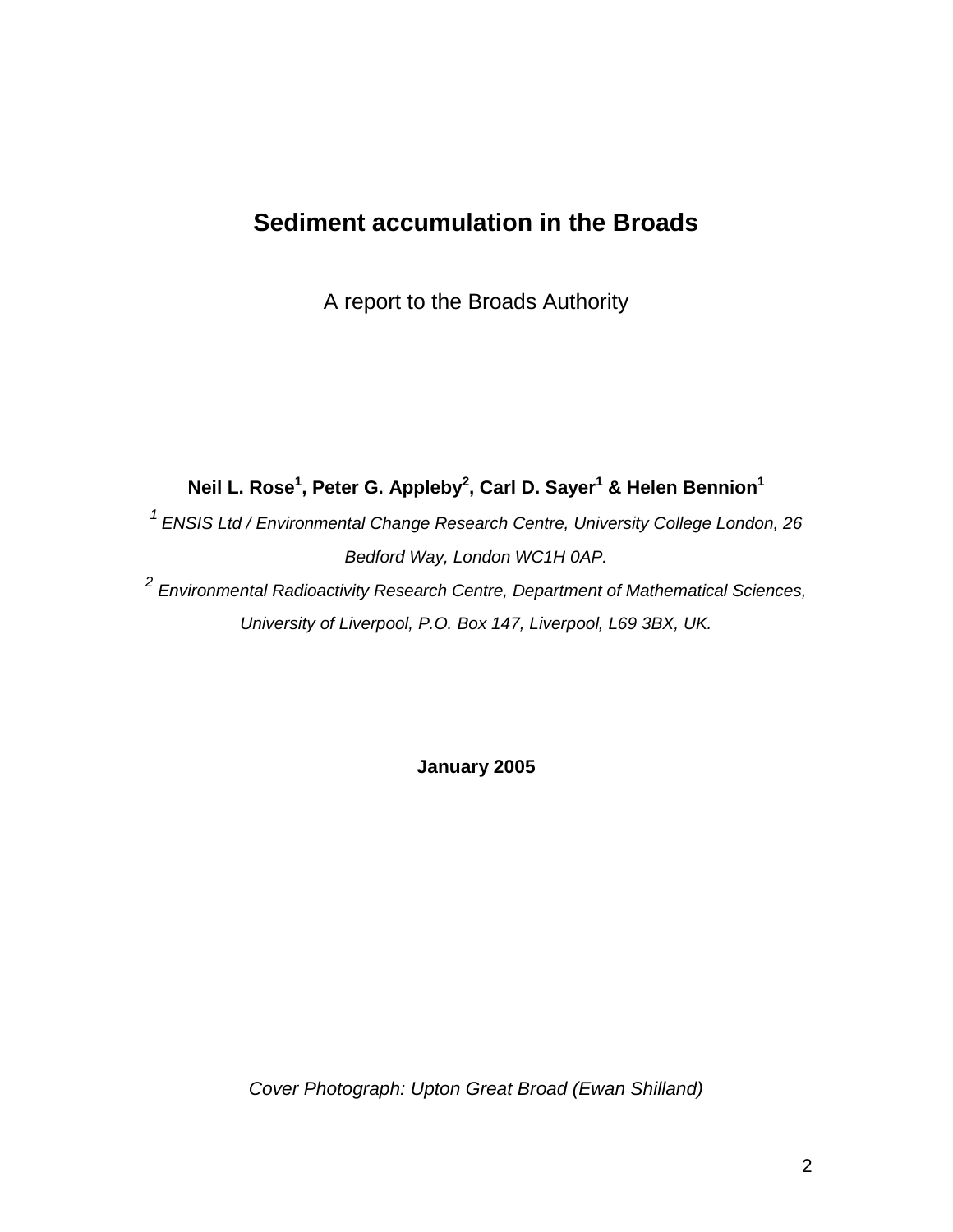# **Executive summary**

Sediment accumulation rate data are described for 15 cores from 11 sites in the Norfolk and Suffolk Broads. Sediment dating was determined using a combination of radiometric  $(^{210}Pb, ^{137}Cs)$  and spheroidal carbonaceous particle techniques. These approaches were combined to produce a 'best available chronology' for each site. However, at some sites results were still poor and the resulting data must be treated with caution.

Five cores, from different sites, showed an increase in sediment accumulation rate over the period covered by the available chronologies. Of these, accumulation rate increases varied by between 2 and 7-fold over basal rates.

Six cores showed no real change in sediment accumulation rate although for four of these reliable chronologies were only available back to the 1940s, or later. Two cores showed highly variable rates of sediment accumulation through time, precluding an assessment of change, and no cores showed a decrease in accumulation rate.

The data presented in this report, and that of some other previously published studies, would suggest that an accumulation rate in the range 0.01  $-$  0.04 g cm<sup>-2</sup> yr<sup>-1</sup> may be a reasonable estimate for an unimpacted site of this type. However, data are few and other published data suggest basal accumulation rates considerably lower than this.

Further work should include:

- A more detailed assessment of basal sediment accumulation rates from as early a period as possible in order to both confirm this rate and determine the full extent of accumulation rate increases at as many sites as possible.
- A better assessment of the scale of within-site variability to determine how representative accumulation rates from a single core are to a basin as a whole.
- A synthesis of available palaeolimnological data to identify evidence for the causes of sediment accumulation rate increases, in particular internal or external causes, and to identify gaps in knowledge.
- An assessment of the biological consequences of sediment accumulation rate increases and in particular the implications of lake shallowing on macrophyte loss and establishment.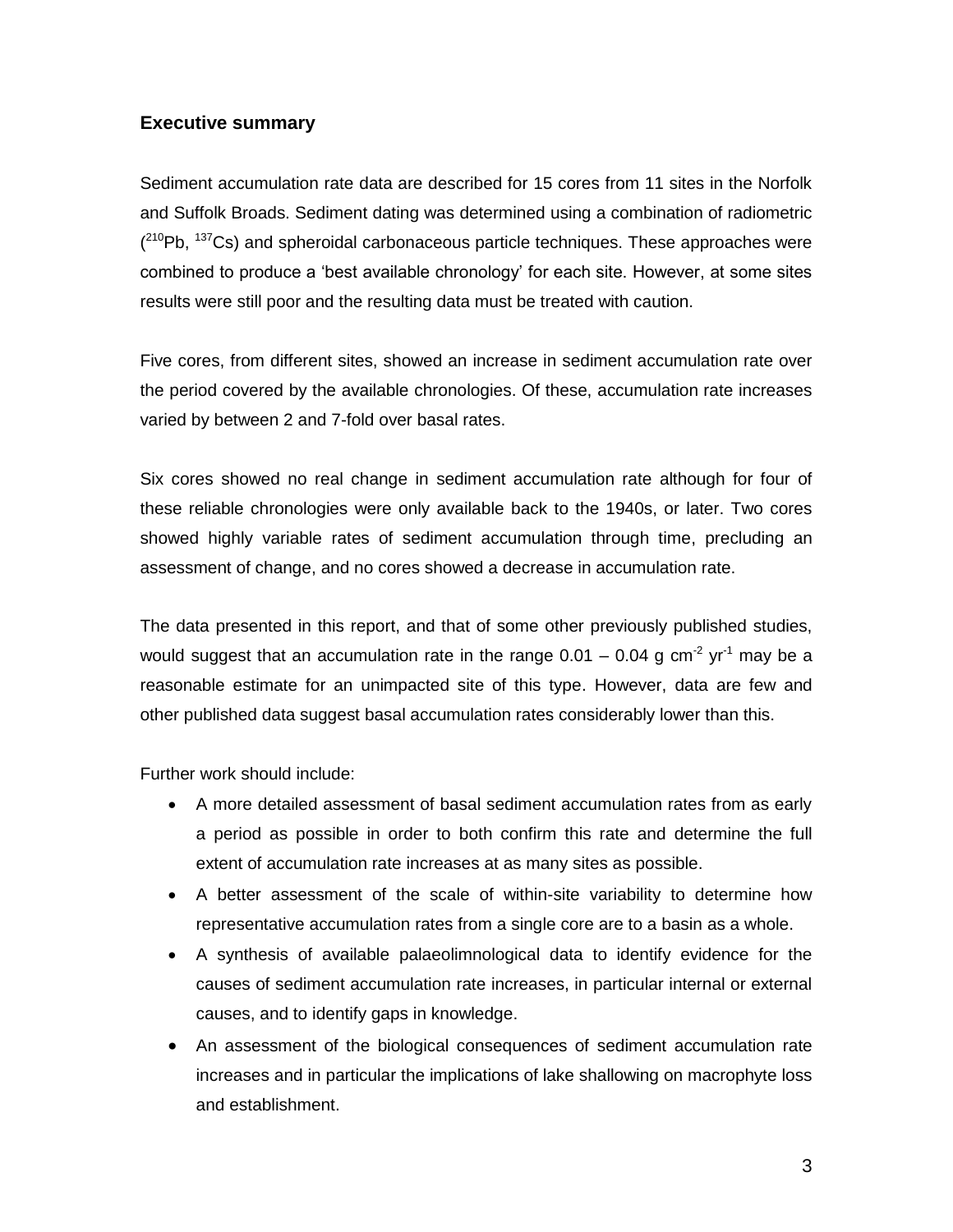# **Contents**

| <b>Introduction</b>                                 | 5  |
|-----------------------------------------------------|----|
| <b>Methods</b>                                      |    |
| Coring and sample treatment                         | 7  |
| Sediment chronologies from radiometric measurements | 7  |
| Sediment chronologies from SCP measurements         | 9  |
| <b>Results</b>                                      |    |
| <b>Barnby Broad</b>                                 | 10 |
| <b>Barton Broad</b>                                 | 11 |
| Calthorpe Broad                                     | 15 |
| <b>Hickling Broad</b>                               | 17 |
| Martham South Broad                                 | 20 |
| Rollesby Broad                                      | 20 |
| Salhouse Broad                                      | 22 |
| Sprat's Water                                       | 22 |
| <b>Upton Great Broad</b>                            | 24 |
| <b>Woolner's Carr</b>                               | 27 |
| <b>Wroxham Broad</b>                                | 30 |
| <b>Discussion</b>                                   |    |
| Limitations of the data                             | 32 |
| General trends                                      | 33 |
| Multiple cores                                      | 36 |
| <b>Conclusions</b>                                  | 38 |
| Further data availability and research requirements | 40 |
| <b>References</b>                                   | 42 |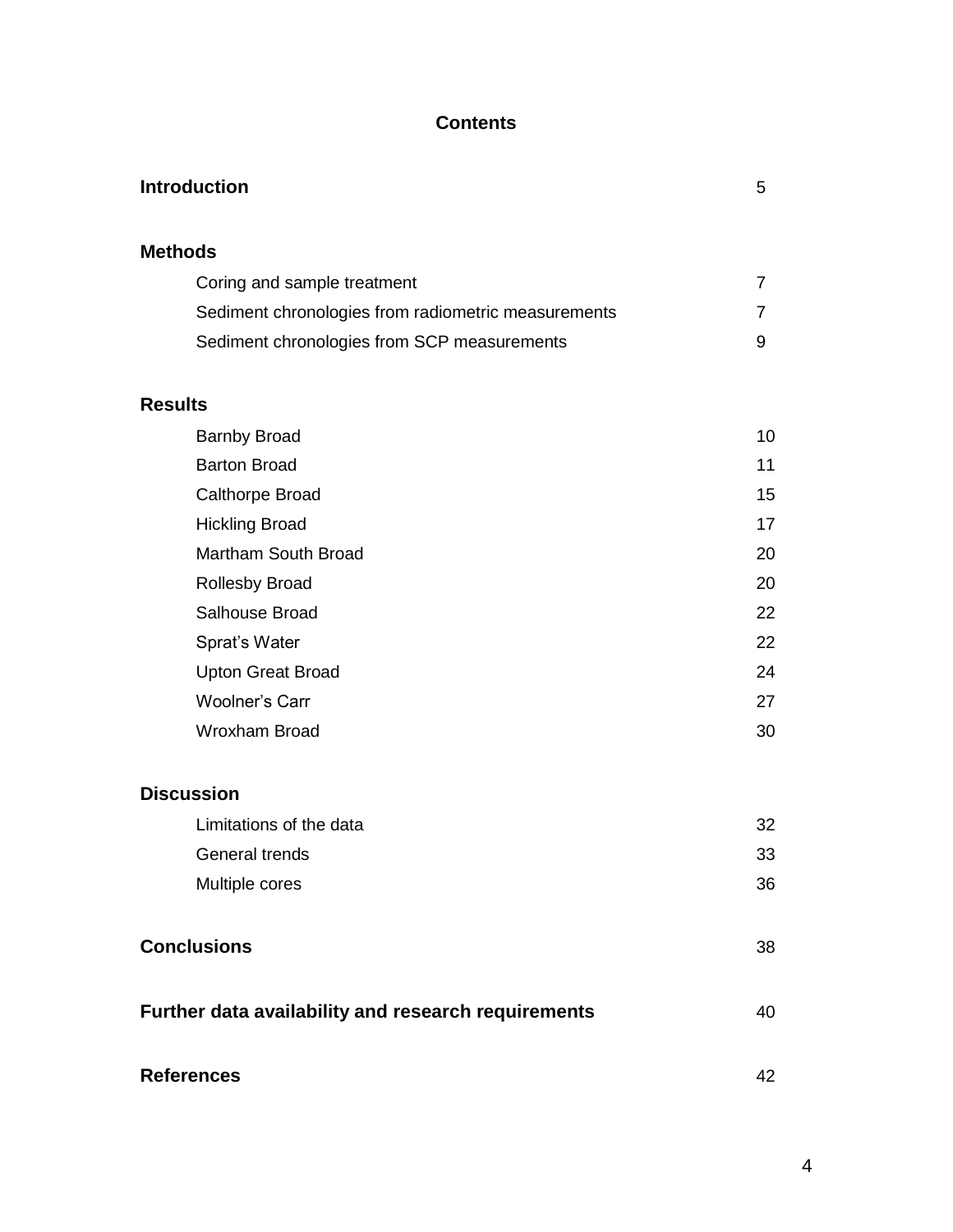# **Introduction**

This report summarises the sediment accumulation rate data produced as result of a number of research projects undertaken by the Environmental Change Research Centre (ECRC), University College London, in the Norfolk and Suffolk Broads between 1995 and 2004.

Data are presented on 11 sites: Barnby Broad, Barton Broad, Calthorpe Broad, Hickling Broad, Martham Broad, Rollesby Broad, Salhouse Broad, Sprat's Water, Upton Great Broad, Woolner's Carr and Wroxham Broad. Locations of these are given in Figure 1. As this report represents an amalgamation of data generated as a result of a variety of research projects, the distribution of sites and data included here is totally serendipitous.

Sediment core chronologies are mainly based on radiometric measurements undertaken at the Environmental Radioactivity Research Centre, University of Liverpool by Prof. Peter Appleby, supplemented by spheroidal carbonaceous particle (SCP) analyses undertaken by Neil Rose at the ECRC. Data for each site are presented in two formats, as a rate of accumulation of sediment depth (i.e. cm  $yr^{-1}$ ) and as a flux of dry material to the accumulating sediment basin from which the core was taken (g cm<sup>-2</sup> yr<sup>-1</sup>). Data for some of the cores included in this report have previously been published elsewhere e.g. BART1, ROLL1, WROX1 and UPTO1 (Bennion 1996; Bennion et al., 2001; 2003); HICK1 and BART9 (Hoare et al., 2004). No attempt has been made to extrapolate accumulation rates or chronologies beyond those justified by the data and therefore some of the chronologies are quite restricted and extend back only as far as the 1940s or even later. However, given the considerable variation in sediment accumulation rates observed through some of the cores, it was considered preferable only to attempt to interpret data which were known to be reasonably reliable.

Whilst the data included in this report is a summary of that compiled by the ECRC since 1995, earlier studies on sediment accumulation in the Broads have been undertaken. Osborne & Moss (1977) and Moss (1980) provided sediment accumulation rate estimates for Barton Broad, Moss (1979) shows data for Strumpshaw Broad and Moss et al. (1979), data for Alderfen Broad and Upton Broad. Whilst these studies provide some useful comparisons for the data presented in this report they also estimate rates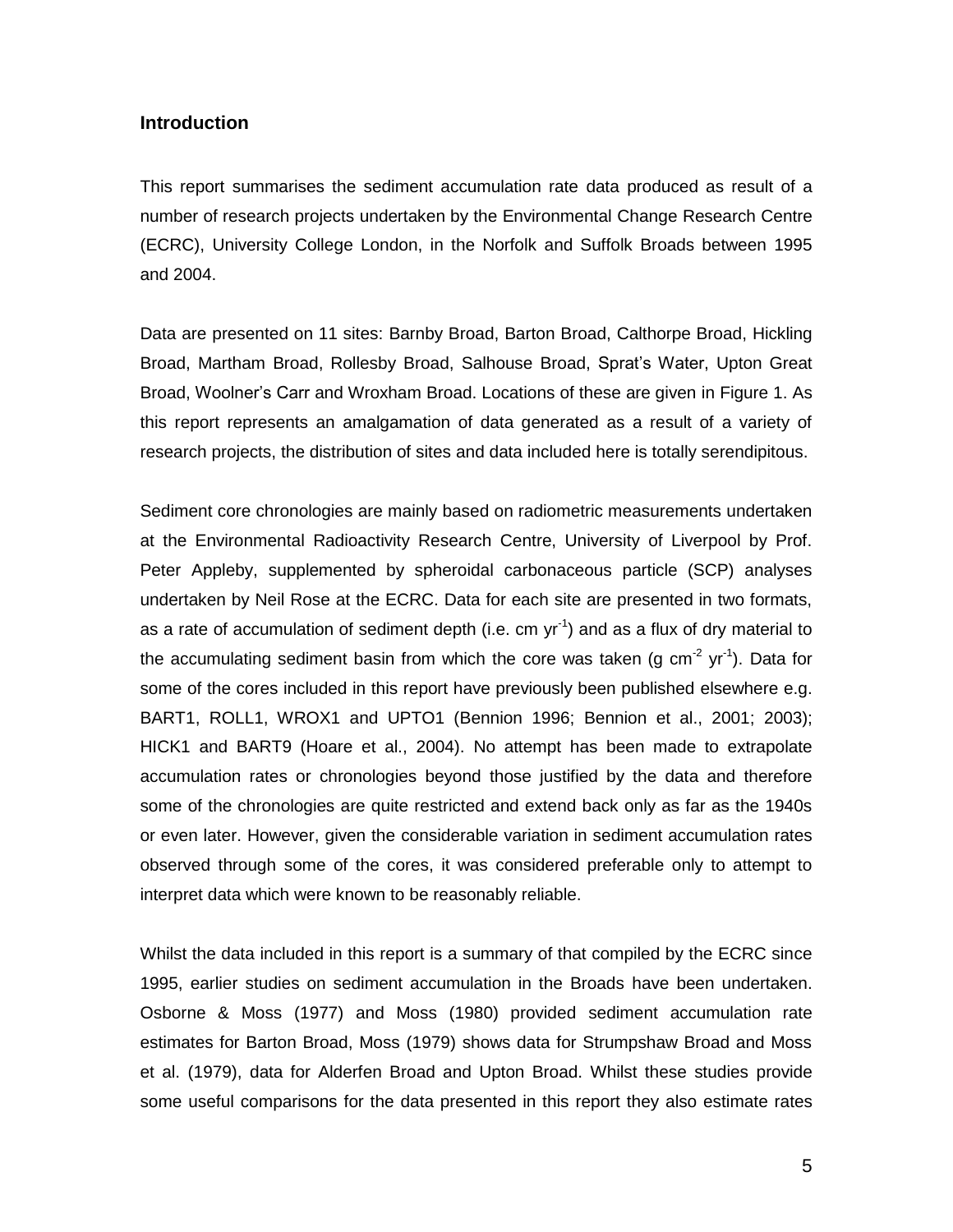back over hundreds of years to the origin of the Broads. However, at best, such an approach can only provide the broadest indication of mean sediment accumulation rates over these long periods and no information can be gained about variability in sedimentation rates. These data are considered further under the relevant sites and in the discussion sections.

**Figure 1.** Map of sites considered in this report.

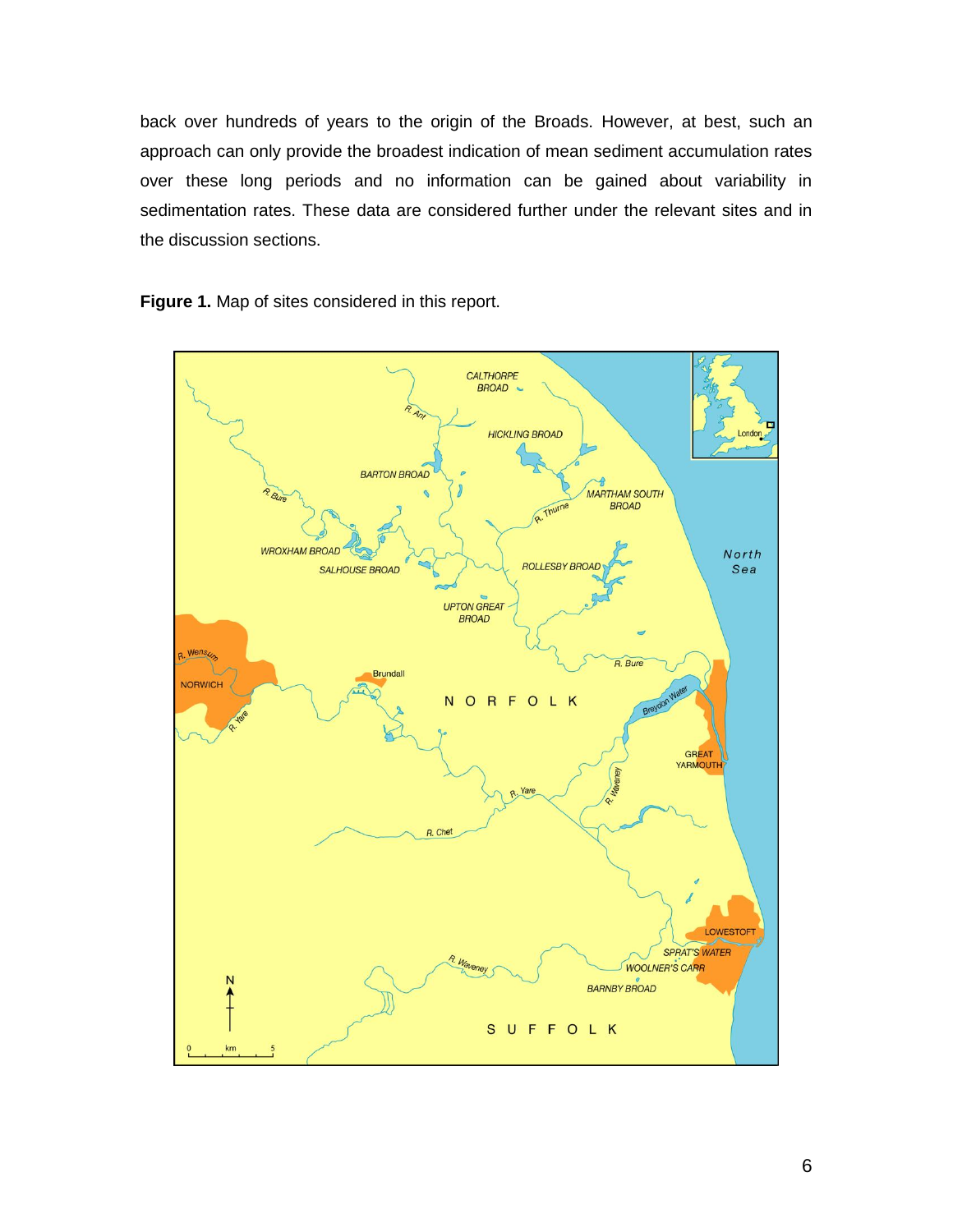# **Methods**

#### *Coring and sample treatment*

All cores, except that from Salhouse Broad, were taken using a wide-diameter Livingstone corer. The core from Salhouse Broad was taken using a 14 cm diameter 'Goldsmith' piston corer. Both are operated from a raft supported by two inflatable boats. Table 1 shows the collection date for the sediment cores discussed in this report along with the most accurate estimate of sampling location.

Data are available for three cores from Barton Broad (1995, 1999 and 2001) whilst two cores have been taken from both Upton Great Broad (1995 and 2004) and Wroxham Broad (1995 and 2000). Most cores were taken from central areas of the Broads basins except the latter Upton Broad core (UPTO 3) and the two latter Barton Broad cores (BART 5 and BART 9) which were taken at 'near-shore' locations.

Most of the cores were taken prior to any dredging or mud-pumping activities at the sites. The exception to this was Barnby Broad where the south-western half of the Broad was mud-pumped in 1990. However, the cores discussed in this report were taken at locations as far away from dredged areas as possible in the northern end of the lake. The disturbance generated by such activities would preclude any meaningful data being generated from the sediment cores, but there is no evidence for such disturbance in the Barnby Broad data.

All cores were extruded vertically in 0.5cm or 1 cm interval slices and stored in plastic bags prior to lithostratigraphic (water and organic content, wet density) and all subsequent measurements.

# *Sediment chronologies from radiometric measurements*

Radiometric dates were obtained for the sediment cores by measuring  $^{210}Pb$ ,  $^{226}Ra$ ,  $^{137}Cs$ and  $241$ Am by gamma spectrometry using well-type, coaxial, low background, intrinsic germanium detectors fitted with NaI(Tl) escape suppression shields (Appleby et al. 1986).  $210Pb$  is a naturally occurring radionuclide of half-life 22.26 years. Measurements of the down-core decline in <sup>210</sup>Pb activity in excess of the supporting  $^{226}$ Ra are used to determine a chronology for the past 100-150 years.  $137$ Cs and  $241$ Am are artificial radionuclides first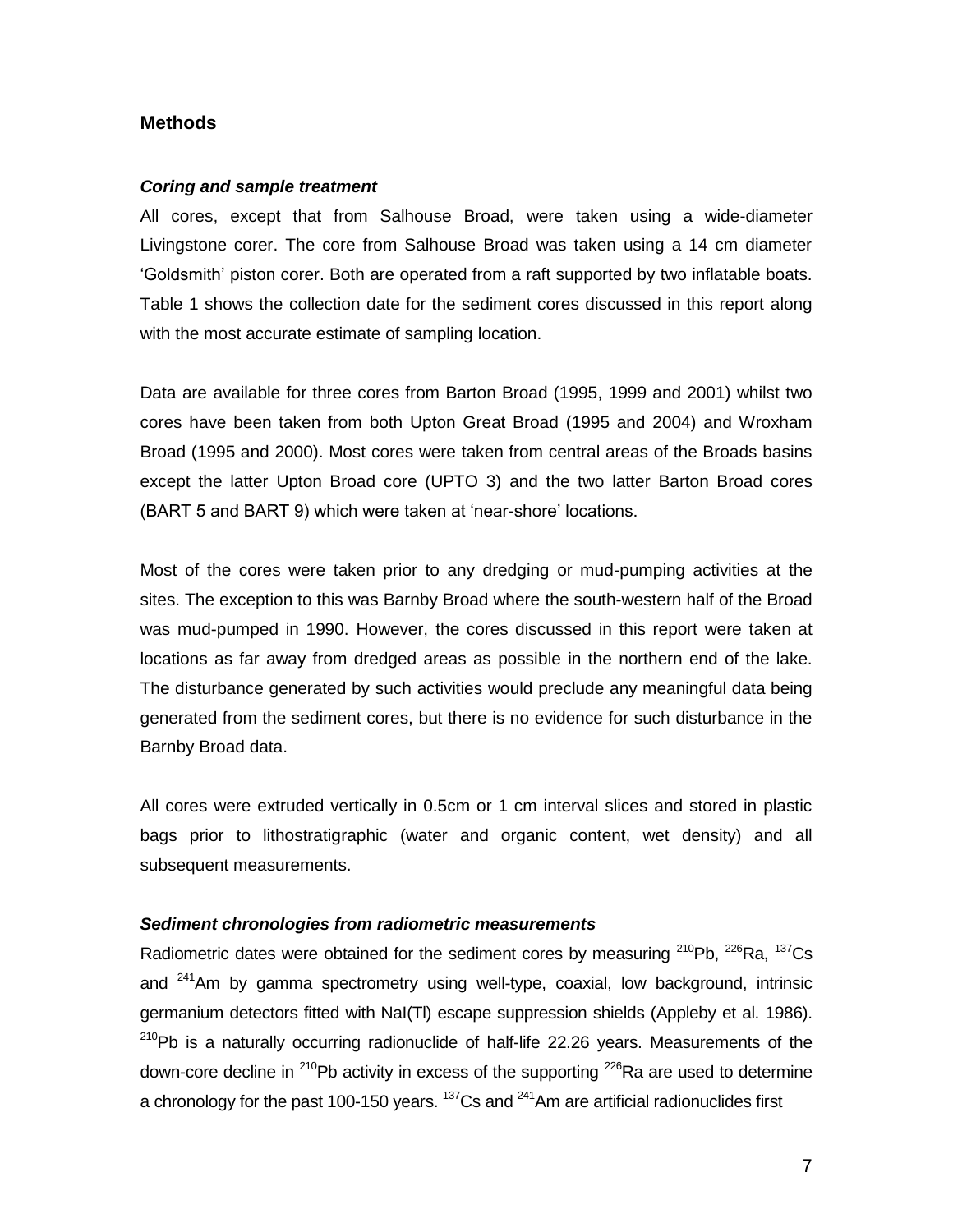**Table 1.** Dates and locations for the sediment cores discussed in this report. (Note: 5 figure grid references represent GPS-derived locations). All cores are from 'central' areas of the basin except where stated.

| <b>Site</b>              | Core code           | Core date | Core location  |
|--------------------------|---------------------|-----------|----------------|
| <b>Barnby Broad</b>      | BARB 4              | 2003      | TM 47999 90652 |
| <b>Barton Broad</b>      | <b>BART1</b>        | 1995      | TG 363 215     |
|                          | BART 5 (near-shore) | 1999      | TG 356 214     |
|                          | BART 9 (near-shore) | 2001      | TG 356 214     |
| <b>Calthorpe Broad</b>   | CALT <sub>1</sub>   | 2003      | TG 410 258     |
| <b>Hickling Broad</b>    | HICK <sub>1</sub>   | 2002      | TG 418 210     |
| Martham South Broad      | MART 1              | 1995      | TG 458 201     |
| <b>Rollesby Broad</b>    | ROLL <sub>1</sub>   | 1995      | TG 461 146     |
| Salhouse Broad           | SALG <sub>1</sub>   | 2003      | TG 317 157     |
| Sprat's Water            | SPRA 1              | 2003      | TM 50575 91782 |
| <b>Upton Great Broad</b> | UPTO <sub>1</sub>   | 1995      | TG 389 133     |
|                          | UPTO 3 (near-shore) | 2004      | TG 389 133     |
| Woolner's Carr           | WOOC <sub>1</sub>   | 2003      | TM 50330 91566 |
| Wroxham Broad            | WROX 1              | 1995      | TG 309 165     |
|                          | WROX <sub>2</sub>   | 2000      | TG 307 164     |

introduced into the environment on a global scale in 1954 by the atmospheric testing of thermo-nuclear weapons. Fallout of  $137$ Cs from this source reached a maximum value in 1963 and then declined sharply following the treaty in that year banning further atmospheric tests. Sediment records of this maximum can be used to identify the 1963 level in the core. The nuclear accident at Chernobyl in 1986 released substantial quantities of both <sup>137</sup>Cs and <sup>134</sup>Cs into the atmosphere and resulted in further wide-scale fallout. Post-1986 cores frequently contain a second  $137$ Cs peak that can be used to identify the 1986 level. Where there is doubt about the provenance of a  $137$ Cs peak, the 1963 peak may be identified by an associated <sup>241</sup>Am peak (Appleby et al. 1990; Appleby et al. 1991).

There are two principal methods for determining the initial  $^{210}$ Pb activity of a sediment layer necessary for the calculation of its  $210$ Pb date. These are the CRS (constant rate of unsupported <sup>210</sup>Pb supply) model (Appleby and Oldfield 1978) and the CIC (constant initial <sup>210</sup>Pb concentration) model. Factors governing model choice are discussed in Appleby and Oldfield (1983; 1992). The CRS model is perhaps the most widely accepted and is based on the hypothesis that the  $^{210}Pb$  supply to the sediments is dominated by a constant atmospheric fallout. This model is not valid where there are interruptions or changes to the  $210Pb$  supply, for example with a sediment hiatus. Where there are uncertainties about the  $210$ Pb chronology, the independently derived 1963 and 1986 fallout dates may be used to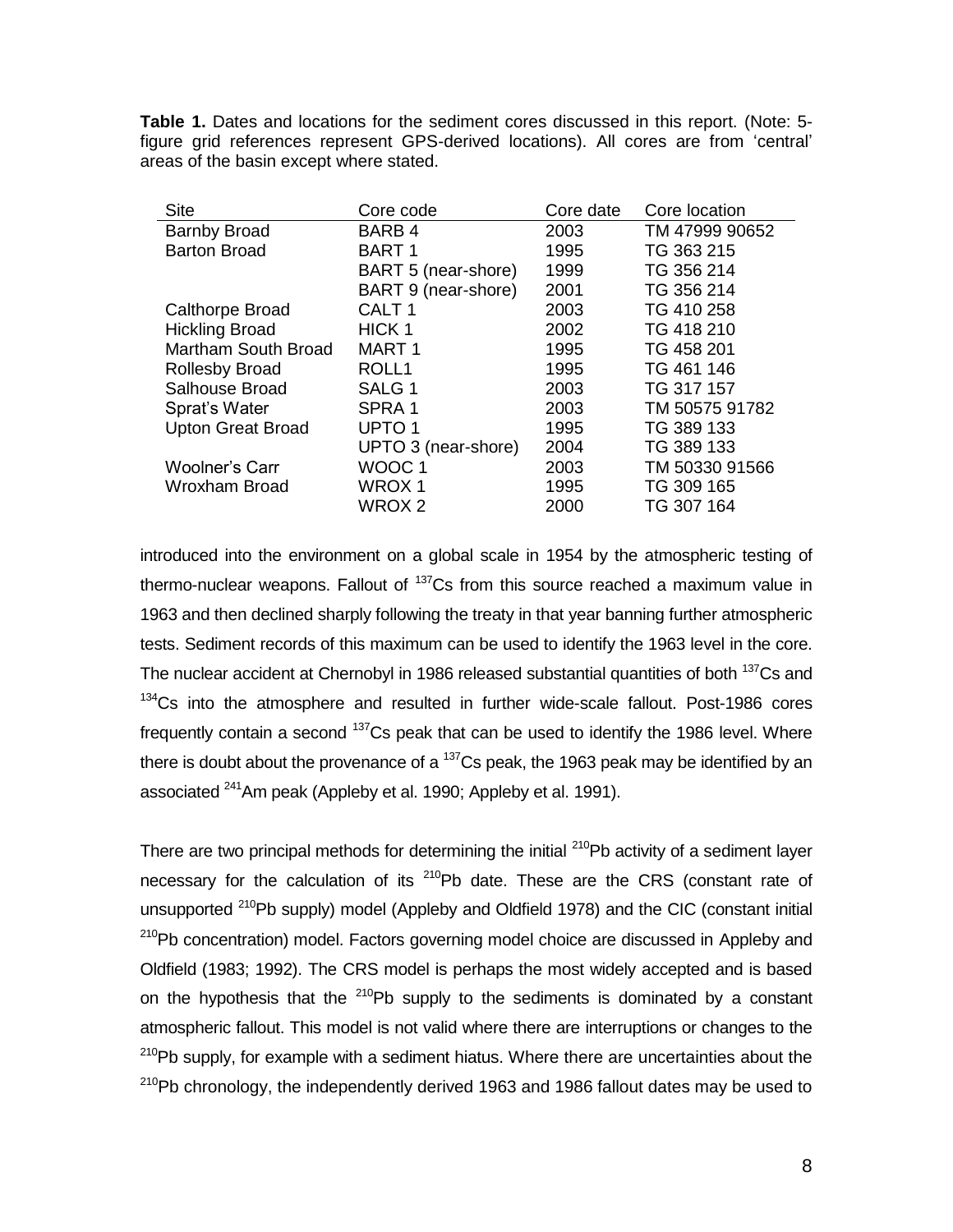help discriminate between the two principal models. Where neither of these models are valid, best available chronologies can be determined following an assessment of all the data, using the procedures described in Appleby (2001). In some instances, the sediment record of  $210$ Pb is not always sufficiently good to provide reliable dates. In these cases a best available chronology can be constructed from, for example, the extrapolation of <sup>137</sup>Cs data or by means of an alternative dating technique such as spheroidal carbonaceous particles (SCPs).

#### *Sediment chronologies from SCP measurements*

SCP analyses followed Rose (1994) whereby sequential attack by mineral acids removes unwanted fractions of the sediment. Nitric, hydrofluoric and hydrochloric acids are used to remove organic matter, siliceous material and carbonates respectively, leaving a suspension of mainly carbonaceous material in water. A known proportion of this suspension is evaporated onto a coverslip, mounted onto a microscope slide and the SCPs counted at 400x magnification under a light microscope. SCP concentrations are produced as number of particles per gram dry mass of sediment (gDM $1$ ). Detection limits for the technique can vary from core to core (defined as the concentration resulting from counting a single SCP on the coverslip) but are typically 50 – 150 gDM<sup>-1</sup>.

The SCP record in European lake sediments has been found to be consistent and reliable (there are no problems of re-mobilisation or dissolution etc.) such that one of the main uses of the SCP record has been for dating purposes (e.g. Rose *et al*., 1995). In a given region, once a reliable SCP chronology has been established (using independent dating such as varve counting or  $210$ Pb dating etc.) then the SCP profile can be used with confidence to ascribe dates to the last 150 years of the sediment record of undated sites. Traditionally, dates are attributed to the start of the SCP record, the rapid increase in SCP concentration and the SCP concentration peak. Although there are regional variations, in the UK the date of the start of the SCP record is usually given as the midnineteenth century as a result of developments in the Industrial Revolution whilst the start of the rapid increase in SCP concentration is usually ascribed to c.1950 due to the boom in electricity generation after the Second World War. Usually the most replicable and identifiable feature within a region is the peak in SCP concentration. It is also the feature which is most likely to vary between one region and another as the recent "postpeak" decrease is due to many factors such as implementation of air quality legislation,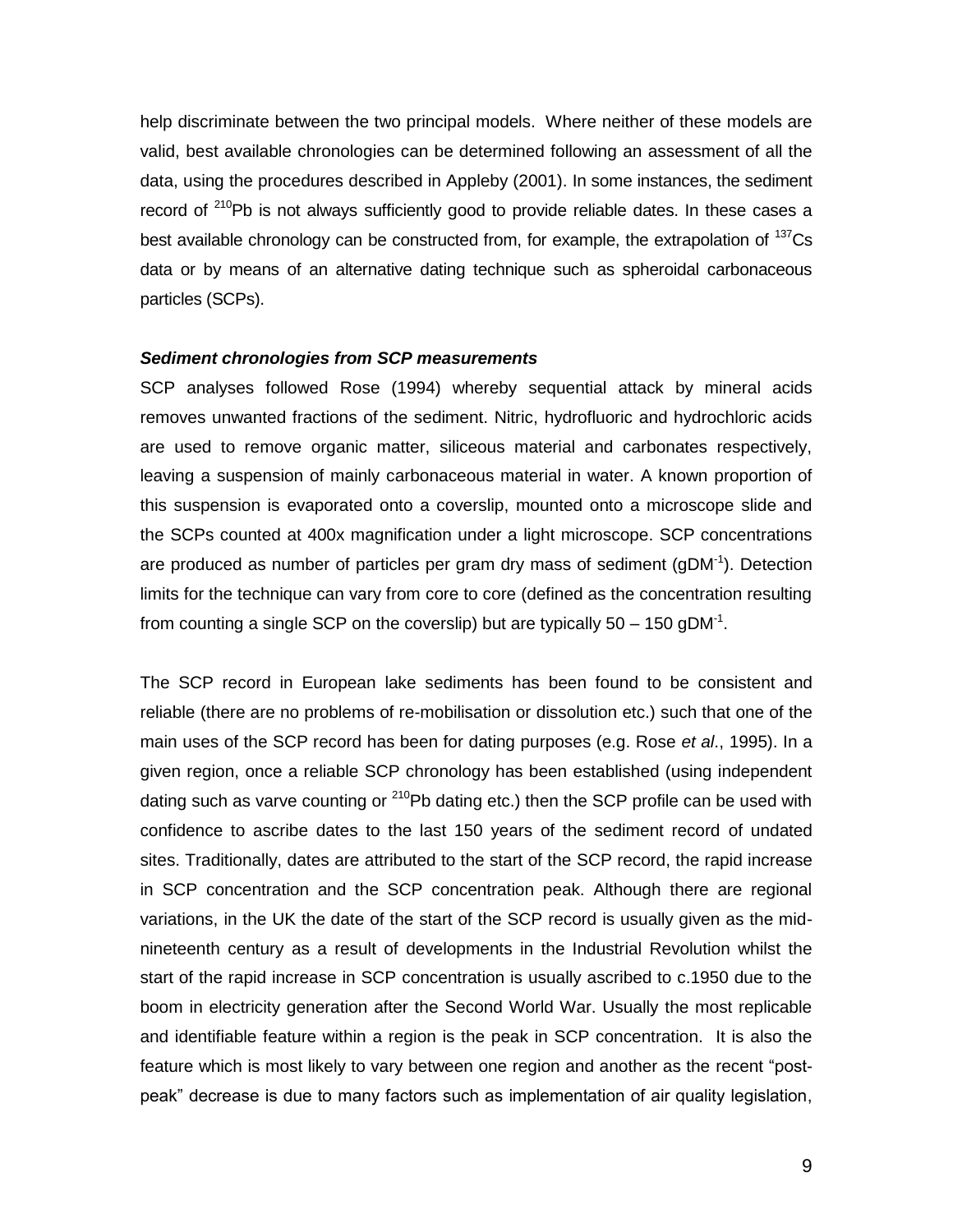introduction of particle arresting equipment and trends in industrial output, fuel use and economic development. In addition to these factors, the situation may be further complicated by the trans-boundary nature of the depositing particles. For example, most lakes receive deposition from the emissions of more than one country and the combination of national air quality legislation may result in a unique depositional regime for the region. However, in the UK the situation is simpler as most deposition is from the UK and the peak in the area of the country of interest in this report is ascribed the date 1970  $\pm$  5 years.

More recently, the technique of dating sediment cores using SCPs has been developed (Rose & Appleby, submitted) such that dates are ascribed on the basis of cumulative percentage inventories calibrated using a number of independently dated profiles from across a number of defined regions in the UK. South and central England forms one of these regions and the inventory dates are based on 15 independently dated sediment cores including several from East Anglia. Being based on inventory data these profiles are not susceptible to many of the processes which may affect SCP concentrations (e.g. in-wash events) and hence the technique is more robust than 'traditional' SCP dating which uses concentration data only. The inventory technique uses the SCP peak depth as 100% and all other percentiles are calculated relative to it. The advantage of this approach is that dates can be allocated to each 10-percentile resulting in 11 dates for each core rather than the previous three. The disadvantage is that only dates between 1850 and the peak date (here, 1970) can be allocated to a core. Errors in SCP dates ascribed in this manner are based on the variability between the 15 independently dated sediment cores from the region, and the errors from the original radiometric dating against which the SCP records were calibrated.

# **Results**

#### *Barnby Broad*

#### *BARB 4*

Equilibrium between total  $^{210}$ Pb activity and the supporting  $^{226}$ Ra is still not reached at the depth of the deepest sample analysed (33 cm). Unsupported  $210Pb$  activity declines more or less exponentially with depth, though there are non-monotonic features at  $\sim$ 8-9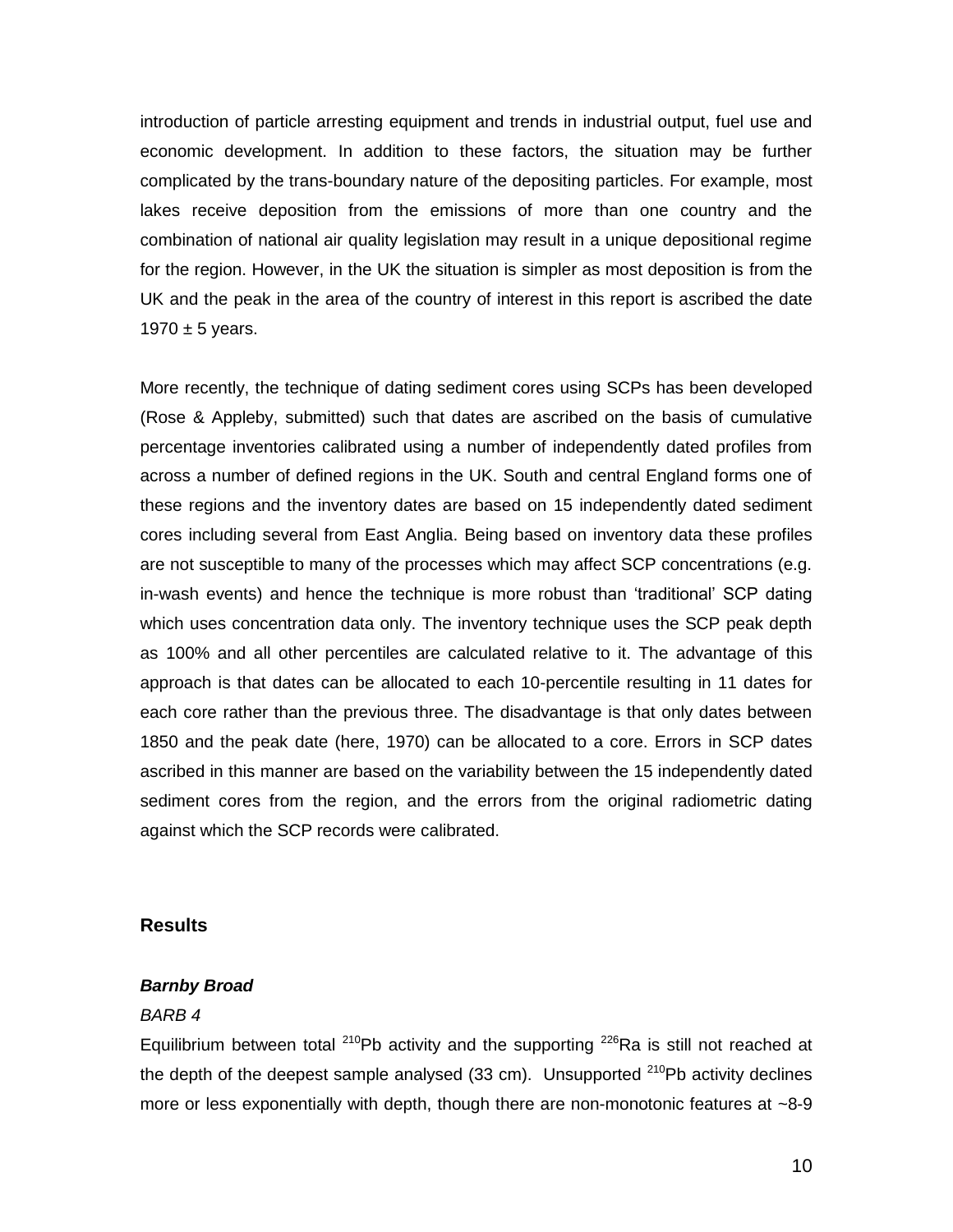cm and  $\sim$ 20-21 cm suggesting episodes of accelerated sedimentation.  $137$ Cs activity has a relatively well resolved subsurface peak between 20 and 25 cm that almost certainly records the 1963 fallout maximum from the atmospheric testing of nuclear weapons.

Due to the incomplete determination of the <sup>210</sup>Pb record, dates calculated using the CRS model alone are unlikely to be reliable, and corrected  $^{210}$ Pb dates were calculated using the 1963  $137$ Cs date as reference point. The results are plotted in Figure 2, together with dates determined from the SCP record. Where they overlap, these two independent chronologies are in relatively good agreement. The SCP dates suggest a mean sedimentation rate for the pre-1960 period of 0.037 g cm<sup>-2</sup> y<sup>-1</sup> (0.29 cm y<sup>-1</sup>), significantly less than the mean post-1960 value of 0.054 g cm<sup>-2</sup> y<sup>-1</sup> (0.56 cm y<sup>-1</sup>), and contemporary value of ~0.074 g cm<sup>-2</sup> y<sup>-1</sup> (0.77 cm y<sup>-1</sup>), determined from the radiometric record. A corrected chronology, also shown in Figure 2 and given in detail in Table 2, has been constructed using the radiometric dates for the post-1960 period, and the SCP determined mean sedimentation rate for the earlier period.

# *Barton Broad*

# *BART 1: 1995*

Low  $210Pb$  activities were recorded in BART1, and although unsupported  $210Pb$  was detectable down to c.30 cm values were scarcely above the limits of detection. There was a significant increase in  $^{226}$ Ra values in the top 20 cm, presumably indicating a shift in recent decades to a more minerogenic sediment. BART1 does not have a well resolved peak in <sup>137</sup>Cs activity, but a steep increase in activity between 20-30 cm would appear to distinguish pre-1950 sediments from those post-dating the period of maximum fallout in the early 1960s. Traces of  $137$ Cs below 40 cm depth (pre-dating the 1954 onset of weapons test fallout) can be attributed to post-depositional transport either by mixing or diffusion through the pore waters.

Calculation of tentative  $210Pb$  dates using the CRS model was possible in spite of the very low activities. Although the dates of specific levels have very high standard errors, the mean sedimentation rate calculated for the past 40 years of 0.15 $\pm$ 0.03 g cm<sup>-2</sup> y<sup>-1</sup> is in relatively good agreement with the post-1963 sedimentation rate of  $0.19 \pm 0.03$  g cm<sup>-2</sup>  $y<sup>-1</sup>$  (0.78 cm  $y<sup>-1</sup>$ ) determined from the  $^{137}$ Cs date (Figure 3). Table 3 gives a chronology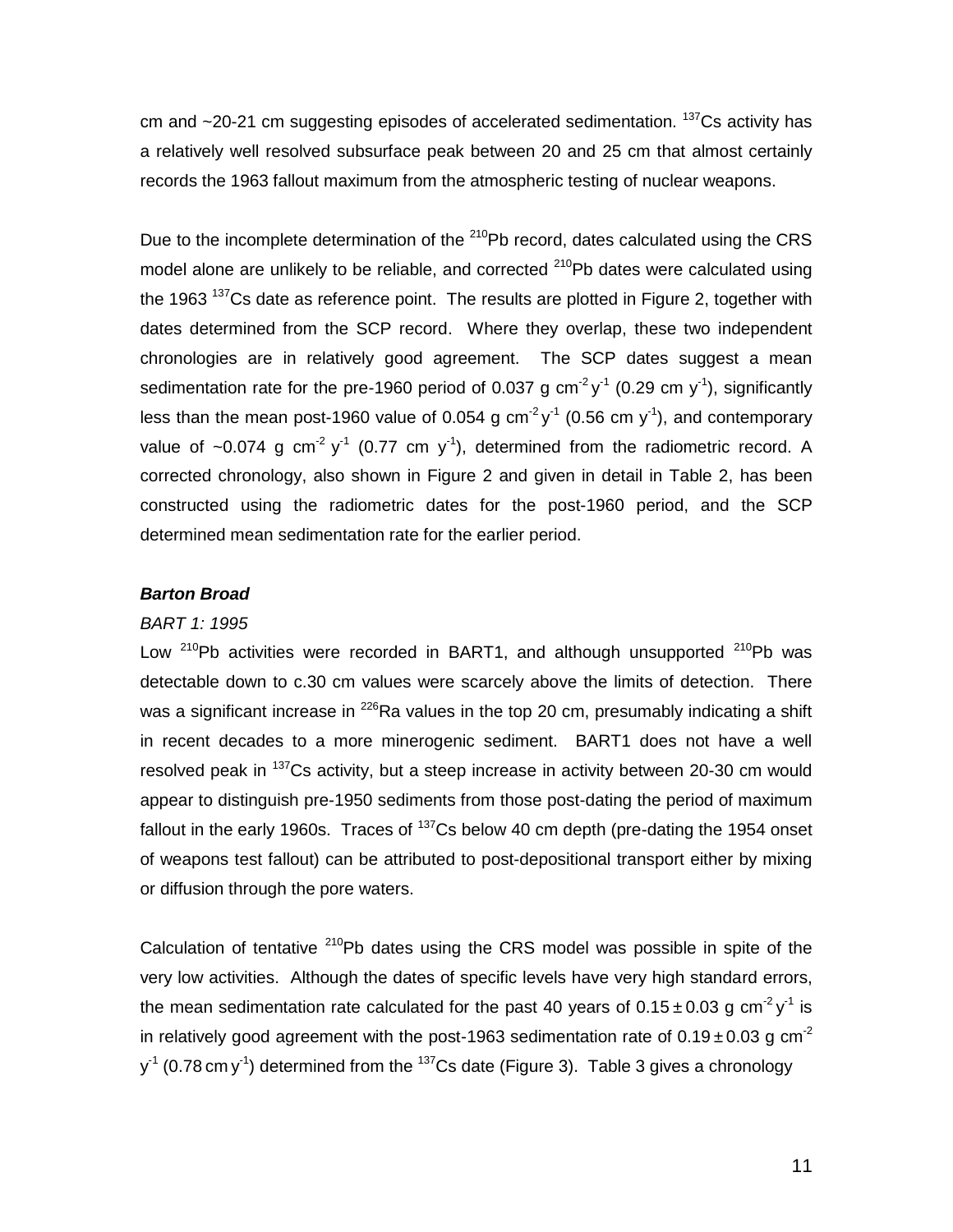**Figure 2.** Chronology of Barnby Broad core BARB4, showing the radiometric dates, SCP dates, and corrected dates based on both methods.



**Table 2**. Combined (radiometric and SCP) chronology of Barnby Broad core BARB4

|      | Depth                 |            | Chronology | Sedimentation Rate |                             |             |           |
|------|-----------------------|------------|------------|--------------------|-----------------------------|-------------|-----------|
| cm   | $g \, \text{cm}^{-2}$ | Date<br>AD | Age<br>у   | 土                  | g cm <sup>-2</sup> $y^{-1}$ | cm $y^{-1}$ | $\pm$ (%) |
| 0.0  | 0.00                  | 2003       | 0          | 0                  |                             |             | 0.0       |
| 0.5  | 0.04                  | 2002       | 1          | 1                  | 0.078                       | 0.90        | 29.8      |
| 4.5  | 0.37                  | 1998       | 5          | 2                  | 0.067                       | 0.80        | 24.8      |
| 8.5  | 0.81                  | 1992       | 11         | 2                  | 0.070                       | 0.57        | 34.9      |
| 12.5 | 1.25                  | 1984       | 19         | 3                  | 0.049                       | 0.50        | 25.9      |
| 16.5 | 1.63                  | 1976       | 27         | 4                  | 0.043                       | 0.50        | 34.0      |
| 20.5 | 2.00                  | 1968       | 35         | 4                  | 0.049                       | 0.47        | 42.3      |
| 24.5 | 2.39                  | 1959       | 44         | 6                  | 0.037                       | 0.38        |           |
| 28.5 | 2.82                  | 1947       | 56         | 14                 | 0.037                       | 0.30        |           |
| 32.5 | 3.38                  | 1932       | 71         | 20                 | 0.037                       | 0.25        |           |
| 36.5 | 3.99                  | 1916       | 87         | 25                 | 0.037                       | 0.21        |           |
| 40.5 | 4.79                  | 1894       | 109        | 25                 | 0.037                       | 0.18        |           |
| 44.5 | 5.60                  | 1872       | 131        | 25                 | 0.037                       | 0.19        |           |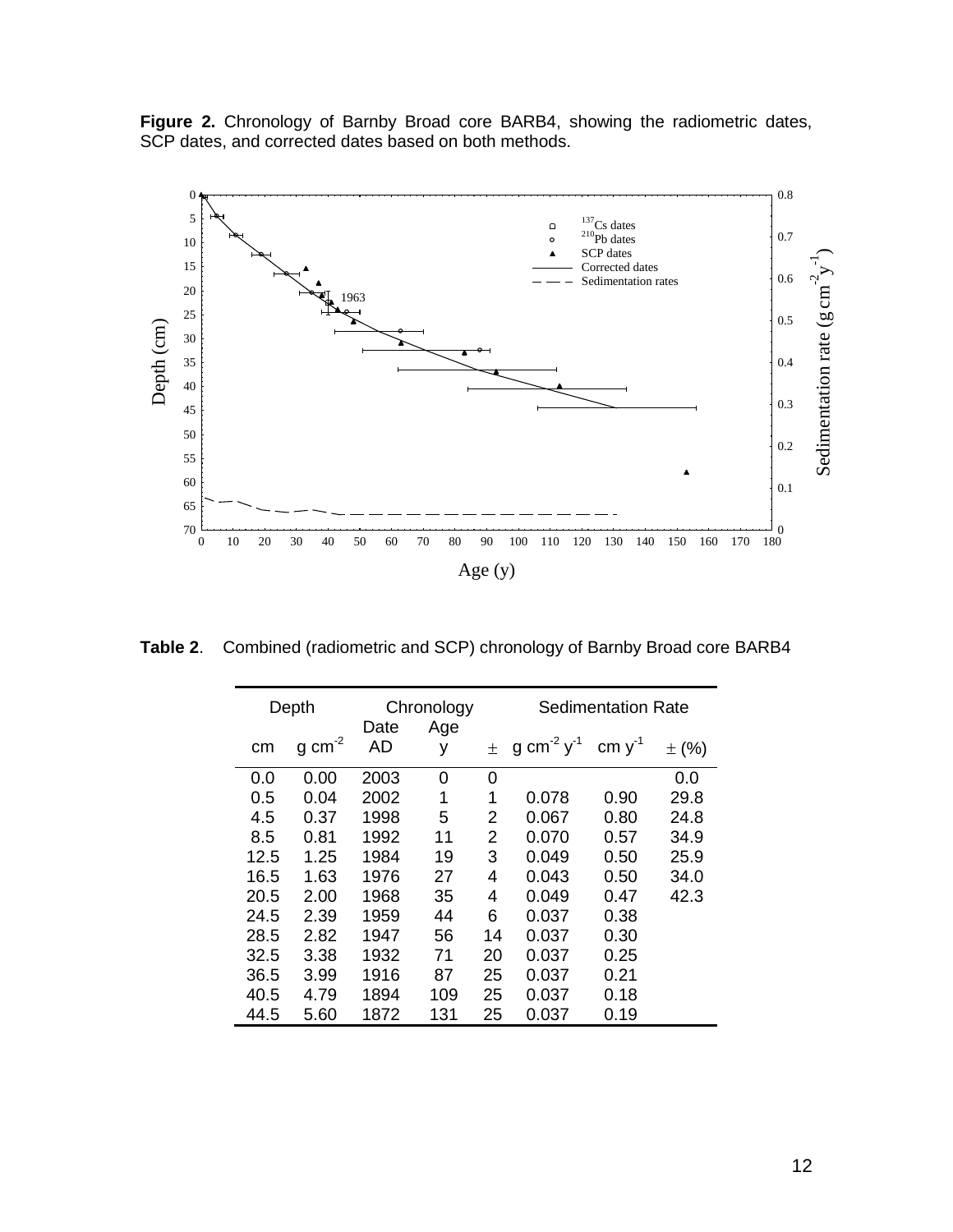for the core based on the average value from these two methods of 0.17 $\pm$ 0.03 g cm<sup>-2</sup>y<sup>-1</sup>, though in view of the very poor quality of the radionuclide records the dates must be viewed with a good deal of caution. From the relatively uniform radionuclide activities in the top 20 cm it is quite conceivable that the sediments are highly mixed and that real sedimentation rates are substantially lower than those given in Table 3.

# *BART 5: 1999*

 $^{210}$ Pb concentrations in excess of the supporting  $^{226}$ Ra were above limits of detection only above a depth of c.20 cm and because of the high standard errors, little significance can be attached to the unsupported  $^{210}Pb$  concentration versus depth profile. The low mean unsupported  $^{210}$ Pb implies a limit on the  $^{210}$ Pb dating of not more than c.30 years. The <sup>137</sup>Cs activity has a relatively well-resolved peak at a depth of  $25.5 \pm 3.5$  cm that can be assumed to record the maximum fallout of the radionuclide in 1963 from the atmospheric testing of nuclear weapons. Dating this core by  $210Pb$  was not possible because of the very poor record of  $^{210}Pb$  fallout. The  $^{137}Cs$  record implies a mean post-1963 sedimentation rate of 0.13  $\pm$  0.04 g cm<sup>-2</sup> y<sup>-1</sup> (0.71 cm y<sup>-1</sup>). Sediment dates calculated by applying this value to the whole core are given in Table 4, but since there is no evidence that sedimentation rates have remained constant throughout this time, dates prior to 1963 should be regarded with caution.

# *BART 9: 2001.*

 $210$ Pb concentrations in excess of the supporting  $226$ Ra were above limits of detection down to a depth of between 25-35 cm. Unsupported  $^{210}$ Pb concentrations were however very low and the mean  $210$ Pb supply rate was only around 50% of the estimated atmospheric flux. However, the  $137$ Cs activity has a relatively well-resolved peak at a depth of  $30.5 \pm 4.5$  cm indicating the 1963 fallout maximum from the atmospheric testing of nuclear weapons.

Figure 4 compares <sup>210</sup>Pb dates calculated using the CRS model with the 1963 date determined from the <sup>137</sup>Cs record. Use of the CIC model was precluded by the nonmonotonic variation in unsupported  $^{210}$ Pb activity. The initial  $^{210}$ Pb results place 1963 at a depth of 20.5 cm, significantly above the depth of the  $137$ Cs peak. The discrepancy is almost certainly due to errors in the  $210Pb$  inventory arising from the very low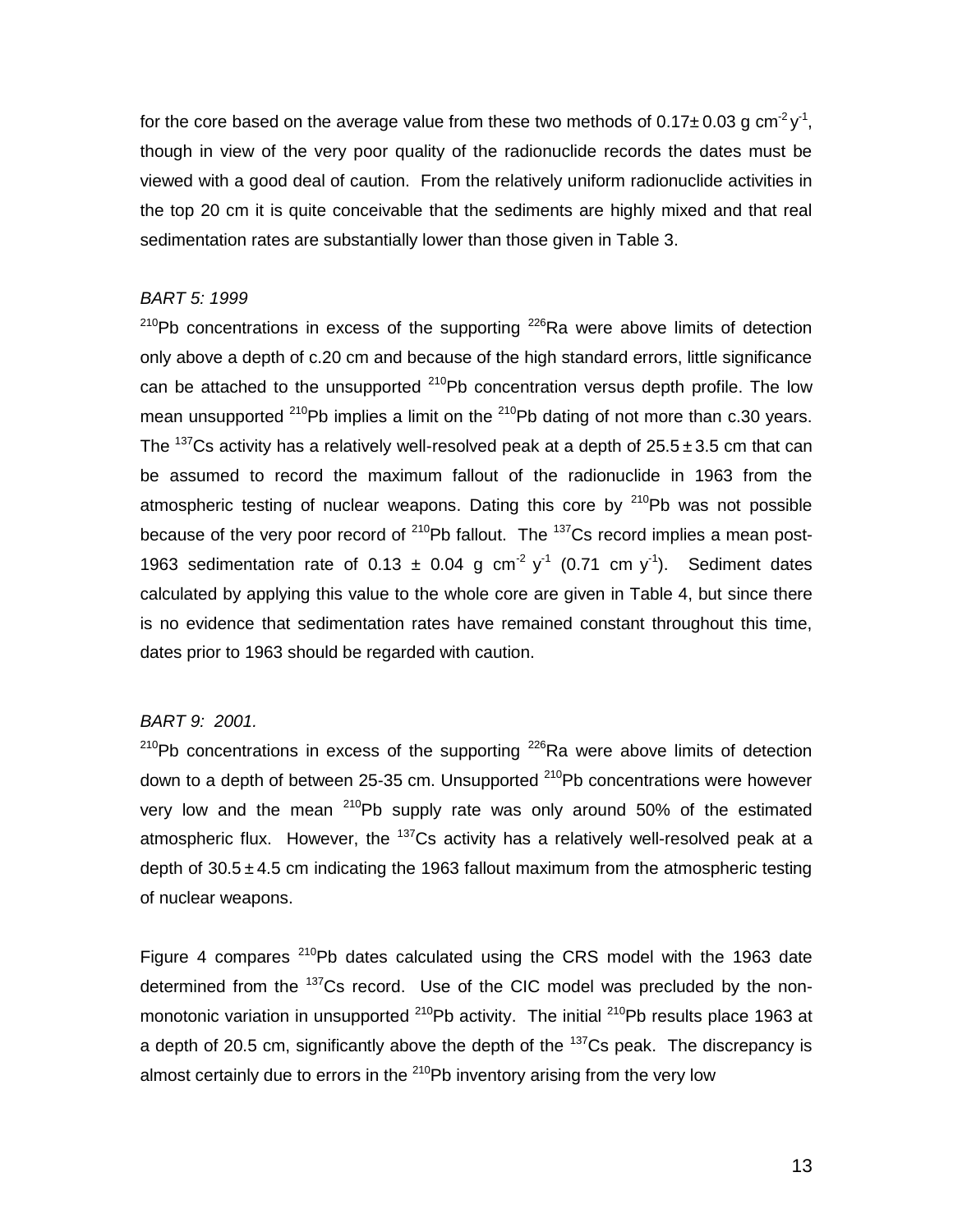**Figure 3.** Radiometric chronology of Barton Broad core BART1 showing CRS model  $^{210}$ Pb dates together with the 1963 date determined from the  $^{137}$ Cs stratigraphy.



**Table 3.** Radiometric chronology of Barton Broad core BART 1.

|      | Depth               | Chronology |     |       | <b>Sedimentation Rate</b>          |             |           |
|------|---------------------|------------|-----|-------|------------------------------------|-------------|-----------|
|      |                     | Date       | Age |       |                                    |             |           |
| cm   | $g \text{ cm}^{-2}$ | AD         | у   | $\pm$ | g cm <sup>-2</sup> y <sup>-1</sup> | cm $y^{-1}$ | $\pm$ (%) |
| 0.0  | 0.0                 | 1995       | 0   |       |                                    |             |           |
| 5.0  | 0.8                 | 1990       | 5   | 1     | 0.17                               | 0.78        | 18%       |
| 10.0 | 1.7                 | 1985       | 10  | 2     | 0.17                               | 0.78        | 18%       |
| 15.0 | 2.8                 | 1979       | 16  | 3     | 0.17                               | 0.78        | 18%       |
| 20.0 | 3.9                 | 1972       | 23  | 4     | 0.17                               | 0.78        | 18%       |
| 25.0 | 4.9                 | 1966       | 29  | 5     | 0.17                               | 0.78        | 18%       |
| 30.0 | 6.0                 | 1960       | 35  | 6     | 0.17                               | 0.78        | 18%       |
| 35.0 | 7.3                 | 1952       | 43  | 8     | 0.17                               | 0.78        | 18%       |
| 40.0 | 8.6                 | 1944       | 51  | 9     | 0.17                               | 0.78        | 18%       |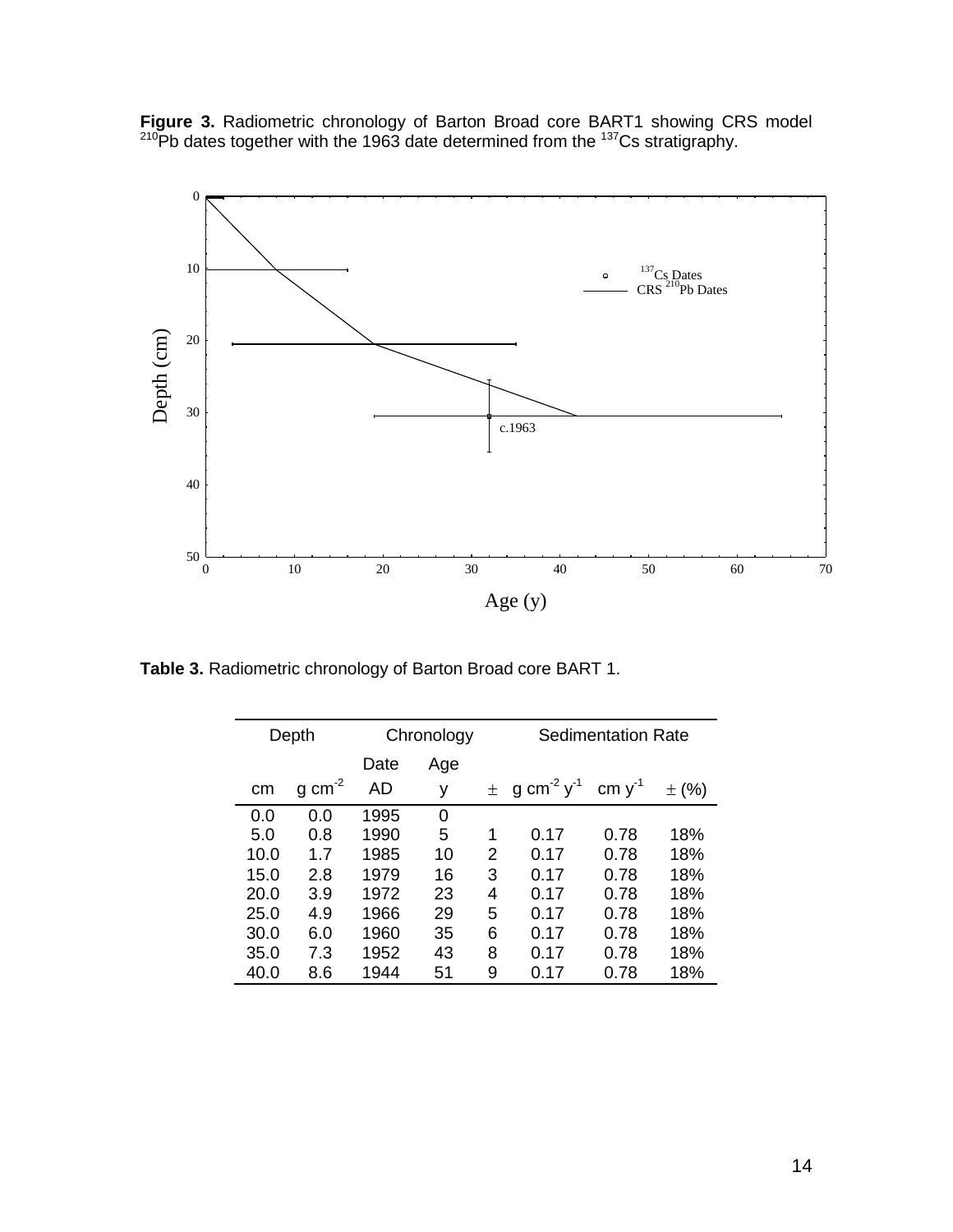|      | Depth              |      | Chronology | <b>Sedimentation Rate</b> |                                    |             |            |
|------|--------------------|------|------------|---------------------------|------------------------------------|-------------|------------|
|      |                    | Date | Age        |                           |                                    |             |            |
| cm   | $g \, \text{cm}^2$ | AD   | У          | 士                         | g cm <sup>-2</sup> y <sup>-1</sup> | cm $y^{-1}$ | $\pm$ (%)  |
| 0.0  | 0.00               | 1999 | 0          | 0                         | 0.13                               |             | <b>27%</b> |
| 5.5  | 0.69               | 1994 | 5          | 1                         | 0.13                               | 0.93        | 27%        |
| 10.5 | 1.49               | 1988 | 11         | 3                         | 0.13                               | 0.76        | 27%        |
| 15.5 | 2.43               | 1981 | 18         | 5                         | 0.13                               | 0.65        | 27%        |
| 20.5 | 3.53               | 1972 | 27         | 7                         | 0.13                               | 0.57        | 27%        |
| 25.5 | 4.75               | 1963 | 36         | 10                        | 0.13                               | 0.54        | 27%        |
| 30.5 | 5.97               | 1954 | 45         | 12                        | 0.13                               | 0.56        | 27%        |
| 35.5 | 7.10               | 1945 | 54         | 15                        | 0.13                               | 0.60        | 27%        |
| 40.5 | 8.17               | 1937 | 62         | 17                        | 0.13                               | 0.69        | 27%        |
| 45.5 | 9.02               | 1931 | 68         | 19                        | 0.13                               | 0.76        | 27%        |
| 50.5 | 9.91               | 1924 | 75         | 21                        | 0.13                               | 0.72        | 27%        |
| 55.5 | 10.86              | 1917 | 82         | 23                        | 0.13                               | 0.70        | 27%        |
| 60.5 | 11.79              | 1910 | 89         | 25                        | 0.13                               | 0.65        | 27%        |
| 65.5 | 12.89              | 1901 | 98         | 27                        | 0.13                               | 0.63        | 27%        |
| 70.5 | 13.90              | 1894 | 105        | 29                        | 0.13                               | 0.71        | 27%        |
| 74.5 | 14.57              | 1889 | 110        | 30                        | 0.13                               | 0.71        | 27%        |

**Table 4.** Radiometric chronology of Barton Broad core BART5

concentrations. Revised  $^{210}$ Pb dates were calculated using the  $^{137}$ Cs date as a reference point (Appleby 2001). The corrected results, also shown in Figure 4 and given in detail in Table 5, suggest significant fluctuations in the net rate of accumulation of sediment during the past 50 years, ranging from  $\sim$ 0.5 cm y<sup>-1</sup> in the late 1950s and late 1970s to more the 1.3 cm  $y<sup>-1</sup>$  in the late 1960s and late 1990s. However, since the validity of the CRS model is questionable, this chronology should be treated with caution.

#### *Calthorpe Broad*

#### *CALT 1*

Total <sup>210</sup>Pb activity reaches equilibrium with the supporting <sup>226</sup>Ra at a depth of about 24 cm. Unusually, unsupported  $210$ Pb activity is very low in the uppermost sample analysed (1-2 cm). This could be due to a very recent inwash event, or deposition of reworked older sediments from the margins of the lake. In the deeper sections, unsupported  $^{210}Pb$ activity declines more or less exponentially with depth from a maximum value in the 6-7 cm section, suggesting relatively uniform sedimentation rates over most of the period of time spanned by the core.  $137$ Cs activity shows a relatively well-resolved peak between 11-17 cm that presumably records the 1963 fallout maximum.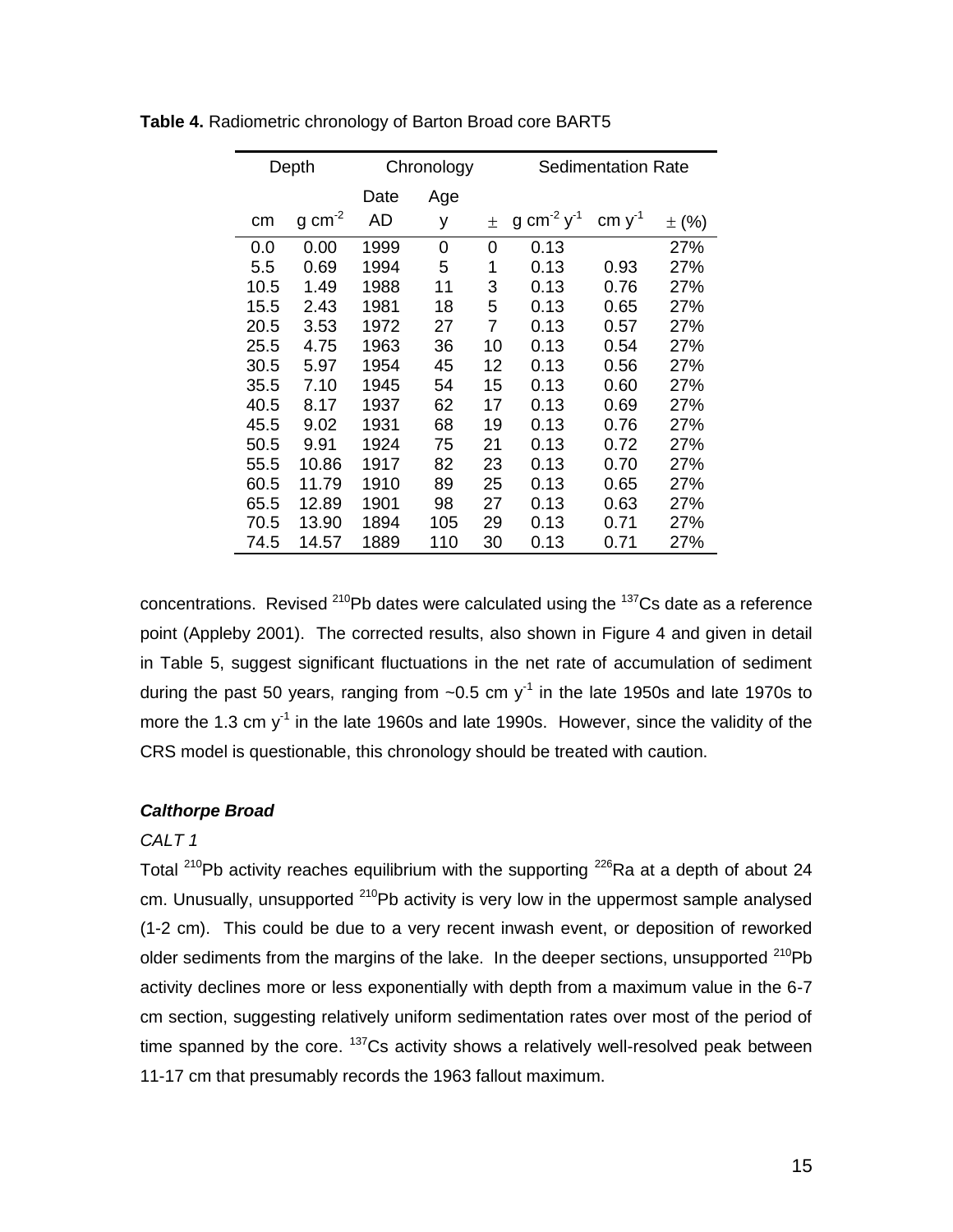**Figure 4.** Radiometric chronology of Barton Broad core BART9 showing the CRS model  $^{210}$ Pb dates and the 1963 depth determined from the  $^{137}$ Cs stratigraphy. Also shown are corrected CRS model dates calculated using the  $137$ Cs date as a reference point, and the sedimentation rate versus time.



**Table 5.** Radiometric chronology of Barton Broad core BART9

|      | Depth               |      | Chronology |    | <b>Sedimentation Rate</b>   |             |           |
|------|---------------------|------|------------|----|-----------------------------|-------------|-----------|
|      |                     | Date | Age        |    |                             |             |           |
| cm   | $g \text{ cm}^{-2}$ | AD   | у          | 土  | g cm <sup>-2</sup> $y^{-1}$ | cm $y^{-1}$ | $\pm$ (%) |
| 0.0  | 0.0                 | 2001 | 0          | 0  |                             |             |           |
| 0.5  | 0.0                 | 2001 | 0          | 1  | 0.16                        | 1.38        | 46.3      |
| 5.5  | 0.8                 | 1997 | 4          | 2  | 0.21                        | 1.25        | 62.8      |
| 10.5 | 1.6                 | 1993 | 8          | 3  | 0.21                        | 0.83        | 61.5      |
| 15.5 | 2.6                 | 1985 | 16         | 4  | 0.09                        | 0.50        | 30.7      |
| 20.5 | 3.6                 | 1973 | 28         | 6  | 0.09                        | 0.66        | 48.0      |
| 25.5 | 4.7                 | 1970 | 31         | 6  | 0.57                        | 1.48        | 28.3      |
| 30.5 | 5.9                 | 1966 | 35         | 5  | 0.12                        | 0.62        | 16.8      |
| 35.5 | 7.1                 | 1954 | 47         | 11 | 0.07                        | 0.40        | 16.8      |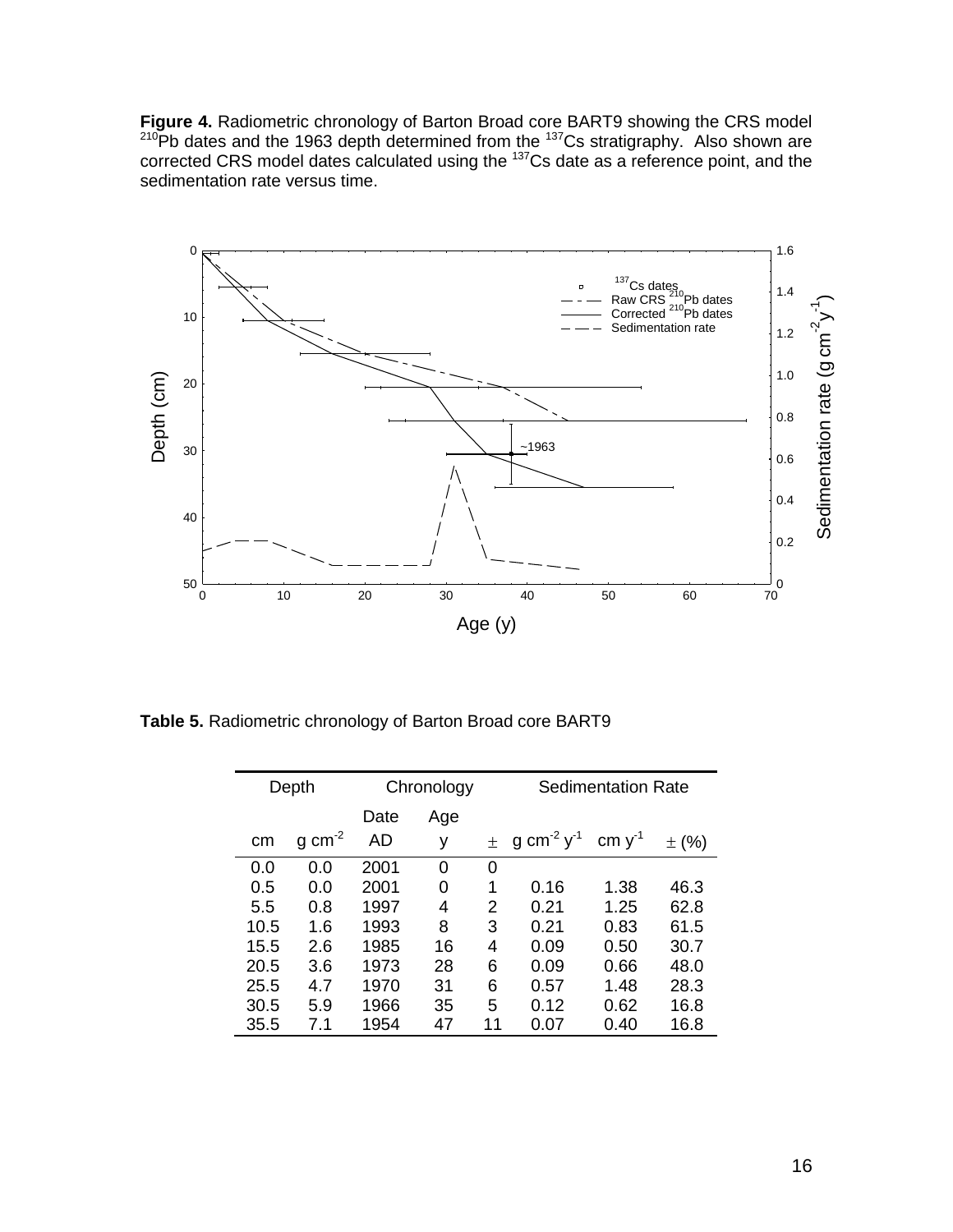$210Pb$  dates and sedimentation rates calculated using the CRS dating model are shown in Figure 5, together with the depth of the 1963 section determined from the  $137Cs$ stratigraphy. The dates determined by these two independent methods are in good agreement. The resulting chronology, given in detail in Table 6, suggests a relatively uniform sedimentation rates from 1931 through to 1996, with a mean value during this period of 0.017 $\pm$ 0.003 g cm<sup>-2</sup> y<sup>-1</sup> (0.21 cm y<sup>-1</sup>). At some point since 1996 there appears to have been a brief episode of very rapid accumulation, resulting in a mean sedimentation rate over the most recent seven years of ~0.057 g cm<sup>-2</sup> y<sup>-1</sup> (0.93 cm y<sup>-1</sup>).

#### *Hickling Broad*

# *HICK 1*

Total <sup>210</sup>Pb activity reaches equilibrium with the supporting <sup>226</sup>Ra at a depth of around 23 cm. Unsupported  $210Pb$  activities decline relatively slowly in the top 10 cm of the core at which point there is a relatively abrupt change with a much steeper rate of decline in the deeper sediments. Within this deeper section the profile more or less follows an exponential relationship, apart from a possible non-monotonic feature near the base of the  $210$ Pb record.  $137$ Cs activity has relatively well resolved peak between 13-16 cm that almost certainly records the 1963 fallout maximum from the atmospheric testing of nuclear weapons. This interpretation is supported by the detection of traces of  $241$ Am in the 14.5-15.5 cm sample.

Figure 6 shows  $^{210}$ Pb dates calculated using the CRS and CIC dating models together with the 1963 depth determined from the  $137$ Cs stratigraphy. The CRS model places 1963 at a depth of 11.75 cm, significantly above the depth suggested by the  $137Cs$ record. The CIC model gives a better agreement, placing 1963 at a depth of 14 cm, though dates calculated by this model are generally more irregular. Better results, also shown in Figure 6 and given in detail in Table 7, are obtained by the CRS model using the 1963  $137Cs$  date as a reference point (Appleby 2001). These calculations suggest that since 1950 sedimentation rates have fluctuated between 0.031 and 0.055 g cm<sup>-2</sup>y<sup>-1</sup>, with a mean value of 0.041  $\pm$  0.009 g cm<sup>-2</sup> y<sup>-1</sup> (0.31 cm y<sup>-1</sup>). They also suggest that sedimentation rates were significantly lower during the period 1920-50, though because of the low  $210Pb$  concentrations below 15 cm values from this period have large uncertainties.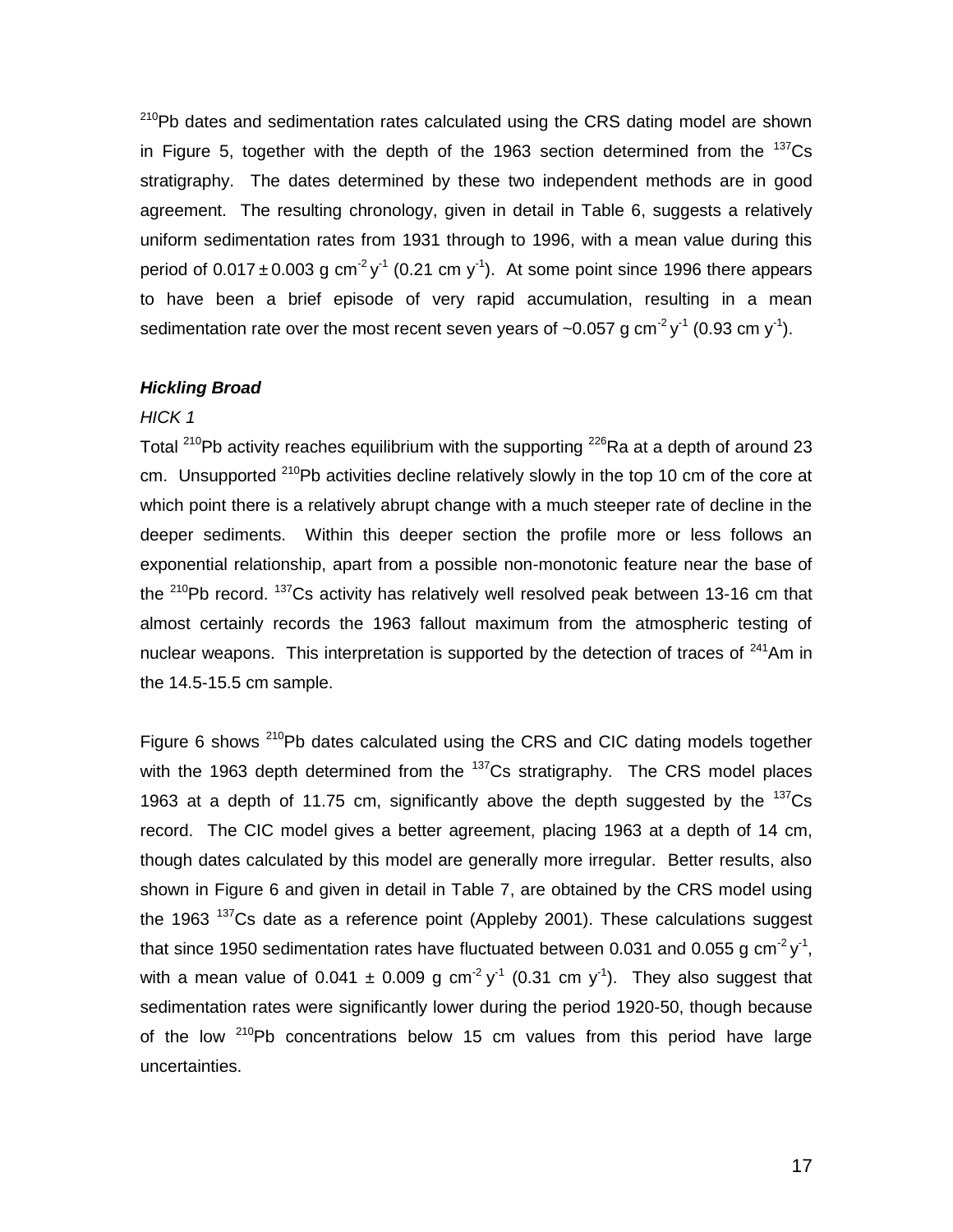Figure 5. Radiometric chronology of Calthorpe Broad core CALT1 showing the CRS model  $210$ Pb dates and sedimentation rates, together with the 1963 depth determined from the <sup>137</sup>Cs record.



Table 6. <sup>210</sup>Pb chronology of Calthorpe Broad core CALT1

|      | Depth               |            | Chronology<br><b>Sedimentation Rate</b> |    |                                                             |      |           |
|------|---------------------|------------|-----------------------------------------|----|-------------------------------------------------------------|------|-----------|
| cm   | $q \text{ cm}^{-2}$ | Date<br>AD | Age<br>٧                                |    | $\pm$ g cm <sup>-2</sup> y <sup>-1</sup> cm y <sup>-1</sup> |      | $\pm$ (%) |
| 0.0  | 0.00                | 2003       | 0                                       | 0  |                                                             |      |           |
| 1.5  | 0.1                 | 2003       | 0                                       | 2  | 0.100                                                       | 0.93 |           |
| 6.5  | 0.4                 | 1996       | 7                                       | 2  | 0.014                                                       | 0.36 | 24.6      |
| 11.5 | 0.7                 | 1975       | 28                                      | 7  | 0.017                                                       | 0.24 | 24.6      |
| 16.5 | 1.1                 | 1954       | 49                                      | 12 | 0.017                                                       | 0.19 | 24.6      |
| 21.5 | 1.6                 | 1921       | 82                                      | 20 | 0.014                                                       | 0.15 | 24.6      |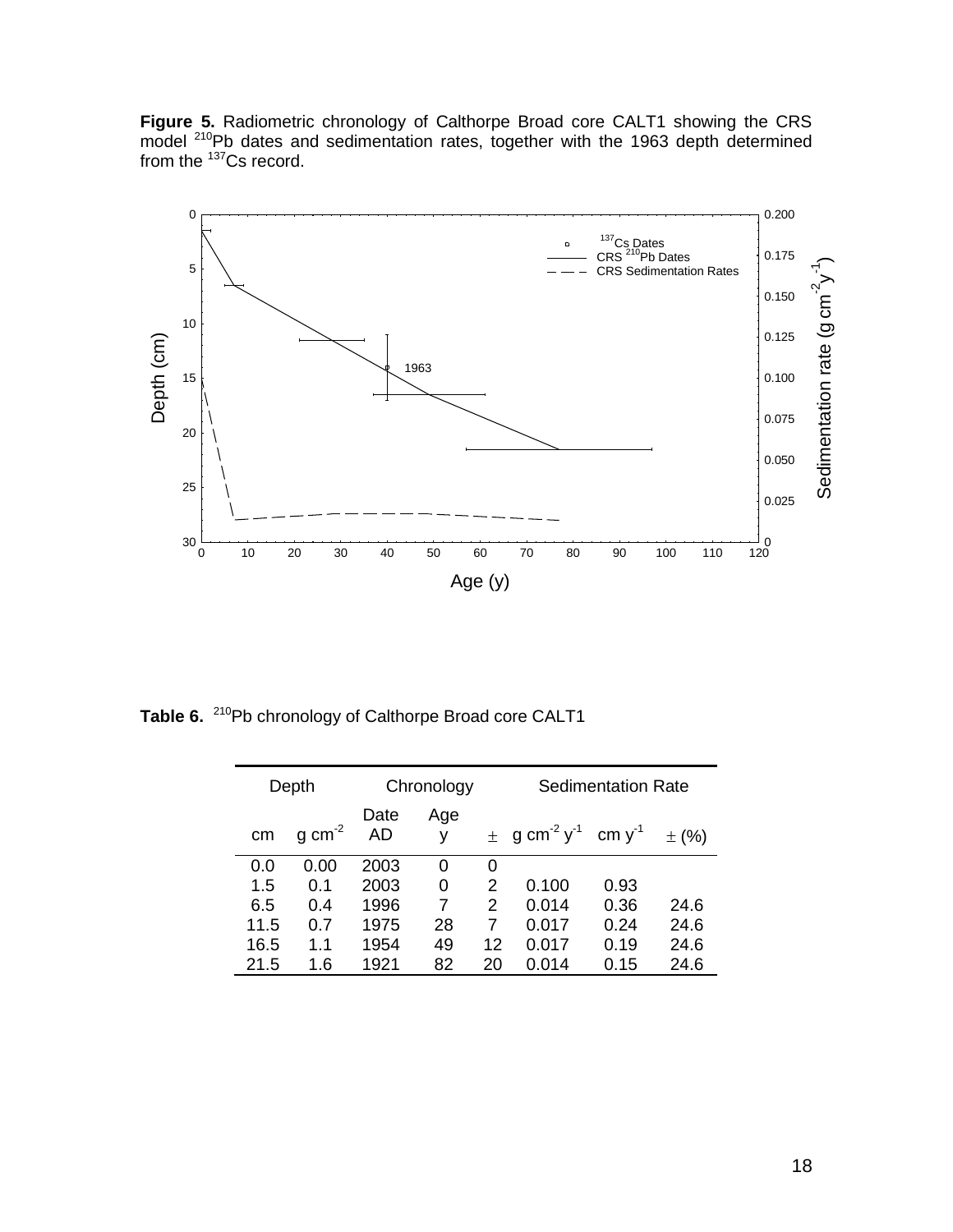**Figure 6.** Radiometric chronology of Hickling Broad (HICK1) showing the CRS and CIC model  $^{210}$ Pb dates and the 1963 depth determined from the  $^{137}$ Cs stratigraphy. Also shown are the corrected <sup>210</sup>Pb dates and sedimentation rates calculated using the  $^{137}Cs$ date as a reference level.



**Table 7.** <sup>210</sup>Pb chronology of Hickling Broad core HICK1

|      | Depth               |                   | Chronology |       | <b>Sedimentation Rate</b>   |             |           |
|------|---------------------|-------------------|------------|-------|-----------------------------|-------------|-----------|
| cm   | $g \text{ cm}^{-2}$ | Date<br><b>AD</b> | Age<br>У   | $\pm$ | g cm <sup>-2</sup> $y^{-1}$ | cm $y^{-1}$ | $\pm$ (%) |
| 0.0  | 0.00                | 2002              | 0          |       |                             |             |           |
| 1.0  | 0.07                | 2001              | 1          | 1     | 0.055                       | 0.67        | 11.9      |
| 2.0  | 0.18                | 1999              | 3          | 2     | 0.054                       | 0.57        | 12.7      |
| 3.0  | 0.29                | 1997              | 5          | 2     | 0.053                       | 0.50        | 13.4      |
| 4.0  | 0.40                | 1995              | 7          | 2     | 0.053                       | 0.44        | 14.2      |
| 5.0  | 0.50                | 1993              | 9          | 2     | 0.052                       | 0.44        | 14.9      |
| 6.0  | 0.62                | 1990              | 12         | 2     | 0.050                       | 0.40        | 16.2      |
| 7.0  | 0.74                | 1988              | 14         | 2     | 0.047                       | 0.36        | 17.4      |
| 8.0  | 0.86                | 1985              | 17         | 2     | 0.043                       | 0.36        | 18.1      |
| 9.0  | 0.99                | 1982              | 20         | 2     | 0.039                       | 0.31        | 18.3      |
| 10.0 | 1.11                | 1979              | 23         | 3     | 0.035                       | 0.29        | 18.9      |
| 11.0 | 1.25                | 1975              | 27         | 3     | 0.037                       | 0.29        | 20.5      |
| 12.0 | 1.38                | 1971              | 31         | 4     | 0.038                       | 0.27        | 22.1      |
| 13.0 | 1.52                | 1968              | 34         | 4     | 0.043                       | 0.26        | 23.6      |
| 14.0 | 1.69                | 1964              | 38         | 5     | 0.046                       | 0.27        | 26.8      |
| 15.0 | 1.87                | 1960              | 42         | 9     | 0.037                       | 0.21        | 30.8      |
| 16.0 | 2.06                | 1956              | 46         | 10    | 0.031                       | 0.16        | 46.8      |
| 17.0 | 2.24                | 1949              | 54         | 11    | 0.042                       | 0.14        | 62.7      |
| 18.0 | 2.45                | 1940              | 63         | 13    | 0.035                       | 0.12        | 60.9      |
| 19.0 | 2.66                | 1931              | 72         | 15    | 0.025                       | 0.11        | 53.3      |
| 20.0 | 2.88                | 1922              | 81         | 16    | 0.014                       | 0.11        | 45.6      |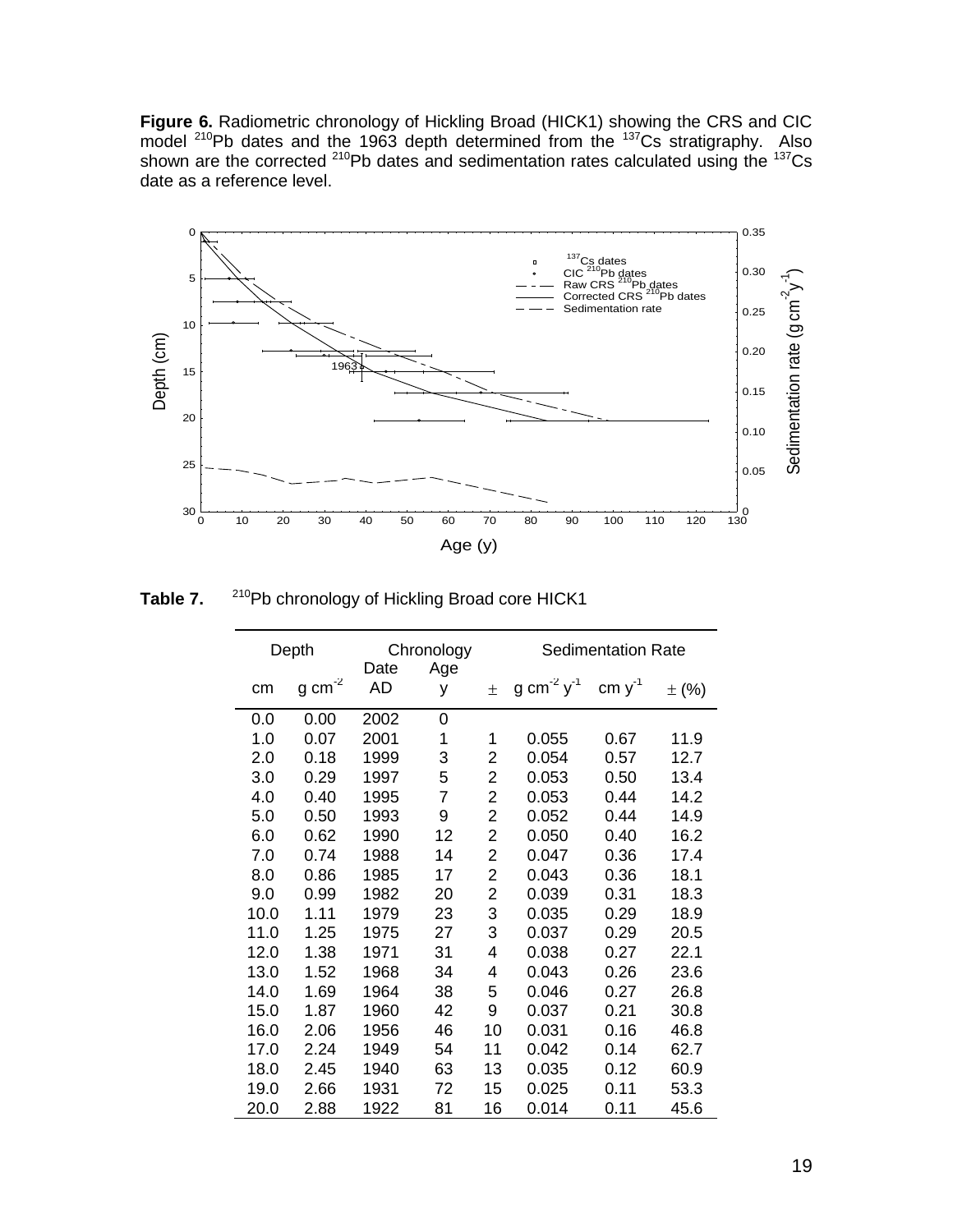# *Martham South Broad*

# *MART1*

Very low unsupported <sup>210</sup>Pb activities throughout the upper 30 cm of core MART1 do not permit dating by the  $^{210}$ Pb method. The  $^{210}$ Pb inventory in the top 30 cm was less than  $30\%$  of the fallout record. However, the  $137$ Cs profile has a well defined maximum at 10.25 cm, which almost certainly records the 1963 weapons fallout peak. This suggests an accumulation rate of c.0.3 cm y<sup>-1</sup>, which would put 1930 at c.20 cm, and 1900 at c.28 cm.

# *Rollesby Broad*

# *ROLL 1*

ROLL 1 appears to have a reasonably complete record of fallout  $^{210}Pb$ . Total  $^{210}Pb$ activity in this core declines more or less steadily with depth from a maximum value in the topmost sample, and reaches equilibrium with the supporting  $226$ Ra at c.50 cm. There is a significant increase in  $^{226}$ Ra values in the top 20 cm, possibly indicating a shift in recent decades to a more minerogenic sediment. The core does not have a well resolved peak in <sup>137</sup>Cs activity but there is a steep increase in activity between 20-30 cm that would appear to distinguish pre-1950 sediments from those post-dating the period of maximum fallout in the early 1960s. Traces of <sup>137</sup>Cs below 40 cm depth (pre-dating the 1954 onset of weapons test fallout) can be attributed to post-depositional transport either by mixing or diffusion through the pore waters.

Although significant irregularities in the unsupported  $210Pb$  activity profile give rise to substantial discrepancies in dates obtained from the CRS and CIC models (Figure 7), the two methods give similar values for the mean sedimentation rate. Figure 7 also shows that the  $210$ Pb dates are in quite good agreement with the 1963  $137$ Cs date. A combination of the three methods provides a mean sedimentation rate of  $0.042 \pm 0.008$  g  $\text{cm}^2 \text{y}^1$  (0.51 cm y<sup>-1</sup>), and this value has been used to calculate the chronology given in Table 8.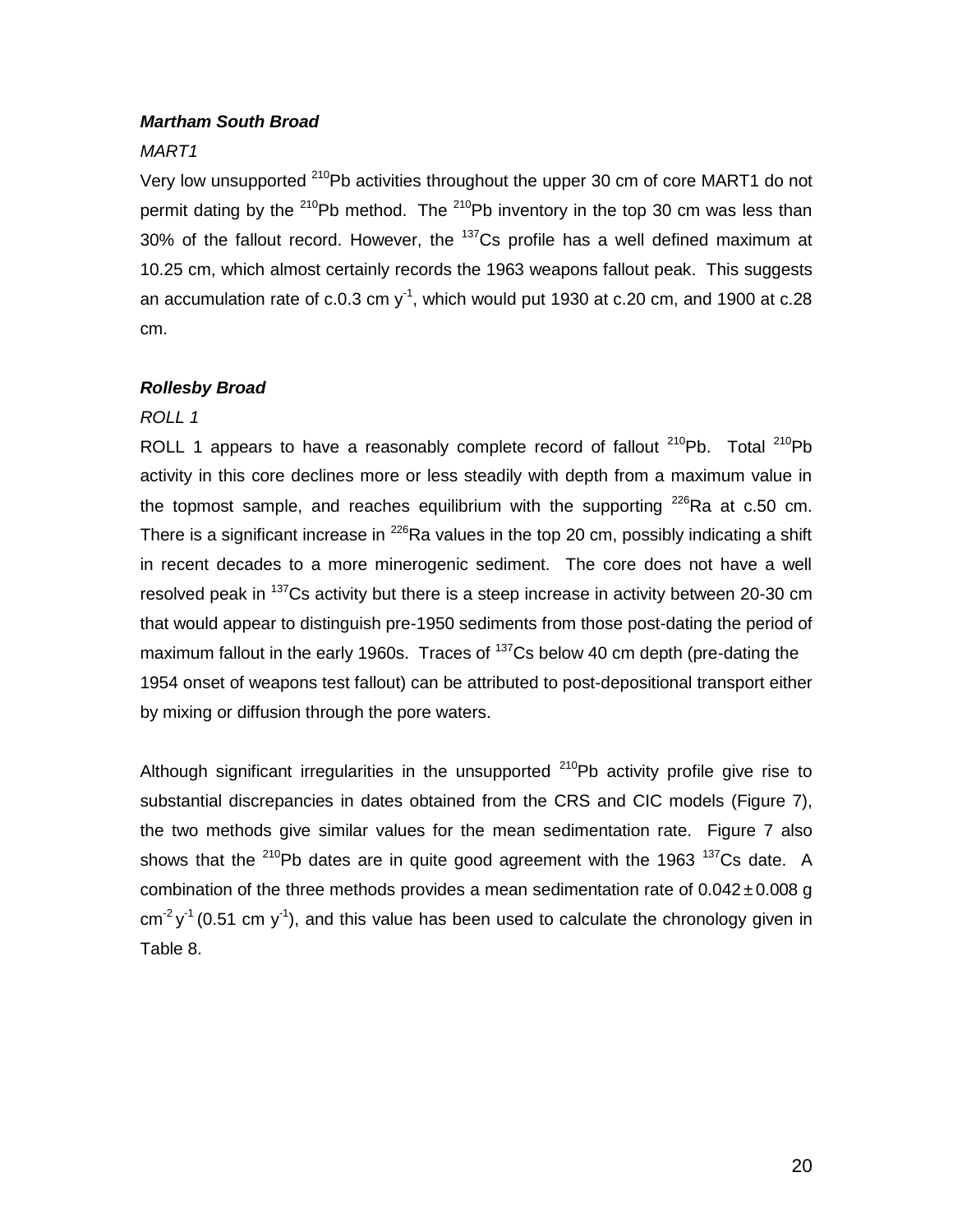**Figure 7.** Radiometric chronology of Rollesby Broad core ROLL1 showing CRS model  $^{210}$ Pb dates together with the 1963 date determined from the  $^{137}$ Cs stratigraphy.



**Table 8.** Radiometric chronology of Rollesby Broad core (ROLL 1)

|      | Chronology<br>Depth |      |     |    |                                          | <b>Sedimentation Rate</b> |           |
|------|---------------------|------|-----|----|------------------------------------------|---------------------------|-----------|
|      |                     | Date | Age |    |                                          |                           |           |
| cm   | $cm-2$<br>a         | AD   | у   |    | $\pm$ g cm <sup>-2</sup> y <sup>-1</sup> | cm $y^{-1}$               | $\pm$ (%) |
| 0.0  | 0.0                 | 1995 | 0   |    |                                          |                           |           |
| 5.0  | 0.3                 | 1987 | 8   | 1  | 0.042                                    | 0.51                      | 18%       |
| 10.0 | 0.7                 | 1979 | 16  | 3  | 0.042                                    | 0.51                      | 18%       |
| 15.0 | 1.1                 | 1970 | 25  | 5  | 0.042                                    | 0.51                      | 18%       |
| 20.0 | 1.5                 | 1960 | 35  | 6  | 0.042                                    | 0.51                      | 18%       |
| 25.0 | 2.0                 | 1949 | 46  | 8  | 0.042                                    | 0.51                      | 18%       |
| 30.0 | 2.4                 | 1938 | 57  | 10 | 0.042                                    | 0.51                      | 18%       |
| 35.0 | 2.9                 | 1927 | 68  | 12 | 0.042                                    | 0.51                      | 18%       |
| 40.0 | 3.3                 | 1916 | 79  | 14 | 0.042                                    | 0.51                      | 18%       |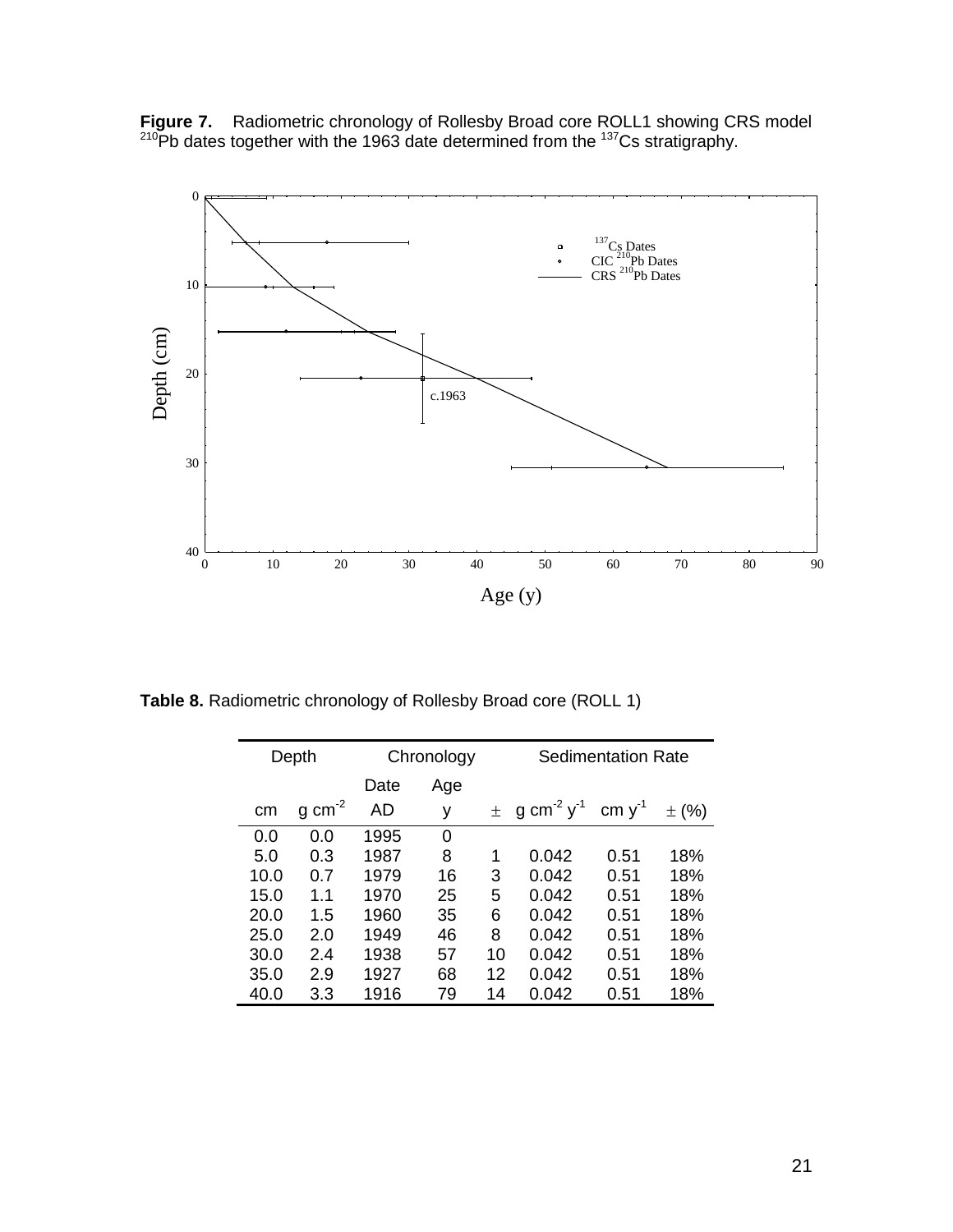# *Salhouse Broad*

# *SALG1*

Total <sup>210</sup>Pb activity was only significantly in excess of that of the supporting  $226$ Ra in the uppermost sample. In all deeper samples, unsupported  $^{210}$ Pb activity was either close to, or below, the limit of detection. The  $137$ Cs activity profile is a little irregular, though it does have a relatively well defined peak between 32.5 and 40.5 cm that almost certainly records the 1963 fallout maximum from the atmospheric testing of nuclear weapons.

Because of the poor  $210$ Pb record it was not possible to date this core by this means. The <sup>137</sup>Cs record does however show that the top 40 cm of the core only spans around 40 years. From the depth of the  $137$ Cs peak, the mean sedimentation rate during this period is calculated to be  $0.28 \pm 0.03$  g cm<sup>-2</sup> y<sup>-1</sup> (0.91 cm y<sup>-1</sup>) and Table 8 and Figure 9 show the radiometric chronology calculated on this basis. The surficial unsupported  $210Pb$  flux is close to that of the estimated atmospheric flux and it appears that the poor <sup>210</sup>Pb record is simply due to dilution of the atmospheric flux by very rapid sedimentation.

#### *Sprat's Water*

#### *SPRA1*

Total <sup>210</sup>Pb activity apparently reaches equilibrium with the supporting <sup>226</sup>Ra at a depth of about 25 cm, though since the maximum unsupported  $^{210}$ Pb concentration is very low this is unlikely to span much more than around 60 years. Unsupported  $210Pb$  activity declines irregularly with depth, with a significant non-monotonic feature at around 12-13 cm. <sup>137</sup>Cs concentrations in the core are very low, though there is a relatively well defined peak at 16-17 cm that probably dates from the period of maximum fallout. Since the events diluting the <sup>210</sup>Pb activity at 12-13 cm may have also diluted the <sup>137</sup>Cs activity, the maximum value of the  $137Cs^{210}Pb$  ratio may be a better guide to the 1963 depth. Since this occurs in the 12-13 cm sample, the best estimate of the 1963 depth is that it occurs between 12-17 cm.

Figure 9 plots  $210Pb$  dates calculated using the CRS model, together with the 1963 depth indicated by the  $137$ Cs record. The  $210$ Pb dates place 1963 at a depth of around 18 cm, a little deeper than the depth determined from the  $137$ Cs record. Figure 9 also compares the radiometric dates with those determined from the SCP record. The SCP dates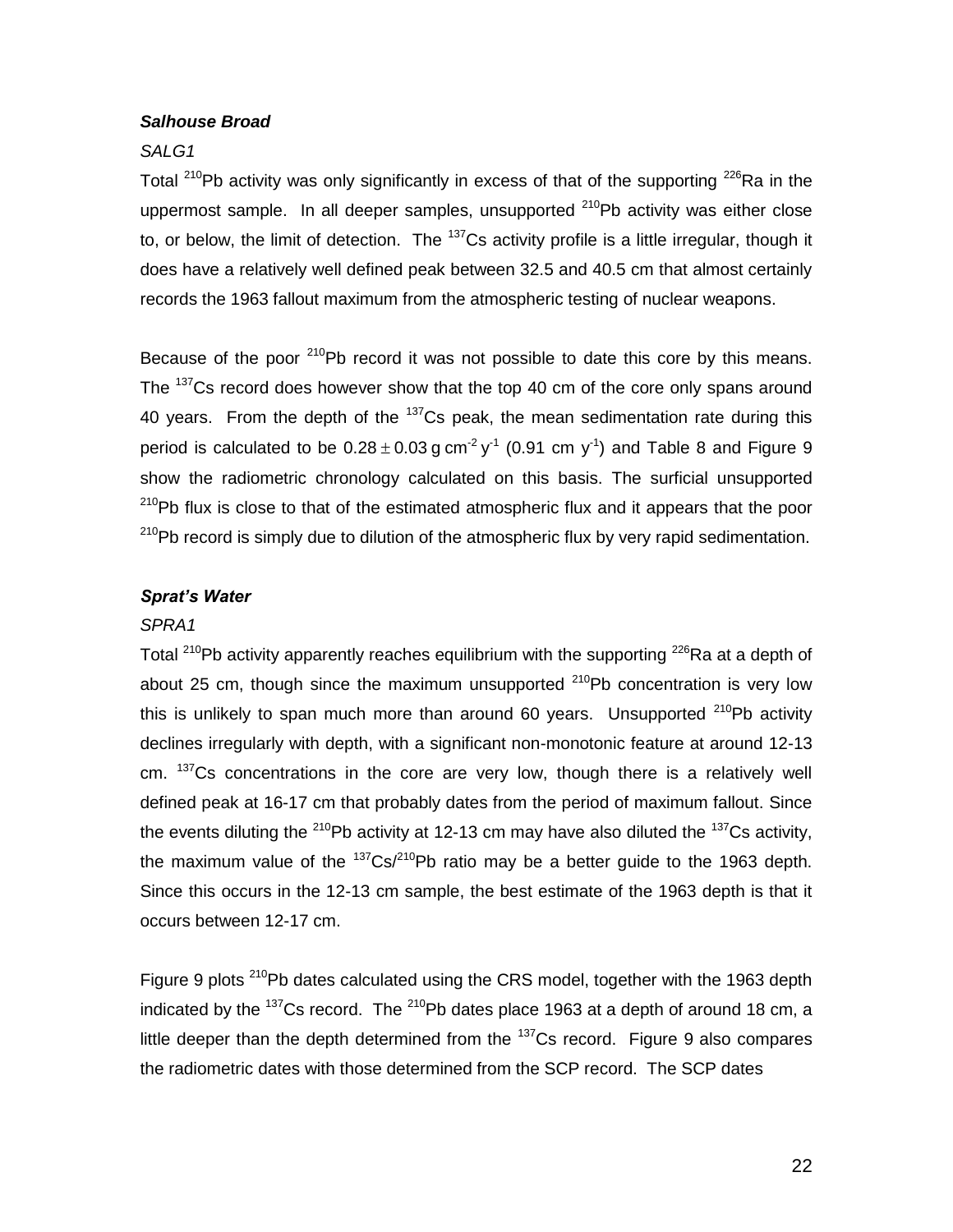**Figure 8.** Radiometric chronology of Salhouse Broad core SALG1 showing the 1963 depth determined from the  $137$ Cs stratigraphy and the sediment depths versus age assuming a constant dry mass sedimentation rate



**Table 9.** Radiometric chronology of Salhouse Broad core SALG1

|      | Depth                 |            | Chronology     | <b>Sedimentation Rate</b> |                             |             |           |
|------|-----------------------|------------|----------------|---------------------------|-----------------------------|-------------|-----------|
| сm   | $g \, \text{cm}^{-2}$ | Date<br>AD | Age<br>у       | $\pm$                     | g cm <sup>-2</sup> $y^{-1}$ | cm $y^{-1}$ | $\pm$ (%) |
| 0.0  | 0.00                  | 2003       |                |                           |                             |             |           |
| 0.5  | 0.1                   | 2003       | 0              | 0                         | 0.28                        | 1.48        | 12.3      |
| 4.5  | 0.8                   | 2000       | 3              | 0                         | 0.28                        | 1.26        | 12.3      |
| 8.5  | 1.8                   | 1996       | $\overline{7}$ | 1                         | 0.28                        | 1.02        | 12.3      |
| 12.5 | 3.0                   | 1992       | 11             | 1                         | 0.28                        | 0.93        | 12.3      |
| 16.5 | 4.2                   | 1988       | 15             | 2                         | 0.28                        | 0.87        | 12.3      |
| 20.5 | 5.5                   | 1983       | 20             | 2                         | 0.28                        | 0.79        | 12.3      |
| 24.5 | 7.0                   | 1978       | 25             | 3                         | 0.28                        | 0.77        | 12.3      |
| 28.5 | 8.4                   | 1973       | 30             | 4                         | 0.28                        | 0.80        | 12.3      |
| 32.5 | 9.7                   | 1968       | 35             | 4                         | 0.28                        | 0.83        | 12.3      |
| 36.5 | 11.0                  | 1963       | 40             | 5                         | 0.28                        | 0.86        | 12.3      |
| 40.5 | 12.3                  | 1958       | 45             | 5                         | 0.28                        | 0.90        | 12.3      |
| 44.5 | 13.5                  | 1954       | 49             | 6                         | 0.28                        | 0.91        | 12.3      |
| 48.5 | 14.7                  | 1950       | 53             | 7                         | 0.28                        | 0.87        | 12.3      |
| 52.5 | 16.0                  | 1945       | 58             | 7                         | 0.28                        | 0.82        | 12.3      |
| 56.5 | 17.4                  | 1940       | 63             | 8                         | 0.28                        | 0.80        | 12.3      |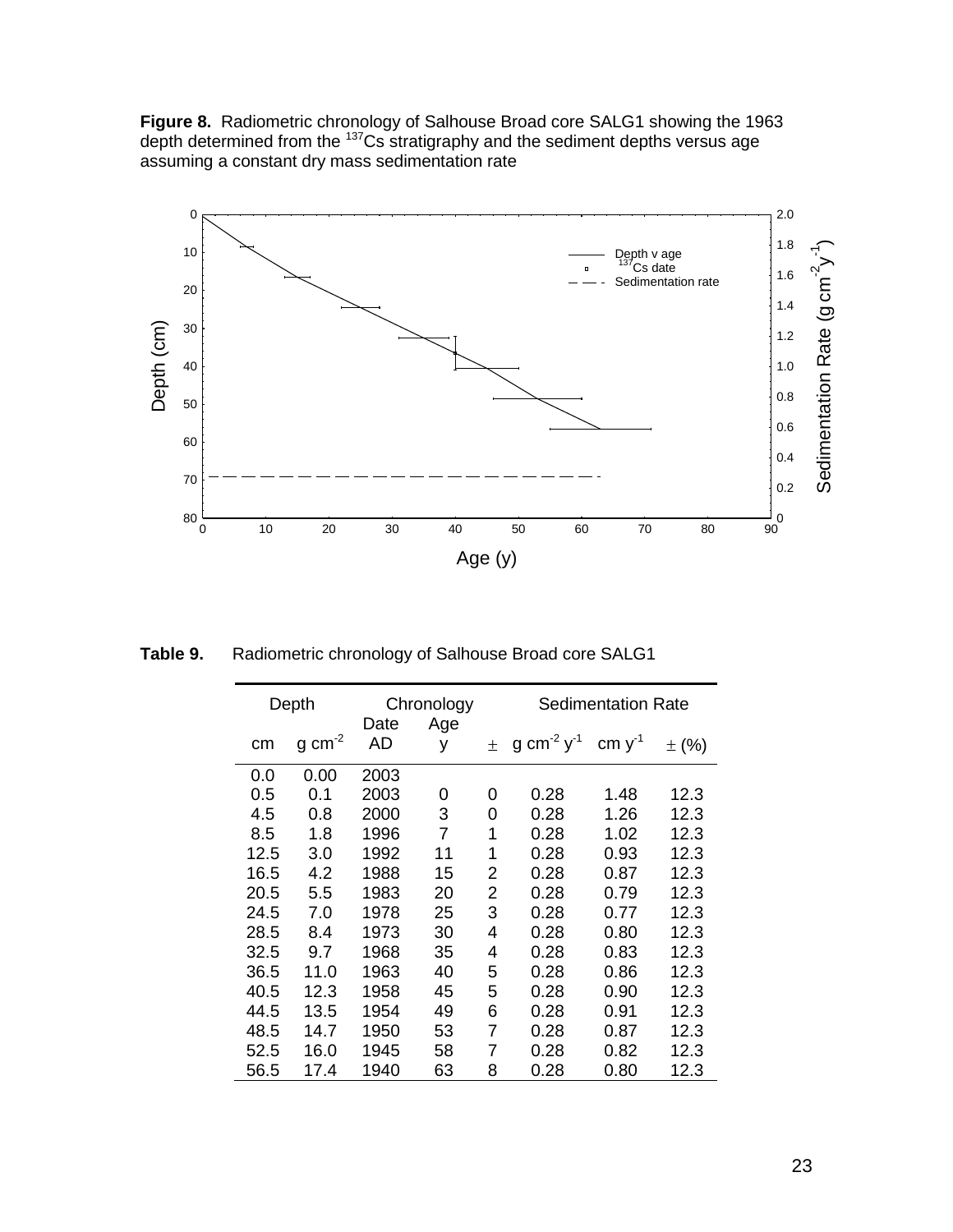c.1963 are in quite good agreement with the radiometric dates for this period, though they do suggest a much stronger episode of accelerated sedimentation in the early 1960s. Prior to this event the SCP dates suggest a mean sedimentation rate of 0.040 g cm<sup>-2</sup> y<sup>-1</sup> (0.17 cm y<sup>-1</sup>), significantly higher than that suggested by the <sup>210</sup>Pb results. A corrected chronology, shown in Figure 9 and given in detail in Table 10, has been constructed using the radiometric dates for the post-1970 period and the SCP results for the earlier period.

# *Upton Great Broad*

#### *UPTO1: 1995*

This core appears to have a relatively simple  $210Pb$  profile. Sediment accumulation appears to be quite rapid, and equilibrium with the supporting  $226$ Ra is reached at a depth of more than 50 cm. Calculations using the CRS and CIC  $^{210}$ Pb dating models both indicate a more or less uniform sedimentation rate since c.1960 of 0.060±0.010 g  $cm<sup>2</sup>y<sup>-1</sup>$  (0.64 cm y<sup>-1</sup>), though there is some divergence in the deeper sections, possibly due to lower accumulation rates during the first few decades of this century.

There is however a significant contradiction between the  $210Pb$  and  $137Cs$  results. The <sup>137</sup>Cs measurements place the 1963 fallout peak at 10  $\pm$  2.5 cm (Figure 10). This suggests a mean post-1963 sedimentation rate of ~0.03 g cm<sup>-2</sup>y<sup>-1</sup>, just half the <sup>210</sup>Pb value. Since there is no evidence of mixing, the most likely cause of the discrepancy is post-depositional loss from the record. The inventories of both radionuclides are significantly below values expected from direct fallout, though the losses are much greater for  $137Cs$  (~90%) than  $210Pb$  (~50%). In view of this, and the coarse resolution of  $137$ Cs peak, the  $210$ Pb dates are probably more reliable. Table 11 gives the CRS model  $210Pb$  dates which, in the light of the above discussion, should be regarded with caution. However, SCP data are in general agreement with this chronology with a start of the SCP record at c. 55cm. By extrapolation of the chronology in Table 11, this gives a date to the start of the SCP record of 1850 – 1860 which is that generally accepted for the UK (Rose et al. 1995).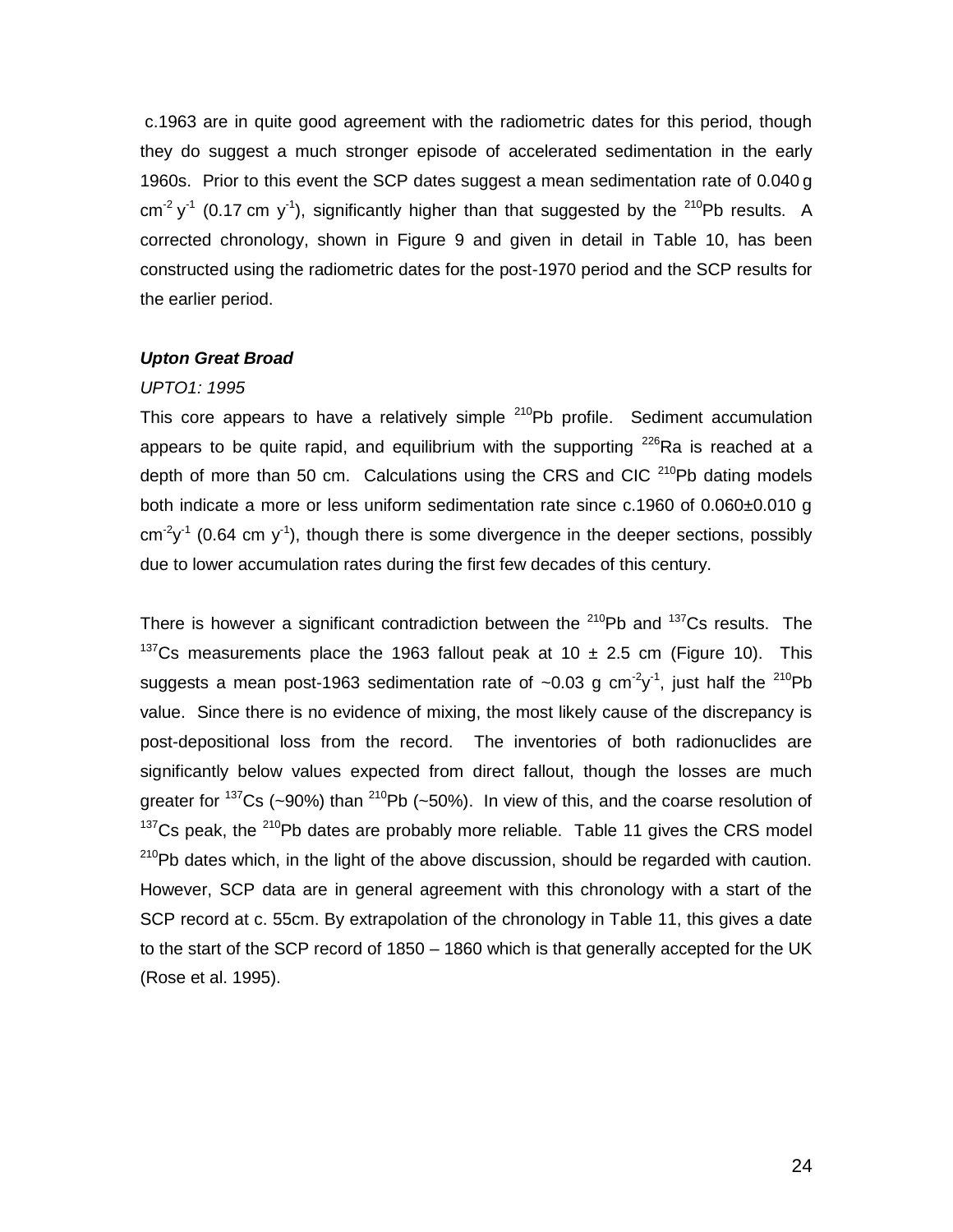**Figure 9**. Chronology of Sprat's Water core SPRA1, showing the radiometric dates, SCP dates, and corrected dates based on both methods.



**Table 10**. Combined chronology of Sprat's Water core SPRA1

|      | Depth                 |            | Chronology |    | Sedimentation Rate          |             |           |
|------|-----------------------|------------|------------|----|-----------------------------|-------------|-----------|
| cm   | $g \, \text{cm}^{-2}$ | Date<br>AD | Age<br>у   | 土  | g cm <sup>-2</sup> $y^{-1}$ | cm $y^{-1}$ | $\pm$ (%) |
| 0.0  | 0.00                  | 2003       | 0          | 0  |                             |             |           |
| 0.5  | 0.05                  | 2002       | 1          | 1  | 0.049                       | 0.42        | 17.9      |
| 4.5  | 0.52                  | 1992       | 11         | 3  | 0.049                       | 0.39        | 17.9      |
| 8.5  | 1.06                  | 1981       | 22         | 5  | 0.049                       | 0.37        | 17.9      |
| 12.5 | 1.64                  | 1971       | 32         | 7  | 0.062                       | 0.41        | 17.9      |
| 14.5 | 1.98                  | 1967       | 36         | 8  | 0.11                        | 0.59        | 19.2      |
| 16.5 | 2.36                  | 1964       | 39         | 10 | 0.16                        | 0.71        | 19.2      |
| 20.5 | 3.22                  | 1958       | 45         | 14 | 0.15                        | 0.51        |           |
| 24.5 | 4.20                  | 1948       | 55         | 19 | 0.048                       | 0.25        |           |
| 28.5 | 5.16                  | 1926       | 77         | 25 | 0.040                       | 0.17        |           |
| 32.5 | 6.12                  | 1902       | 101        | 25 | 0.040                       | 0.18        |           |
| 36.5 | 6.96                  | 1881       | 122        | 25 | 0.040                       | 0.19        |           |
| 40.5 | 7.84                  | 1859       | 144        | 25 | 0.040                       | 0.18        |           |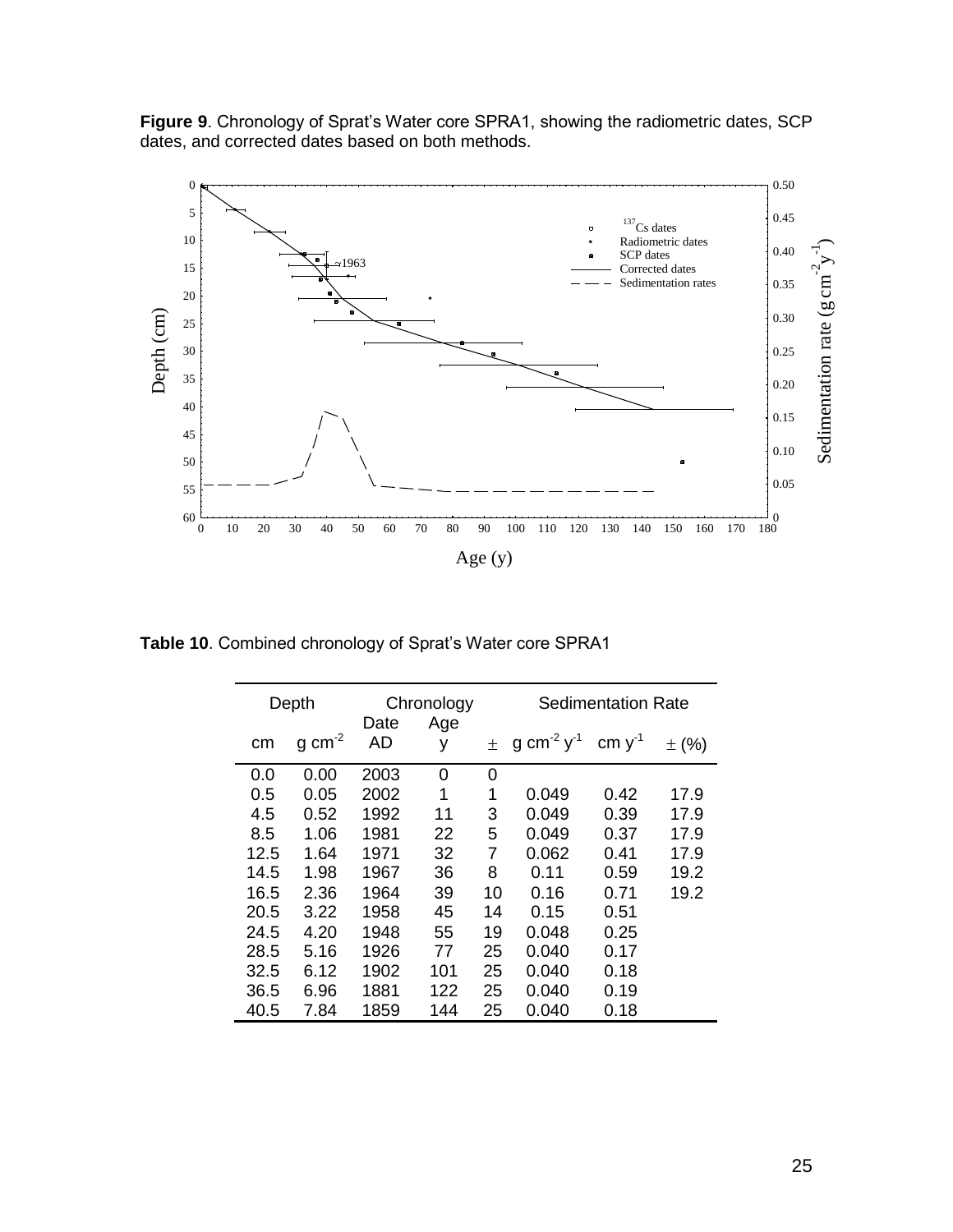**Figure 10.** Radiometric chronology of Upton Broad core UPTO1 showing CRS and CIC model  $^{210}$ Pb dates together with the 1963 date determined from the  $^{137}$ Cs stratigraphy. Also shown are sedimentation rates calculated using the CRS model.



**Table 11.** Radiometric chronology of Upton Broad core UPTO 1

|    | Depth               | Chronology |          |       |                             | <b>Sedimentation Rate</b> |           |
|----|---------------------|------------|----------|-------|-----------------------------|---------------------------|-----------|
| cm | $g \text{ cm}^{-2}$ | Date<br>AD | Age<br>у | $\pm$ | g cm <sup>-2</sup> $y^{-1}$ | cm $y^{-1}$               | $\pm$ (%) |
| 0  | 0.00                | 1995       | 0        |       |                             |                           |           |
| 5  | 0.47                | 1987       | 8        | 3     | 0.060                       | 0.64                      | 19.1      |
| 10 | 0.94                | 1979       | 16       | 3     | 0.059                       | 0.63                      | 26.6      |
| 15 | 1.41                | 1972       | 23       | 4     | 0.061                       | 0.63                      | 27.8      |
| 20 | 1.87                | 1964       | 31       | 5     | 0.062                       | 0.63                      | 28.7      |
| 25 | 2.40                | 1954       | 41       | 6     | 0.052                       | 0.51                      | 30.9      |
| 30 | 2.93                | 1943       | 52       | 7     | 0.040                       | 0.38                      | 33.2      |
| 35 | 3.47                | 1928       | 67       | 10    | 0.034                       | 0.31                      | 36.7      |
| 40 | 4.00                | 1912       | 83       | 14    | 0.028                       | 0.25                      | 40.3      |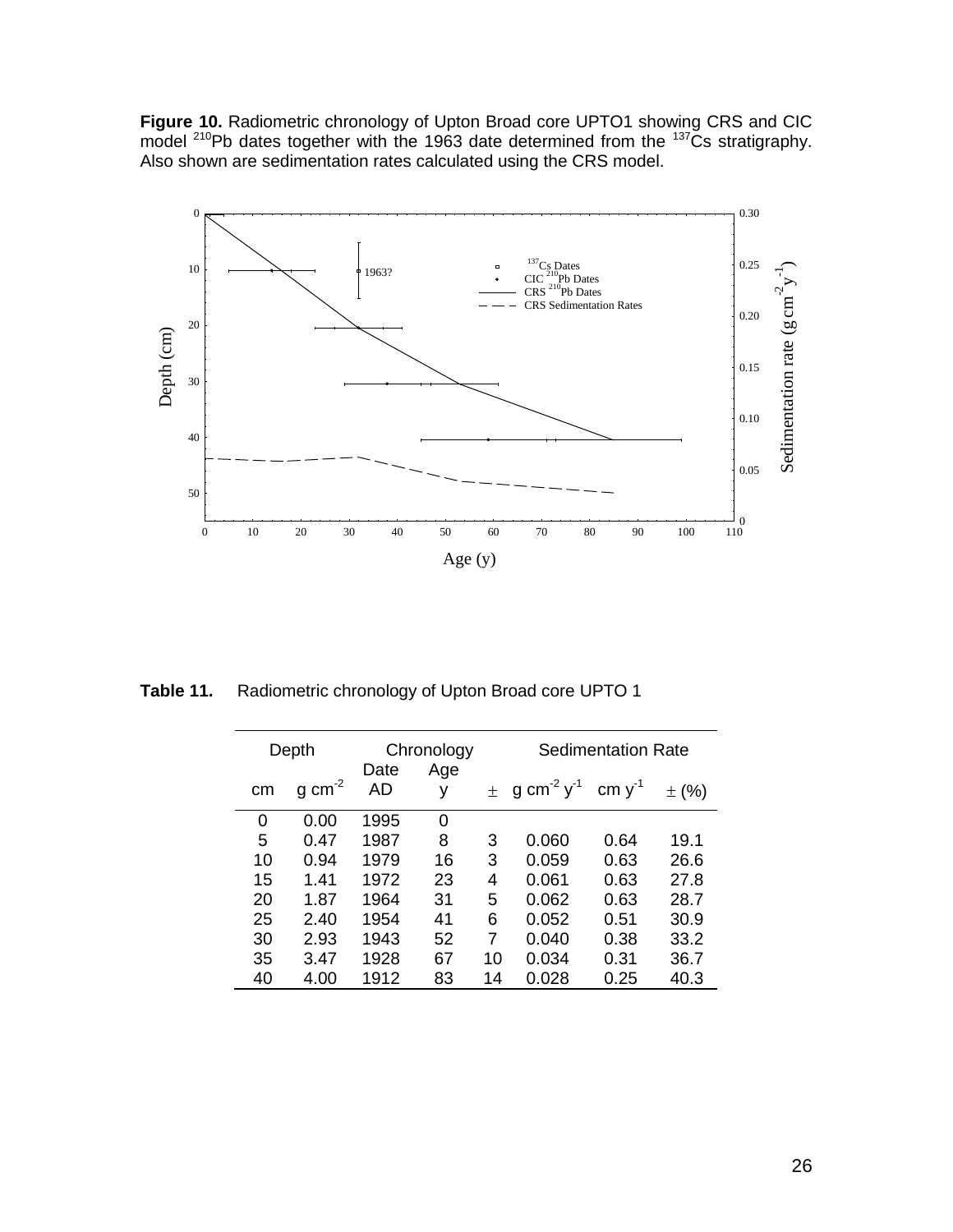#### *UPTO 3: 2004*

In all of the samples analysed, total  $^{210}$ Pb activity was significantly greater than that of the supporting  $226$ Ra. Since there is relatively little net decline down to a depth of 30 cm, and only a small net decline from this depth down to the base of the radiometric record at 43 cm, it appears that all analysed sediments are relatively modern. Similarly, the  $137$ Cs activity profile does not show a clear record of atmospheric fallout. Concentrations vary irregularly with depth, without a well-resolved peak to identify the 1963 fallout maximum. The relatively high concentrations suggest that the entire record post-dates the 1963 fallout peak.

In spite of the incomplete nature of the record,  $210Pb$  dates calculated using the CRS dating model place the early 1960s at around 35 cm, supporting the hypothesis that the core (down to around 40 cm) spans not more than a few decades. Use of the CIC model was precluded by the irregular nature of the  $210Pb$  record. Assuming that sediments from the 42-43 cm section date from the period 1964-72,  $^{210}$ Pb dates were recalculated using this as a reference level. The resulting chronology, shown in Figure 11 and given in detail in Table 12, suggests a relatively uniform sedimentation rate over the past 30 years of 0.091  $\pm$  0.02 g cm<sup>-2</sup> y<sup>-1</sup> (1.2 cm y<sup>-1</sup>) apart from a brief episode of more rapid accumulation in the late 1960s or early 1970s.

# *Woolner's Carr*

# *WOOC1*

Equilibrium between total  $^{210}$ Pb activity and the supporting  $^{226}$ Ra is still not reached at the deepest sample analysed (45 cm) whilst the  $137$ Cs activity profile has a well-resolved peak at 40 - 41 cm that almost certainly records the 1963 fallout maximum from the atmospheric testing of nuclear weapons.

Due to the incomplete determination of the <sup>210</sup>Pb record, dates calculated using the CRS model alone are unlikely to be reliable, and corrected  $^{210}$ Pb dates were calculated using the 1963  $137$ Cs date as reference point. The results are plotted in Figure 12, together with dates determined from the SCP record. Where they overlap, these two independent chronologies are in relatively good agreement. A corrected chronology, also shown in Figure 12 and given in detail in Table 13, has been constructed using mainly the radiometric dates for the post-1960 period, and the SCP dates for the earlier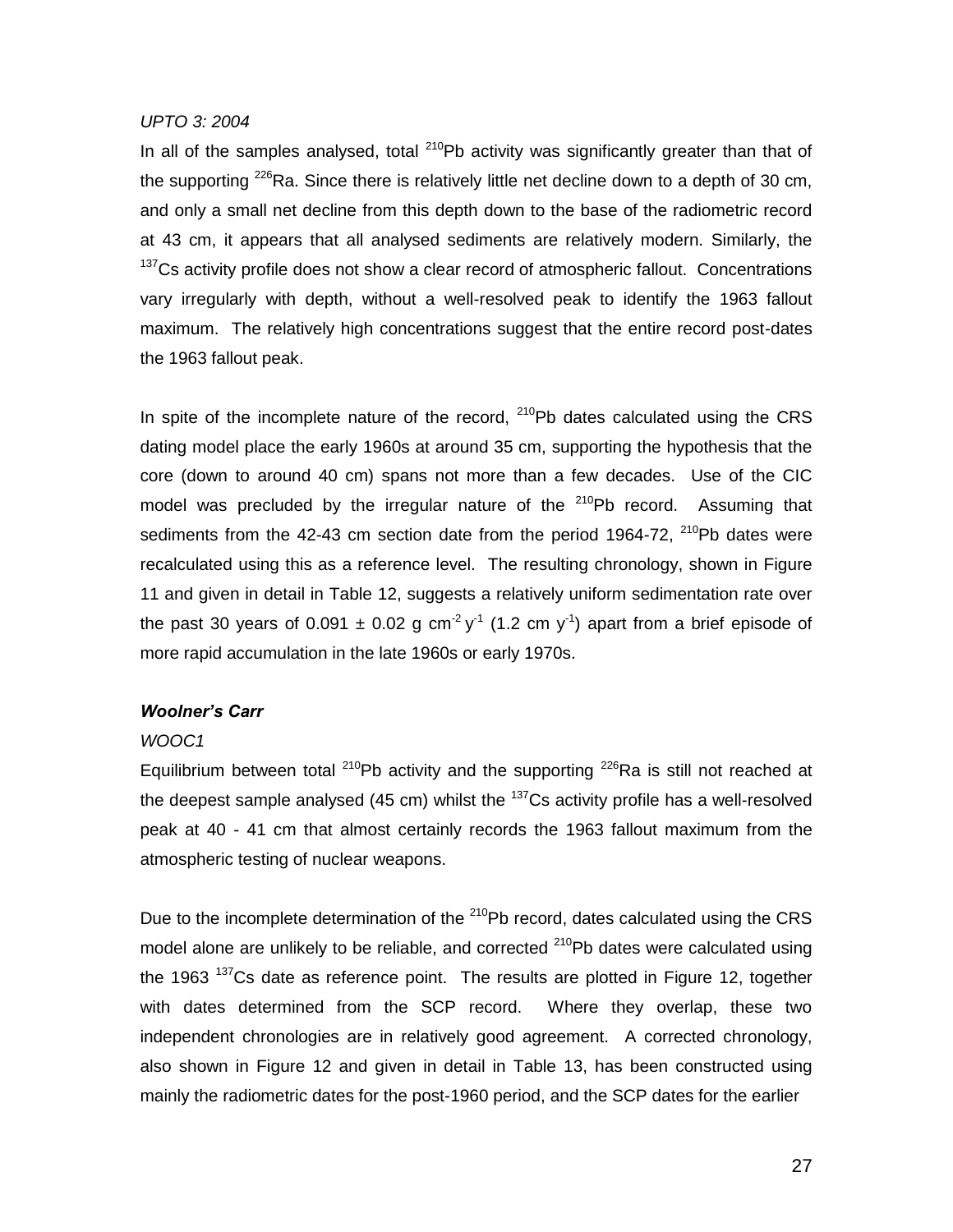**Figure 11.** Radiometric chronology of Upton Great Broad core UPTO3 showing the raw CRS model  $^{210}$ Pb dates, the late 1960s depth determined from the  $^{137}$ Cs stratigraphy, and the corrected <sup>210</sup>Pb dates and sedimentation rates.



**Table 12.** <sup>210</sup>Pb chronology of Upton Great Broad core UPTO3

| Depth |                       | Chronology |          | <b>Sedimentation Rate</b> |                                          |             |           |
|-------|-----------------------|------------|----------|---------------------------|------------------------------------------|-------------|-----------|
| cm    | $g \, \text{cm}^{-2}$ | Date<br>AD | Age<br>У |                           | $\pm$ g cm <sup>-2</sup> y <sup>-1</sup> | cm $y^{-1}$ | $\pm$ (%) |
| 0.0   | 0.00                  | 2004       | 0        | 0                         |                                          |             |           |
| 1.5   | 0.08                  | 2000       | 1        | 1                         | 0.10                                     | 1.64        | 16.8      |
| 6.5   | 0.41                  | 1997       | 4        | 2                         | 0.11                                     | 1.46        | 16.8      |
| 12.5  | 0.86                  | 1993       | 8        | 2                         | 0.10                                     | 1.24        | 16.8      |
| 18.5  | 1.32                  | 1987       | 14       | 3                         | 0.08                                     | 1.13        | 16.8      |
| 24.5  | 1.76                  | 1982       | 19       | 4                         | 0.09                                     | 1.03        | 16.8      |
| 30.5  | 2.28                  | 1976       | 25       | 5                         | 0.08                                     | 1.16        | 25.4      |
| 36.5  | 2.77                  | 1972       | 29       | 5                         | 0.17                                     | 1.50        | 20.7      |
| 42.5  | 3.25                  | 1968       | 33       | 5                         | 0.07                                     | 1.49        | 16.8      |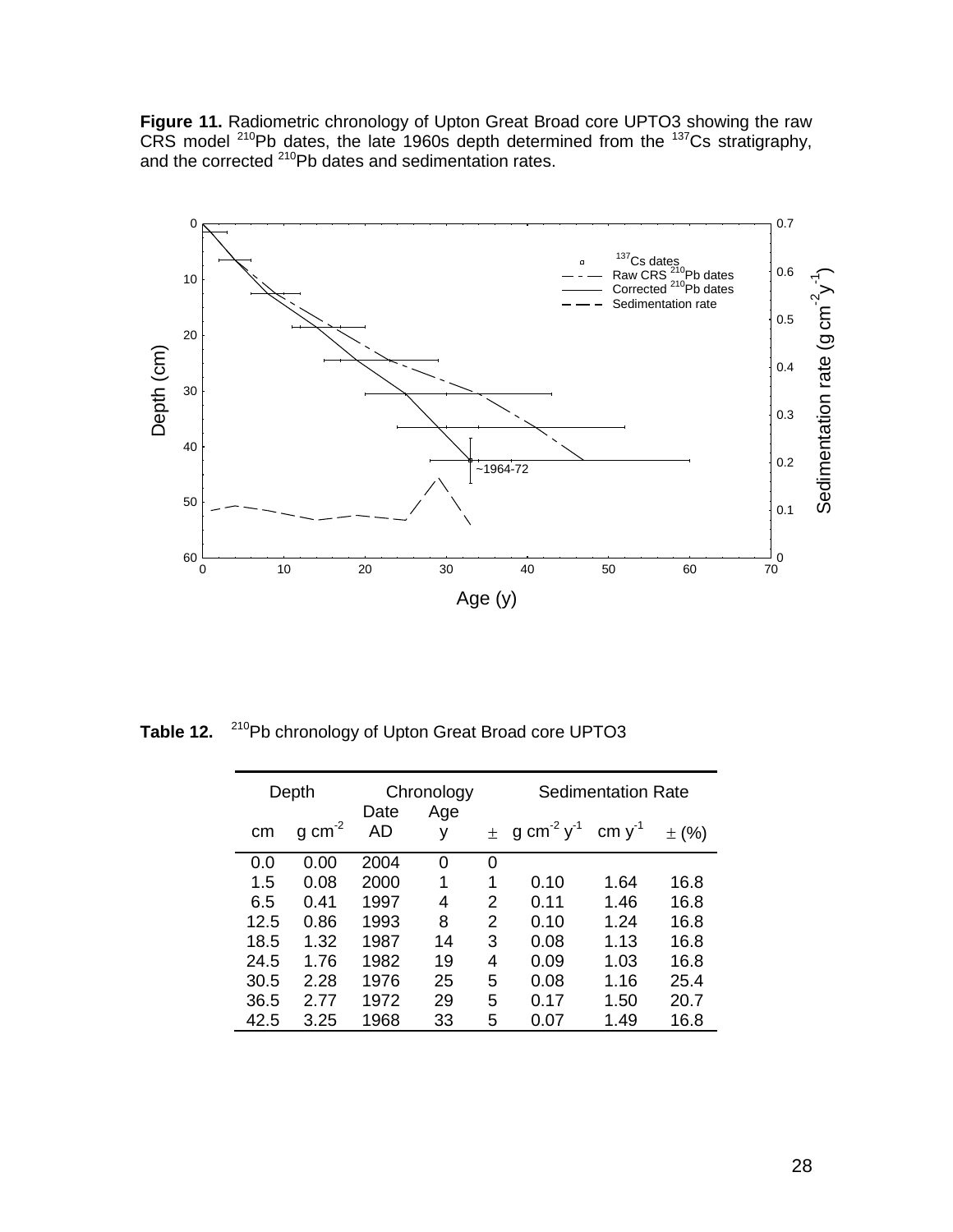**Figure 12.** Chronology of Woolner's Carr core WOOC1, showing the radiometric dates, SCP dates, and corrected dates based on both methods.



**Table 13.** Combined chronology of Woolner's Carr core WOOC1

| Depth |                     |            | Chronology |    | <b>Sedimentation Rate</b>                             |      |           |
|-------|---------------------|------------|------------|----|-------------------------------------------------------|------|-----------|
| cm    | $g \text{ cm}^{-2}$ | Date<br>AD | Age<br>У   | 土  | g cm <sup>-2</sup> y <sup>-1</sup> cm y <sup>-1</sup> |      | $\pm$ (%) |
| 0.0   | 0.00                | 2003       | 0          | 0  |                                                       |      |           |
| 1.5   | 0.07                | 2002       | 1          | 2  | 0.076                                                 | 1.50 | 26.1      |
| 4.5   | 0.24                | 2000       | 3          | 2  | 0.15                                                  | 2.33 | 38.1      |
| 8.5   | 0.45                | 1999       | 4          | 2  | 0.16                                                  | 2.67 | 53.0      |
| 12.5  | 0.74                | 1997       | 6          | 2  | 0.060                                                 | 1.00 | 19.1      |
| 16.5  | 1.07                | 1991       | 12         | 2  | 0.052                                                 | 0.80 | 19.7      |
| 20.5  | 1.47                | 1987       | 16         | 3  | 0.23                                                  | 1.14 | 79.9      |
| 24.5  | 1.92                | 1984       | 19         | 3  | 0.077                                                 | 0.80 | 30.3      |
| 28.5  | 2.45                | 1977       | 26         | 3  | 0.096                                                 | 0.62 | 33.7      |
| 32.5  | 2.99                | 1971       | 32         | 4  | 0.075                                                 | 1.00 | 37.6      |
| 36.5  | 3.53                | 1969       | 34         | 4  | 0.32                                                  | 1.00 | 24.9      |
| 40.5  | 4.21                | 1963       | 40         | 4  | 0.072                                                 | 0.57 | 44.2      |
| 44.5  | 4.80                | 1955       | 48         | 6  | 0.067                                                 | 0.42 | 46.4      |
| 48.5  | 5.48                | 1944       | 59         | 10 | 0.057                                                 | 0.33 |           |
| 53.0  | 6.18                | 1930       | 73         | 17 | 0.038                                                 | 0.31 |           |
| 57.0  | 6.77                | 1917       | 86         | 20 | 0.054                                                 | 0.35 |           |
| 61.0  | 7.54                | 1906       | 97         | 20 | 0.096                                                 | 0.43 |           |
| 65.0  | 8.40                | 1898       | 105        | 22 | 0.11                                                  | 0.51 |           |
| 69.0  | 9.22                | 1891       | 112        | 25 | 0.12                                                  | 0.56 |           |
| 73.0  | 10.11               | 1884       | 119        |    | 0.13                                                  | 0.54 |           |
| 77.0  | 11.12               | 1876       | 127        |    | 0.13                                                  | 0.53 |           |
| 81.0  | 12.12               | 1869       | 134        |    | 0.14                                                  |      |           |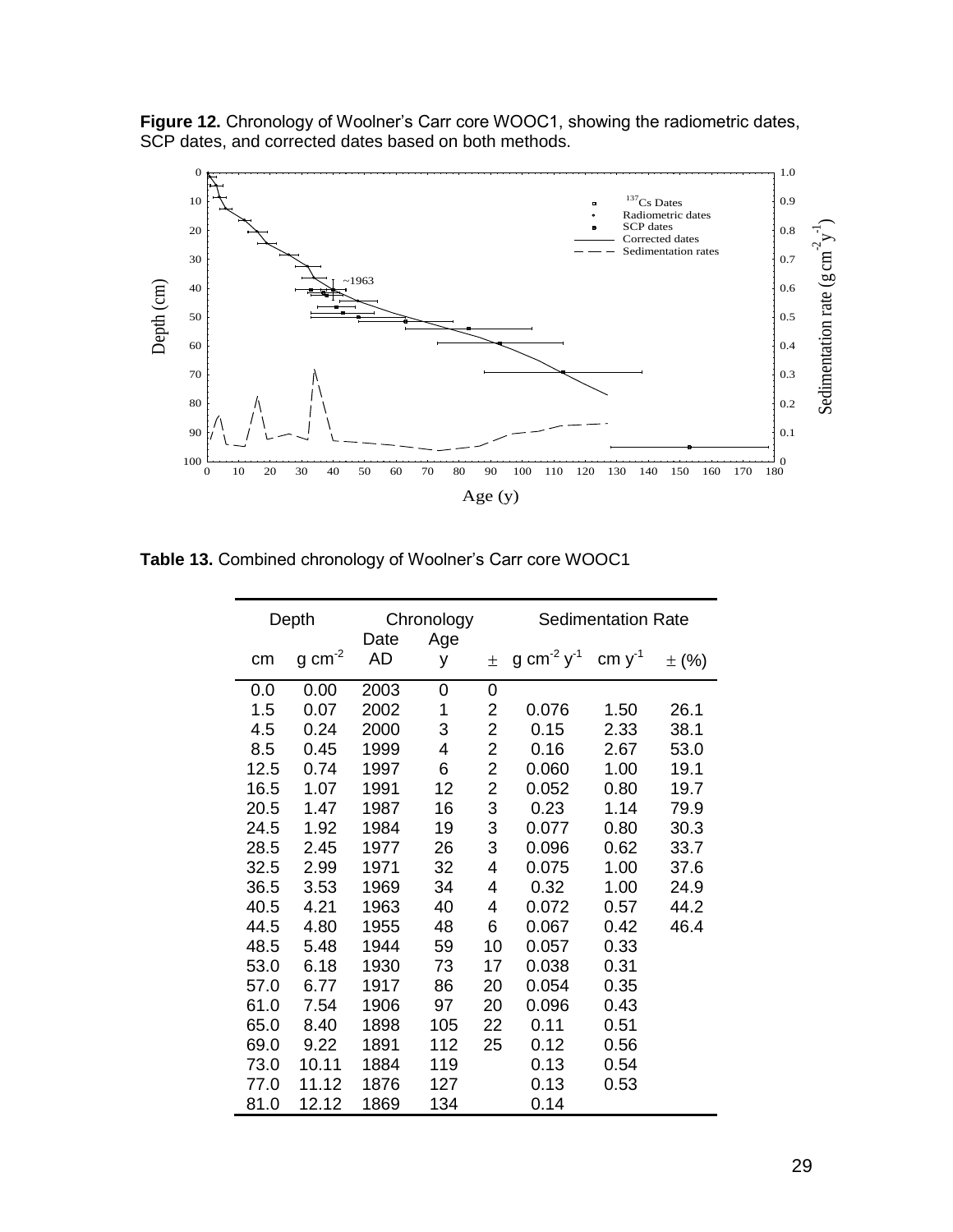period. The results suggest a baseline sedimentation rate of  $\sim$ 0.065 g cm<sup>-2</sup> y<sup>-1</sup>, with brief episodes of rapid sedimentation c.2000, c.1987 and c.1969. The SCP results also suggest higher sedimentation rates in the late-19<sup>th</sup> century and early-20<sup>th</sup> century and possibly episodic in nature.

# *Wroxham Broad*

#### *WROX1: 1995*

 $210Pb$  activities in the Wroxham Broad core WROX1 are low and this can be attributed to dilution resulting from higher dry mass accumulation rates. However, there is a well resolved  $137$ Cs peak at a depth of 40.5 cm that records the 1963 weapons test fallout maximum.

Because of the highly non-monotonic unsupported  $^{210}Pb$  profile only the CRS  $^{210}Pb$ dating model could be applied to this core. Even so, calculations using the  $^{210}$ Pb data alone give dates that are clearly too old when compared with the  $137$ Cs date, presumably due to the low activities and consequent difficulty in assessing the full core inventory. From the well-defined 1963  $137$ Cs date, the mean sediment accumulation rate for the past 30 years is calculated to be  $0.37 \pm 0.05$  g cm<sup>-2</sup> y<sup>-1</sup> (1.3 cm y<sup>-1</sup>). Since CRS model  $210$ Pb dates calculated using the  $137$ Cs date as a reference level (Figure 13) suggest a more or less uniform accumulation rate throughout this period, the above value has been used to calculate the core chronology given in Table 14.

# *WROX 2: 2000*

 $210Pb$  activity significantly in excess of the supporting  $226Ra$  was detected only in the surficial sample. Consequently, it was not possible to date this core by  $210Pb$  using conventional methods. The measured unsupported  $^{210}$ Pb inventory was only 20% of the estimated atmospheric flux. The <sup>137</sup>Cs profile has a sub-surface peak between 20-30 cm that almost certainly records the 1963 fallout maximum from the atmospheric testing of nuclear weapons and the best estimate of the 1963 depth is  $27 \pm 4$  cm. From this  $137$ Cs date, the mean post-1963 sedimentation rate is calculated to be 0.26  $\pm$  0.04 g cm<sup>-2</sup> y<sup>-1</sup> (0.73 cm y<sup>-1</sup>), lower than the value of 0.37  $\pm$  0.05 g cm<sup>-2</sup> y<sup>-1</sup> (1.3 cm y<sup>-1</sup>) determined for the earlier WROX 1 core.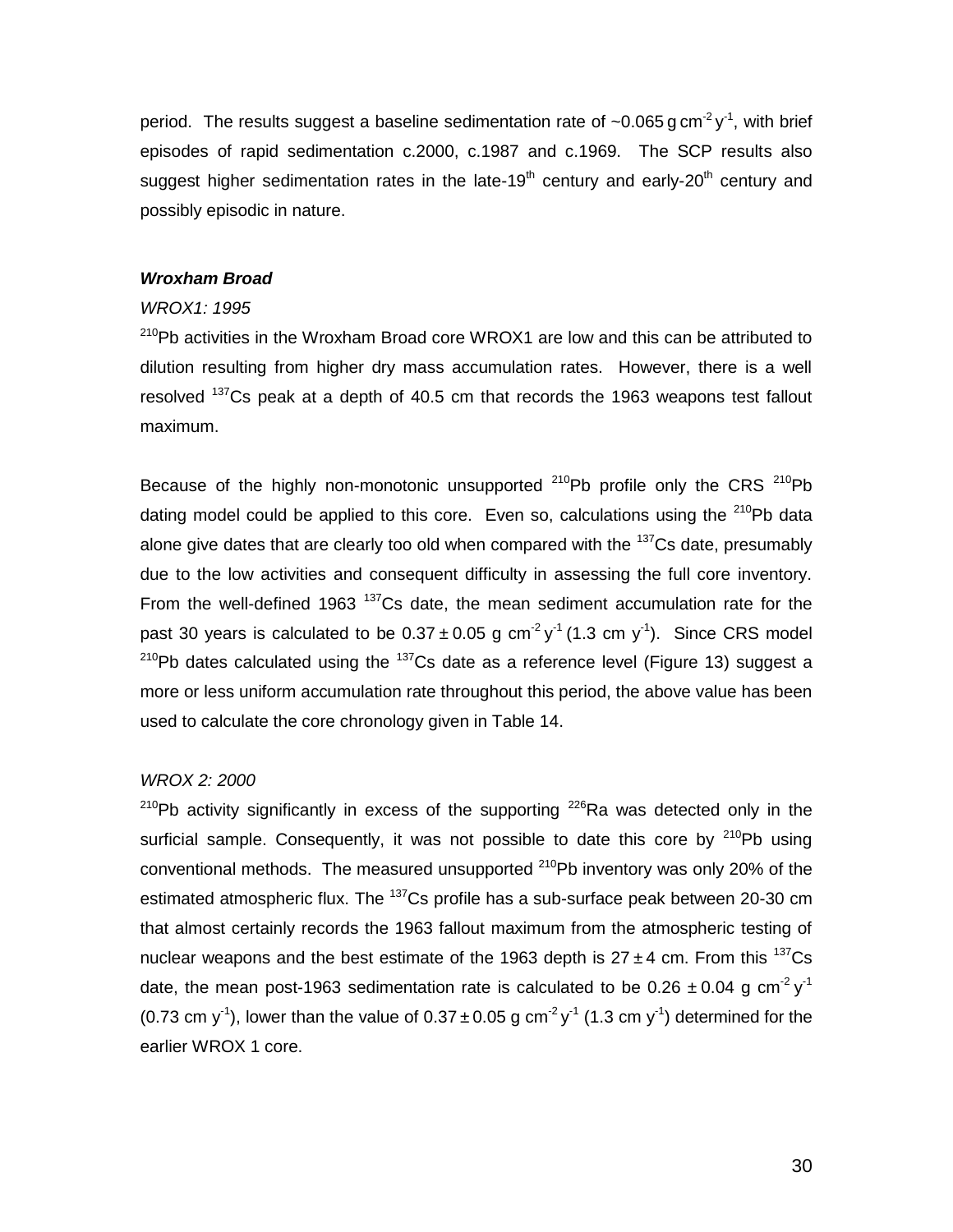**Figure 13.** Radiometric chronology of Wroxham Broad core WROX1 showing CRS model  $^{210}$ Pb dates together with the 1963 date determined from the  $^{137}$ Cs stratigraphy.



**Table 14.** Radiometric chronology of Wroxham Broad core (WROX1)

| Depth |                       | Chronology |     |   | <b>Sedimentation Rate</b>   |             |           |
|-------|-----------------------|------------|-----|---|-----------------------------|-------------|-----------|
|       |                       | Date       | Age |   |                             |             |           |
| cm    | $g \, \text{cm}^{-2}$ | AD         | у   | 土 | g cm <sup>-2</sup> $y^{-1}$ | cm $y^{-1}$ | $\pm$ (%) |
| 0.0   | 0.0                   | 1995       | 0   |   |                             |             |           |
| 5.0   | 1.2                   | 1992       | 3   | 1 | 0.37                        | 1.3         | 13%       |
| 10.0  | 2.5                   | 1988       | 7   | 2 | 0.37                        | 1.3         | 13%       |
| 15.0  | 4.1                   | 1984       | 11  | 2 | 0.37                        | 1.3         | 13%       |
| 20.0  | 5.8                   | 1979       | 16  | 3 | 0.37                        | 1.3         | 13%       |
| 25.0  | 7.4                   | 1975       | 20  | 3 | 0.37                        | 1.3         | 13%       |
| 30.0  | 9.0                   | 1971       | 24  | 4 | 0.37                        | 1.3         | 13%       |
| 35.0  | 10.4                  | 1967       | 28  | 4 | 0.37                        | 1.3         | 13%       |
| 40.0  | 11.7                  | 1963       | 32  | 5 | 0.37                        | 1.3         | 13%       |
| 45.0  | 13.0                  | 1960       | 35  | 5 | 0.37                        | 1.3         | 13%       |
| 50.0  | 14.4                  | 1956       | 39  | 6 | 0.37                        | 1.3         | 13%       |
| 55.0  | 15.8                  | 1952       | 43  | 6 | 0.37                        | 1.3         | 13%       |
| 60.0  | 17.3                  | 1948       | 47  | 7 | 0.37                        | 1.3         | 13%       |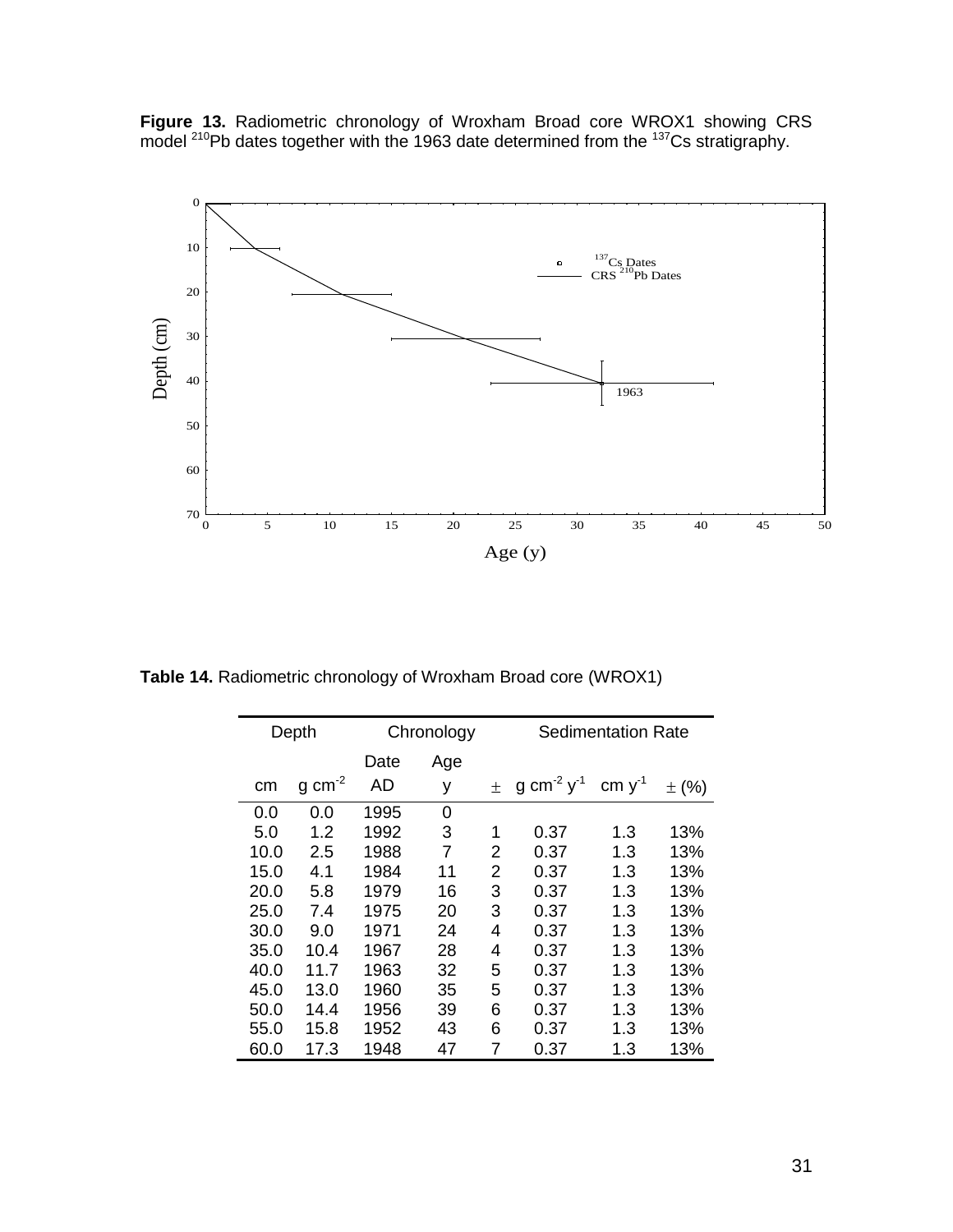Using the estimated atmospheric  $210Pb$  flux the surficial  $210Pb$  concentration can be used to estimate the contemporary sedimentation rate. This produces a value of  $0.30 \pm 0.07$  g  $\text{cm}^2$  y<sup>-1</sup>, which is in good agreement with the value determined from the <sup>137</sup>Cs record. Therefore, it is reasonable to suppose that sedimentation rates at the core site have remained relatively constant throughout the past 40 years or so. Table 14 gives a chronology for this period based on this assumption.

| Depth |                     | Chronology |          | Sedimentation Rate |                                          |             |           |
|-------|---------------------|------------|----------|--------------------|------------------------------------------|-------------|-----------|
| cm    | $g \text{ cm}^{-2}$ | Date<br>AD | Age<br>у |                    | $\pm$ g cm <sup>-2</sup> y <sup>-1</sup> | cm $y^{-1}$ | $\pm$ (%) |
| 0.0   | 0.0                 | 2000       | 0        | 0                  |                                          |             |           |
| 10.0  | 3.3                 | 1987       | 13       | 3                  | 0.26                                     | 0.8         | 15.4      |
| 15.0  | 5.2                 | 1980       | 20       | 4                  | 0.26                                     | 0.7         | 15.4      |
| 20.0  | 7.1                 | 1973       | 27       | 5                  | 0.26                                     | 0.7         | 15.4      |
| 25.0  | 9.0                 | 1965       | 35       | 6                  | 0.26                                     | 0.7         | 15.4      |
| 30.0  | 10.7                | 1959       | 41       | 7                  | 0.26                                     | 0.8         | 15.4      |
| 35.0  | 12.2                | 1953       | 47       | 8                  | 0.26                                     | 0.8         | 15.4      |
| 40.0  | 13.8                | 1947       | 53       | 9                  | 0.26                                     | 0.8         | 15.4      |

Table 15. <sup>210</sup>Pb chronology of Wroxham Broad core WROX2

# **Discussion**

#### *Limitations of the data*

Where there are few or no problems with radiometric dating, the half-life of  $210Pb$  allows that a sediment chronology covering c.150 years can be reliably produced. This has led to wide-spread use of this technique for dating lake sediments as this time-span covers most of the post-Industrial period, a time when great changes have occurred both in the freshwater environment and in atmospheric deposition. Therefore it is interesting to note that of the 15 sediment cores described in this report, from 11 different Broads, only one has a chronology which reaches the mid-19<sup>th</sup> century (1859 – SPRA1). Indeed, only three reach the 19<sup>th</sup> century at all, whilst six have an earliest available date of 1940 or later. The chronologies from these sites are thus less than ideal, the time period covered is shorter than might be expected and the analysis of changes in sediment accumulation rates at the sites is similarly restricted.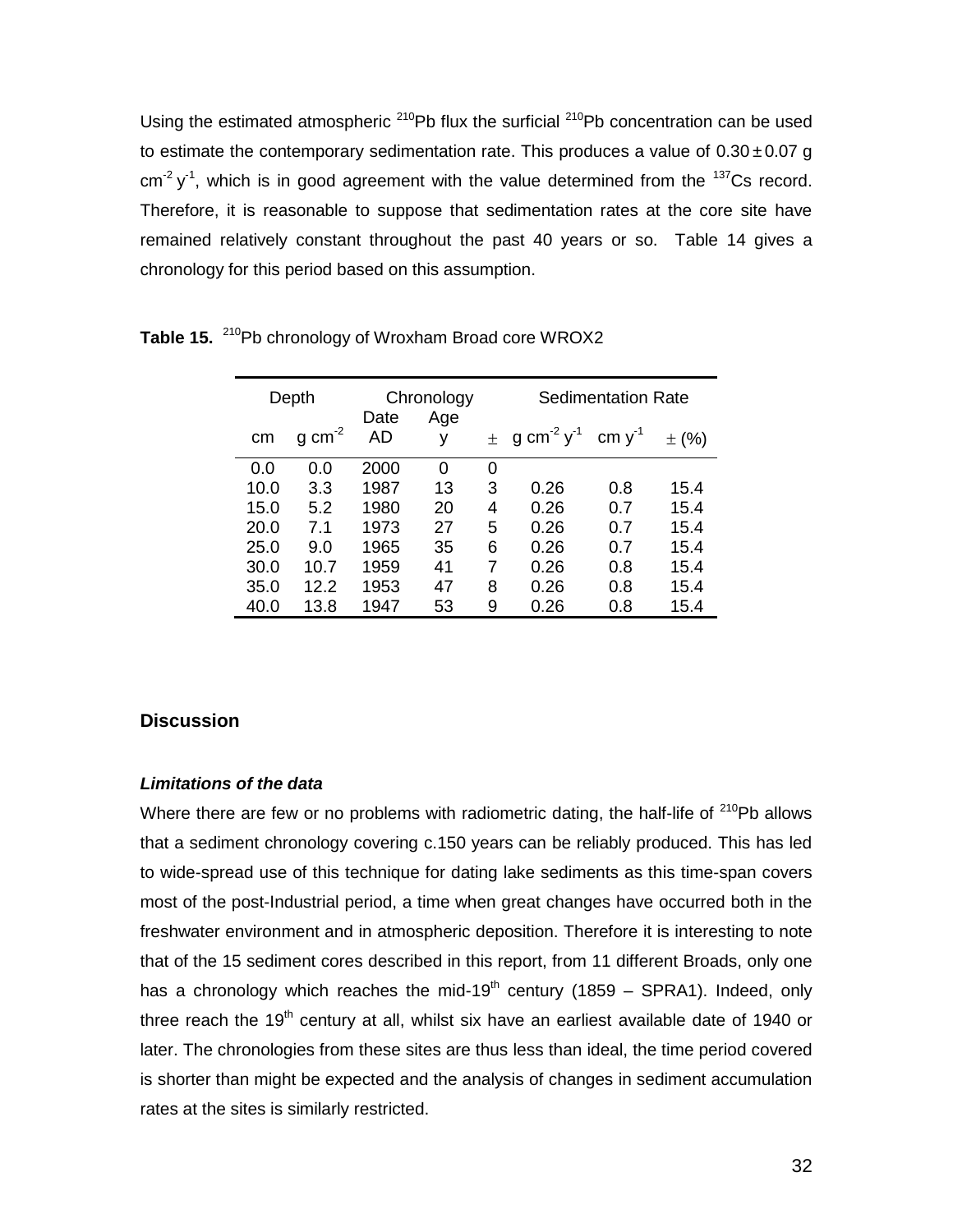Where the use of  $210Pb$  is precluded, for whatever reason, the use of the  $137Cs$  record often allows an indication of the depth at which 1963 occurred. However, whilst this is useful in determining an approximate duration covered by the core, any chronologies based upon it necessarily assume a constant sediment accumulation rate (e.g. MART 1; SALG 1, BART 5) and therefore cannot be used to assess changes in that rate. They are thus of limited use for this report but can provide a rough estimate of contemporary accumulation rates and hence have been retained.

As a result of these problems the chronologies in this report are the 'best available' and some have caveats associated with them that they should be 'treated with caution'. However, whilst this is not ideal, this problem is not restricted to the Broads and many shallow, eutrophic lakes across the UK also have similar poor dating records. To help overcome this, the use of several independent dating approaches can allow additional confidence in final chronologies. Therefore, where possible, use of  $^{210}$ Pb,  $^{137}$ Cs and SCP techniques has been made and this combination of radiometric and SCP methods often allows a longer chronology to be constructed especially where the  $210Pb$  record is curtailed. Where this approach has been used in these Broads cores, the independent SCP and radiometric chronologies have proved to show reasonable agreement and hence the chronologies and sediment accumulation rate data produced are considered reasonably robust and reliable back to the mid-19<sup>th</sup> century. However, extrapolating chronologies back beyond dates justified by reliable data should be resisted as it is impossible to assess the variability of sediment accumulation rates prior to reliable measurements. Extrapolation of accumulation rates has been undertaken elsewhere in order to estimate mean rates over long periods (e.g. Osborne and Moss 1977; Moss 1979) but unless treated appropriately such estimates can lead to undue reliance being placed on essentially very doubtful chronologies.

# *General trends*

#### *Contemporary accumulation rates*

Having compiled the best possible chronologies for these 15 cores, the sediment accumulation rate data can be compared. The cores cover the period 1995 (BART 1; ROLL 1; UPTO1; WROX 1) to 2004 (UPTO3) and therefore any comparison of 'contemporary' rates must take this into consideration. The range of sediment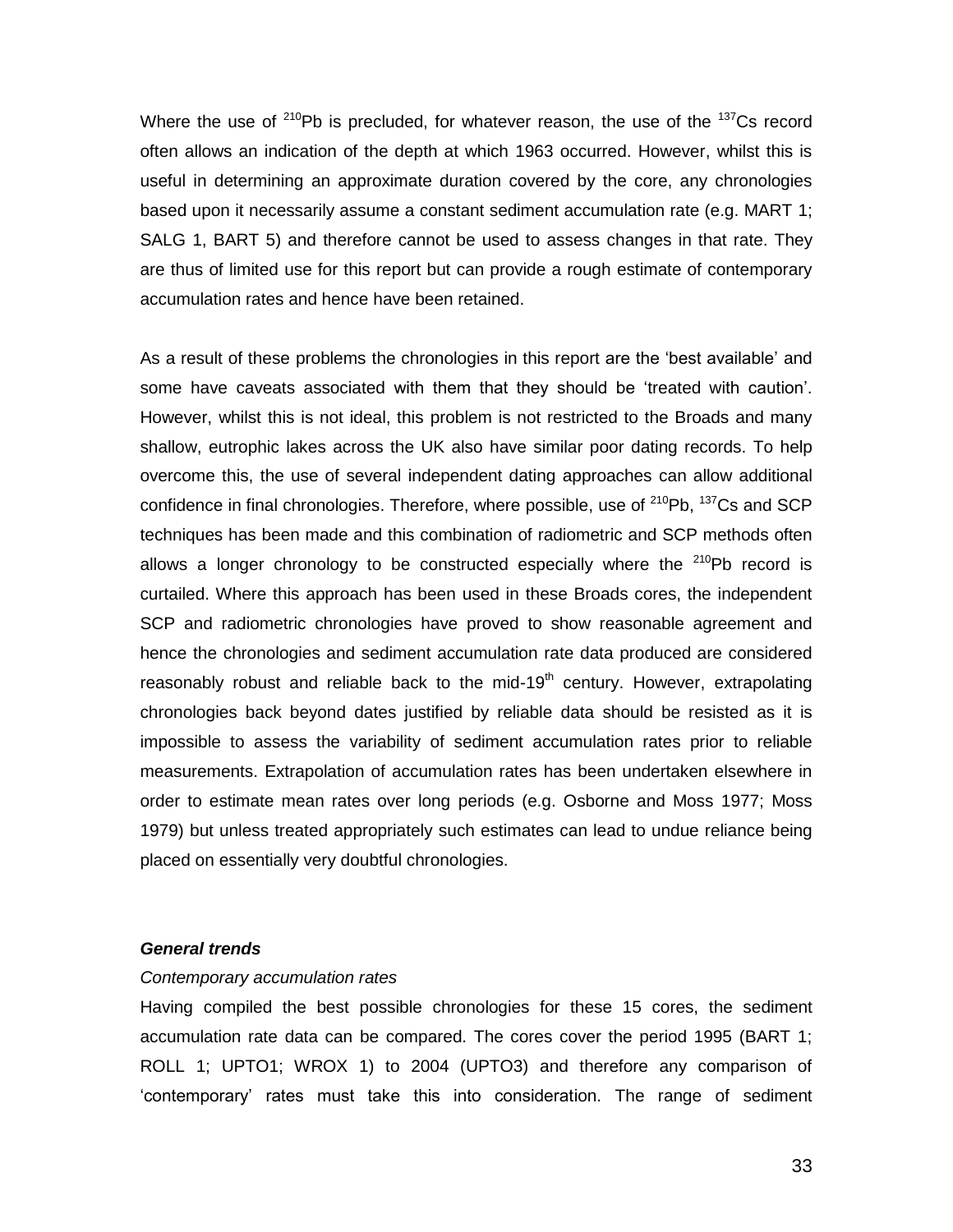accumulation rates in these surface sediments is 0.042 (ROLL 1; 1995) to 0.37 (WROX 1; 1995) g cm<sup>-2</sup> yr<sup>-1</sup> or 0.3 (MART 1; 1995) to 1.64 (UPTO3; 2004) cm yr<sup>-1</sup> and is thus highly variable across the sites.

### *Historical accumulation rates*

The Water Framework Directive (WFD) aims to assess the structure and function of aquatic ecosystems in the absence of human-induced stress, relating various parameters to a 'reference condition' i.e. the ecological condition for that parameter at undisturbed or minimally disturbed sites for a range of lake types. Contemporary levels can then be assessed with respect to this reference condition with a view to their management and restoration back to that reference target. In the absence of undisturbed reference sites, palaeolimnological data can be used to determine these parameters, at the site-specific level, for a time when the lakes were either undisturbed or considerably less impacted than today. Hence palaeolimnological data are widely applicable to WFD aims. Whilst sediment accumulation rate is not one of the specified parameters in the WFD, it is fundamental to the functioning and development of lakes and an acceleration in accumulation rate could ultimately threaten the existence of shallow lakes as water bodies. In this context, it is therefore of interest to assess the evidence for a 'reference condition' for sediment accumulation rate in the Broads.

The varying age of the oldest available data for the cores described in this report (1859 – 1968) makes comparison difficult. However, it is interesting to note that the two oldest data available (SPRA 1-1859; BARB 4 - 1872) give similar rates of 0.04 and 0.037 g cm<sup>-</sup> <sup>2</sup> yr<sup>-1</sup> or 0.18 and 0.19 cm yr<sup>-1</sup> respectively. Other basal data from 1910s and 1920s also provide rates of this order, for example, UPTO 1 (1912) 0.028 g cm<sup>-2</sup> yr<sup>-1</sup> or 0.25 cm yr<sup>-1</sup>; CALT 1 (1921) 0.014 g cm $^{-2}$  yr $^{-1}$  or 0.15 cm yr $^{-1}$ ; HICK 1 (1922) 0.014 g cm $^{-2}$  yr $^{-1}$  or 0.11 cm yr<sup>-1</sup> and these data therefore suggest that an accumulation rate in the range 0.01  $-$ 0.04 g cm<sup>-2</sup> yr<sup>-1</sup> or 0.1 – 0.25 cm yr<sup>-1</sup> (1 – 2.5 mm yr<sup>-1</sup>) may be a typical rate for an unimpacted lake of this type. Such rates are of the same order as those estimated elsewhere for pre-1800 at Barton Broad  $(1.2 - 3.1 \text{ mm yr}^1)$ ; Osborne and Moss 1977) and Strumpshaw Broad (1.2 mm yr<sup>-1</sup>; Moss 1979).

However, other estimates for pre-1800 values for Alderfen Broad (0.55 mm yr<sup>-1</sup>; Moss et al. 1979), Upton Broad (0.7 mm  $yr^{-1}$ ; Moss et al., 1979) and Barton Broad are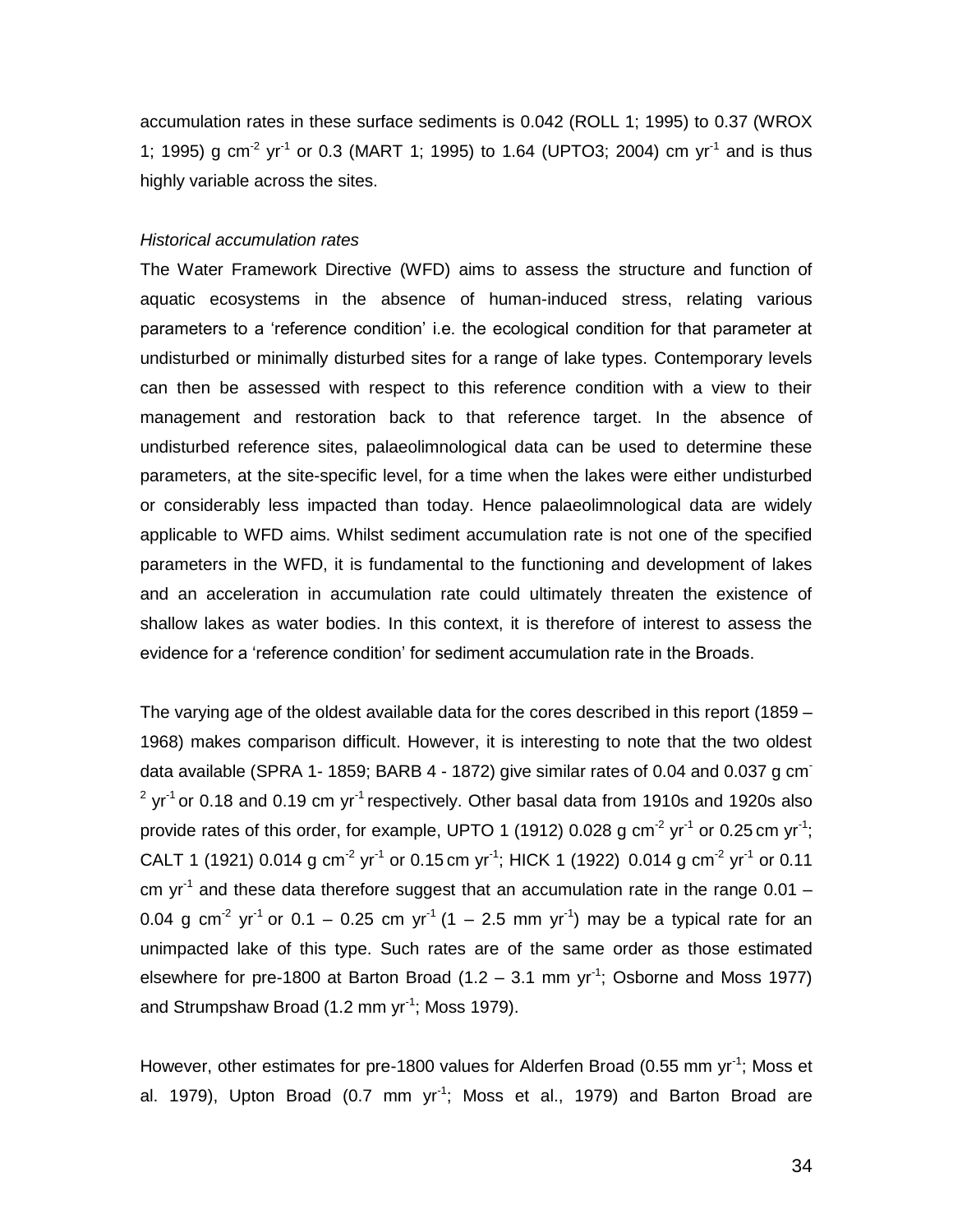considerably lower (0.001 – 0.24 g cm<sup>-2</sup> yr<sup>-1</sup> or 0.14 – 0.58 mm yr<sup>-1</sup>; Moss 1980; Moss et al. 1996). Therefore, there remains uncertainty in these basal rate estimates and they should be treated with a suitable degree of caution. More data from older sediments at other sites are required to ascertain whether a 'typical' accumulation rate exists for this lake type under natural conditions, or whether this large range in accumulation rate both between and within sites is itself 'typical'.

# *Accumulation rate changes*

Compared with the older basal sediment accumulation rate data described above, sites where the oldest available dates are more modern, for example, BART 1 (1944), BART 9 (1954), SALG 1 (1940), WROX 1 (1948) and WROX 2 (1947), have higher rates of accumulation 0.07 – 0.37 g cm<sup>-2</sup> yr<sup>-1</sup> or  $0.4 - 1.3$  cm yr<sup>-1</sup>. These data would seem to imply that sediment accumulation rates in the Broads are increasing and in general site specific data would seem to support this.

[Note: in these comparisons, cm yr<sup>-1</sup> data are not used as they will decrease naturally with depth as a result of sediment compaction].

Barnby Broad: Sediment accumulation rates in BARB 4 increase from 0.037 g cm<sup>-2</sup> yr<sup>-1</sup> in 1872 to 0.078 g cm<sup>-2</sup> yr<sup>-1</sup> in 2003, a two-fold increase.

*Barton Broad*: Sediment accumulation rates in BART 1 appear to be constant between 1944 and 1995 (0.17 g cm<sup>-2</sup> yr<sup>-1</sup>) but BART 9 exhibits a two-fold increase from 0.07 g cm<sup>-</sup> <sup>2</sup> yr<sup>-1</sup> to 0.16 g cm<sup>-2</sup> yr<sup>-1</sup> between 1954 and 2001. The reliable post-1963 data for BART5 give an accumulation rate of 0.13 g  $cm<sup>-2</sup>$  yr<sup>-1</sup>. 'Contemporary' rates for these cores therefore seem to be reasonably consistent i.e. 0.13 to 0.17 g  $cm^{-2}$  yr<sup>-1</sup> (although considerable variation exists within the BART 9 core itself). However, Moss (1980) and Moss et al. (1996) show much higher variability in 1970s accumulation rates across Barton Broad with values ranging from 0.057 to 0.27 g  $cm<sup>-2</sup>$  yr<sup>-1</sup>. These values are reported to represent an increase in accumulation of between 7 and 90 times over pre-1800 values (Moss 1980).

*Calthorpe Broad*: Sediment accumulation rates in CALT 1 increase 7-fold (0.014 g cm-2 yr<sup>-1</sup> to 0.1 g cm<sup>-2</sup> yr<sup>-1</sup>) over the period 1921 to 2003, but this seems due to a recent rapid increase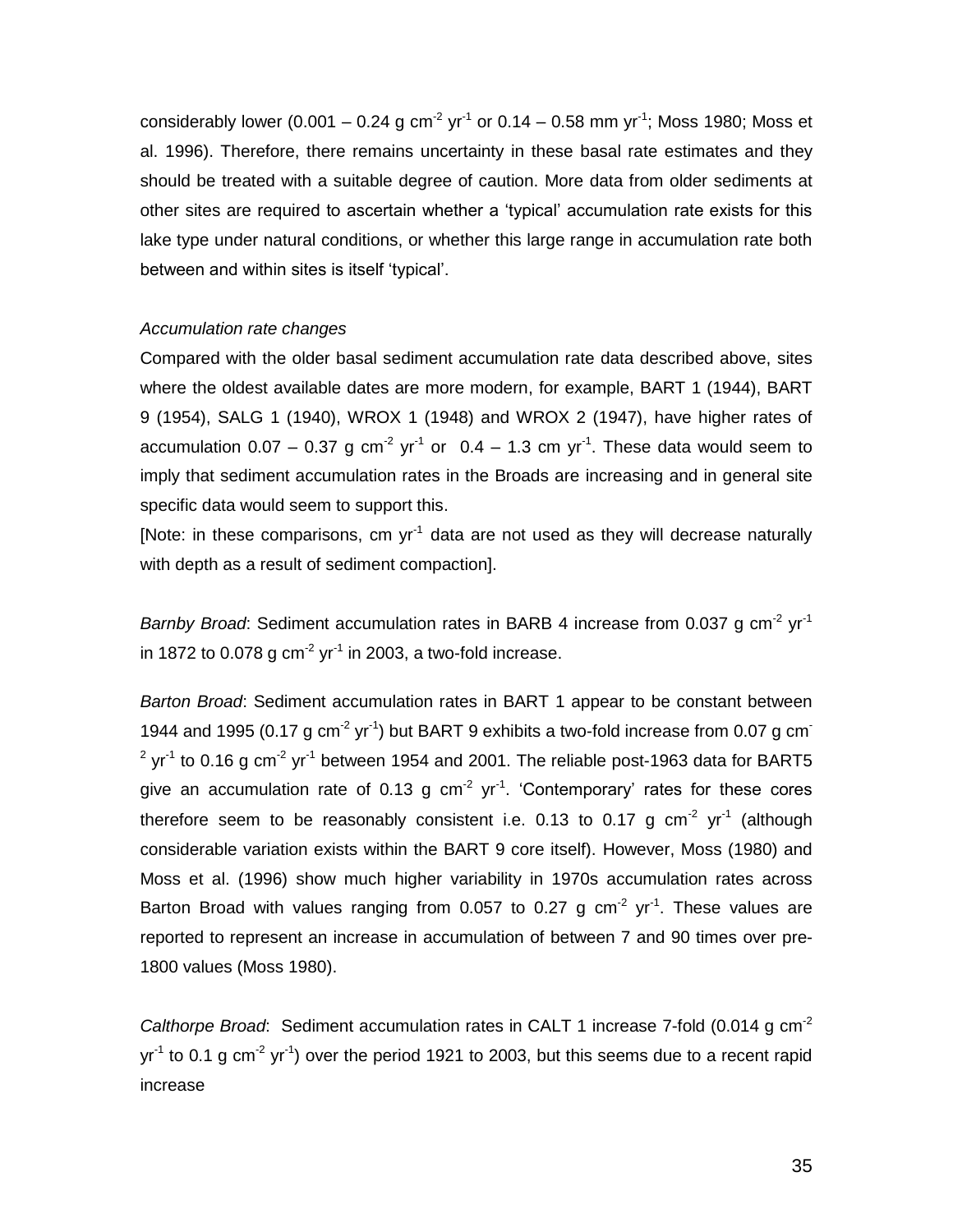Hickling Broad: Sediment accumulation rates in HICK 1 increase 4-fold (0.014 g cm<sup>-2</sup> yr<sup>-1</sup> to 0.055 g cm $^{-2}$  yr $^{-1}$ ) over the period 1922 to 2002.

*Rollesby Broad*: Sediment accumulation rates in ROLL 1 appear to be reasonably constant between 1916 and 1995.

*Salhouse Broad*: Sediment accumulation rates in SALG 1 appear to be constant between 1940 and 2003, but this is due to the dating being based on the <sup>137</sup>Cs peak.

*Sprats Water*: Sediment accumulation rates at the surface (2003) of and base of the chronology (1859) for SPRA 1 are similar 0.049 and 0.04 g  $cm<sup>-2</sup>$  yr<sup>-1</sup> respectively but there is a period of rapid accumulation in the 1960s.

*Upton Great Broad*: Sediment accumulation rates in the central core UPTO 1 increase from 0.028 g cm<sup>-2</sup> yr<sup>-1</sup> in 1912 to 0.06 g cm<sup>-2</sup> yr<sup>-1</sup> in 1995, a two-fold increase, whilst the near-shore core UPTO3 (2004) has similar accumulation rates over the 30 years that are dateable. Moss et al. (1979) also report a near doubling of accumulation rate between 1935 and the 1970s in a centrally located core from Upton Broad.

*Woolner's Carr*: Sediment accumulation rates in the WOOC1 core are very irregular throughout the core.

*Wroxham Broad*: Both WROX 1 and WROX 2 cores have similar, rapid accumulation rates throughout the cores (0.37 and 0.26 g cm<sup>-2</sup> yr<sup>-1</sup> respectively).

In summary, five cores show an increase in accumulation rate by between 2 and 7-fold over the period covered by the available chronologies, 6 show no change (although in some cases this could be an artefact of the dating) and no cores show a decline in sediment accumulation rate. Two cores (SPRA 1 and SALG 1) are highly variable and no trend can be ascertained.

# *Multiple cores*

An indication of within-site variability can be made where more than one core has been taken from the same site. Here, there are three sites for which we have multiple cores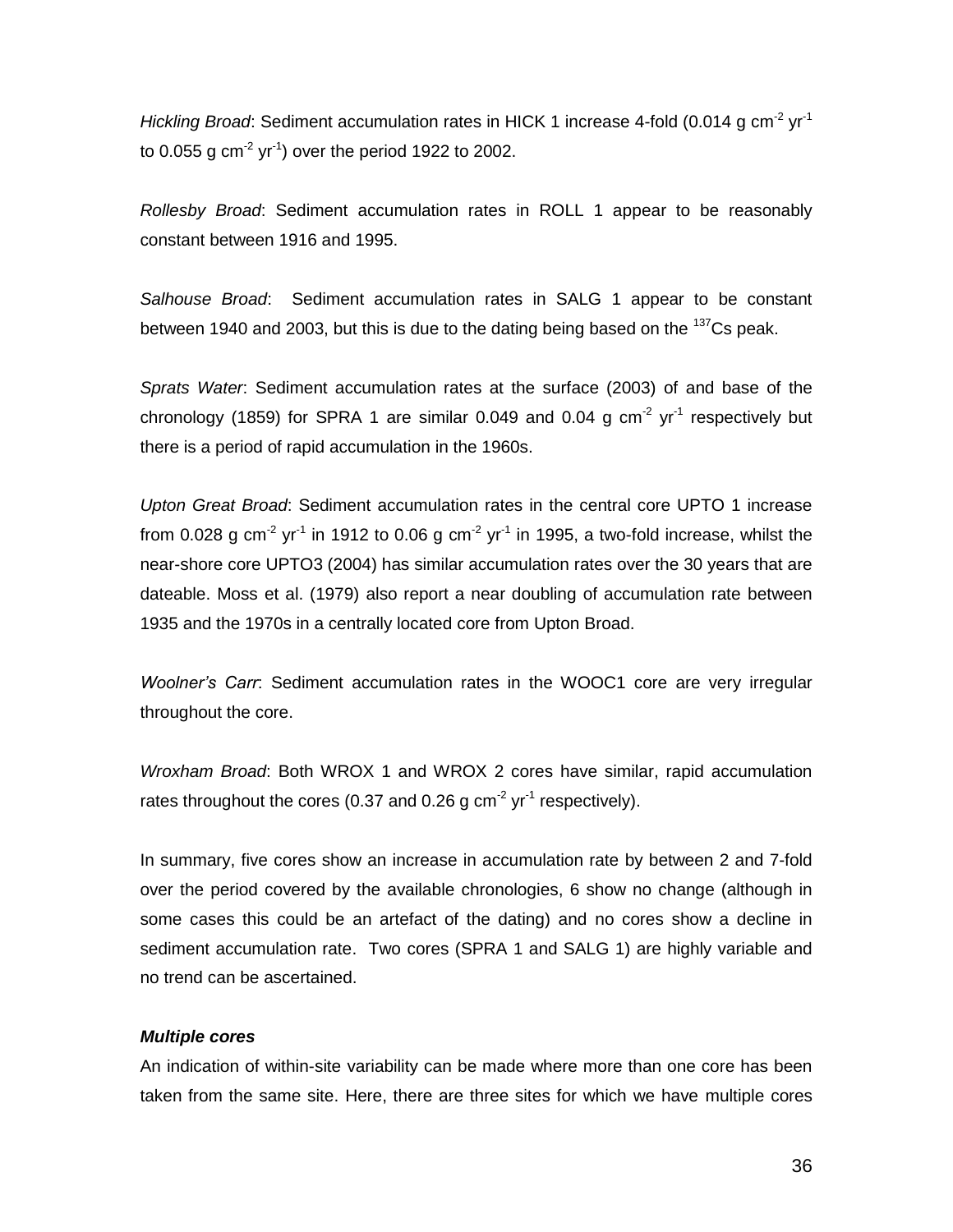although there are no more than three cores from any one site and hence any interpretation is limited.

For Barton Broad cores were taken in 1995 (BART1), 1999 (BART 5) and 2001 (BART9). The earlier core appears to show little change in sedimentation rate over the 50 years covered by the chronology, whilst the latter core appears to show an approximate doubling in accumulation rate between 1954 and 2001. The  $^{210}$ Pb record for BART 5 is poor and the chronology is based on  $137$ Cs data. As a consequence, only dates post-1963 have any reliability. Furthermore, neither of the chronologies for BART 1 or BART 9 are straightforward and, in particular, that of BART 9 should also be treated with caution. This later core also shows a period of rapid accumulation in the late-1960s and 1970s which is absent from the other cores. Therefore, whilst our data suggest 'contemporary' rates across Barton are reasonably consistent (0.13 – 0.17 g cm<sup>-2</sup> yr<sup>-1</sup>) there appears to be considerable variability within the cores at Barton. This within-site variability was also observed by Moss et al. (1996) where large differences were observed in the sediment accumulation rates of eight  $210Pb$  dated sediment cores taken across the site. However, this variability is reported to exist in both the pre-1800s and 1970s and highlights the caution that should be used when considering accumulation rate data from a single core to be representative of a site.

Cores were taken from Wroxham Broad in 1995 (WROX1) and 2000 (WROX2) and, in contrast to Barton Broad, there is better agreement between them. Both show approximately constant accumulation rates throughout the cores although again this may be an artefact of the dating resulting from poor  $210Pb$ . Chronologies from both cores extend back to the late-1940s and show rapid accumulation rates throughout (0.37 and 0.26 g cm<sup>-2</sup> yr<sup>-1</sup> or 1.3 and 0.8 cm yr<sup>-1</sup>).

The two cores from Upton Broad (UPTO1 – 1995 and UPTO3 – 2004) differ in that the former is taken from a central area of the site whilst the latter is from a near-shore area. The central core appears to record a doubling in sediment accumulation rate between 1912 and 1995 whilst the near-shore core shows little change in rate between the upper and basal parts of the core, although there is a period of more rapid increase in the 1970s. Moss et al. (1979) also suggest an increase in sedimentation rate of about double from the 1930s to the 1970s from a centrally located core, in agreement with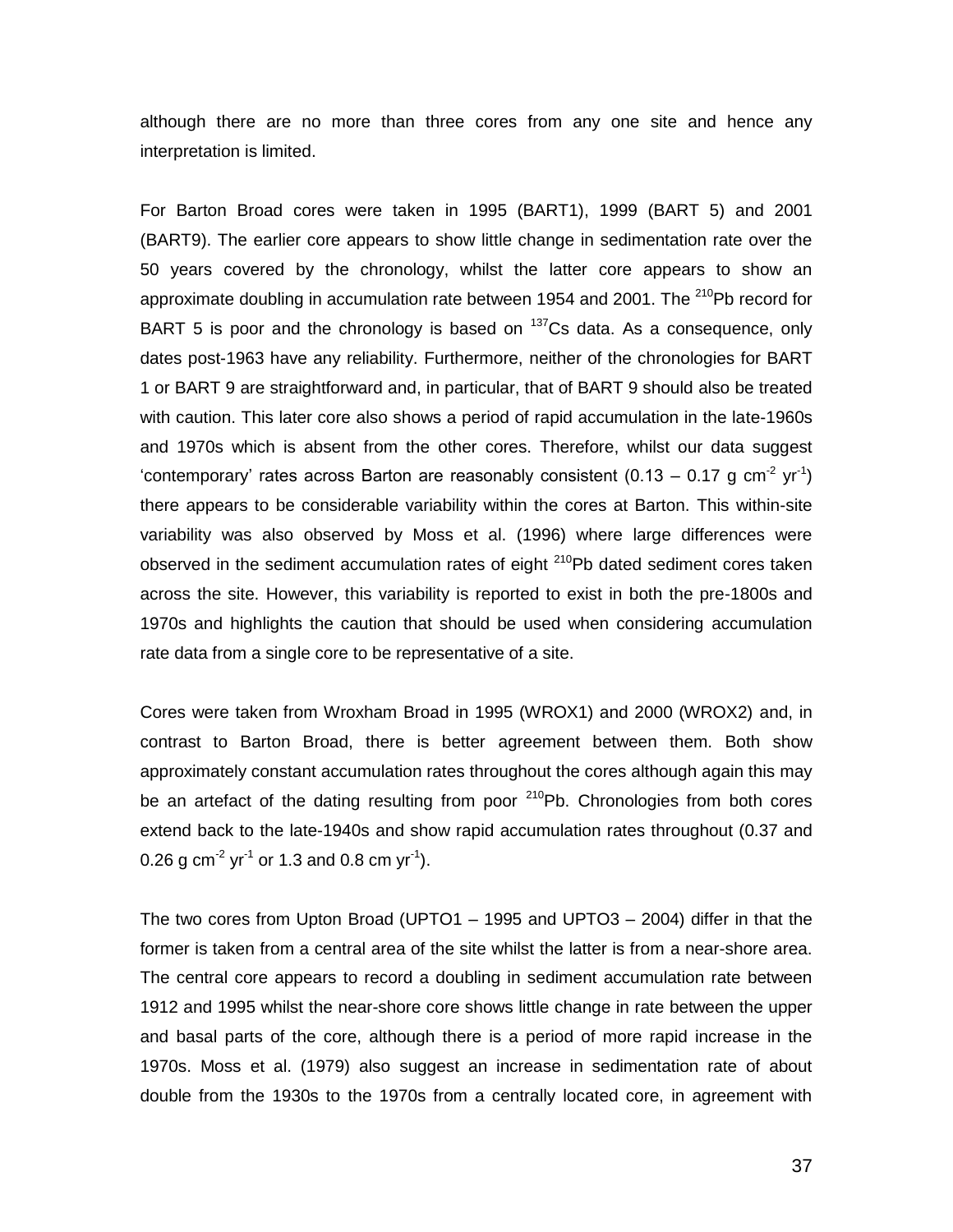UPTO 1. Whilst data are limited these results show considerable differences in accumulation rate changes across the site.

# **Conclusions**

- Chronology and sediment accumulation rate data are described for 15 cores from 11 sites in the Norfolk and Suffolk Broads.
- Sediment dating was determined using a combination of radiometric  $(^{210}Pb)$ ,  $137Cs$ ) and spheroidal carbonaceous particle (SCP) techniques. These independent approaches are combined to produce a 'best available chronology' for each site. However, in some instances, results are still poor and the resulting chronological and accumulation rate data must be treated with caution.
- Five cores, from different sites, showed an increase in sediment accumulation rate over the period covered by the available chronologies. Of these, accumulation rate increases varied by between 2 and 7-fold.
- Six cores showed no real change in sediment accumulation rate. However, for four of these reliable chronologies were only available back to the 1940s, or later, and hence any accumulation rate changes that may have occurred at these sites may not be apparent from these data.
- Two cores showed highly variable rates of sediment accumulation through time, whilst the nature of the dating results precluded a conclusion for two further cores. No cores showed a decrease in accumulation rate.
- Of the three sites for which there were replicate cores one showed reasonable agreement in sedimentation rate between cores (Wroxham Broad) whilst one showed considerable within-site variability (Barton Broad). For the other site, Upton Broad, data are available for a near-shore and a central core. The former shows little change in sedimentation rate whilst the central core shows an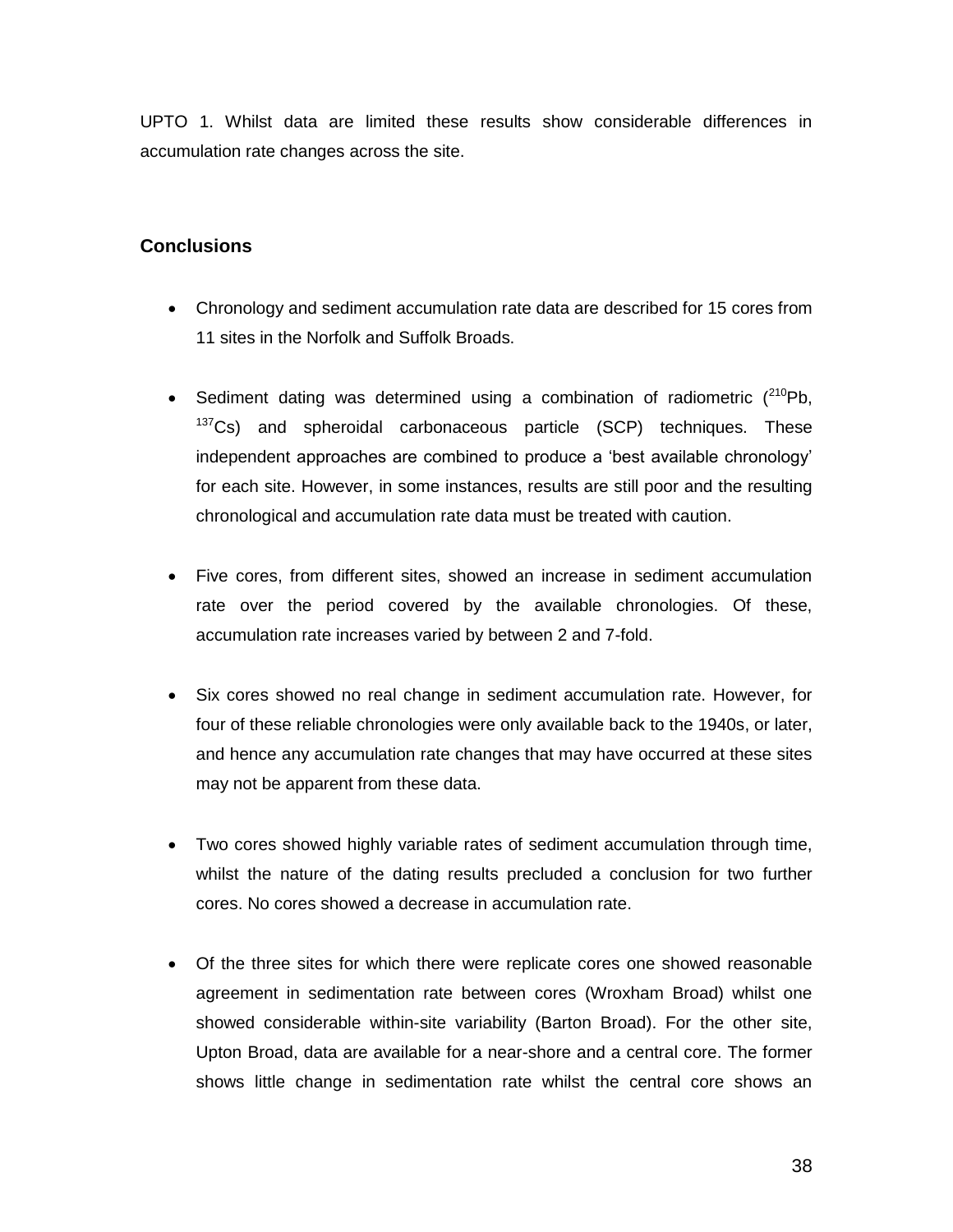approximate doubling. This within-site variability of Barton and Upton Broad is in agreement with previous studies and suggests that caution must be used when sediment accumulation data from a single core are taken to represent a site.

 The data presented in this report, and that of some other previously published studies, would suggest that an accumulation rate in the range  $0.01 - 0.04$  g cm<sup>-2</sup> yr<sup>-1</sup> may be a reasonable estimate for an unimpacted site of this type. However, other published data suggest basal accumulation rates considerably lower than this range.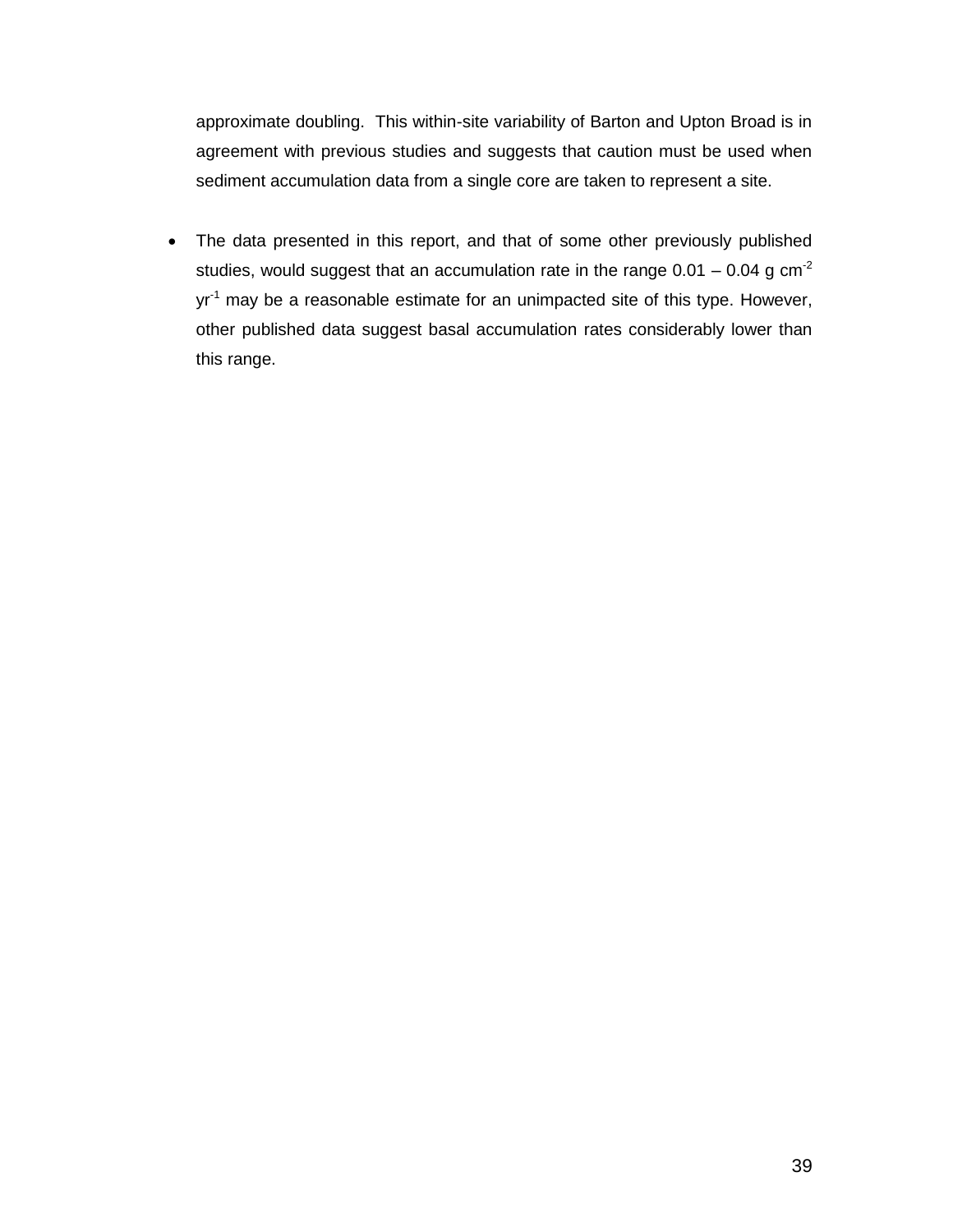# **Further data availability and research requirements**

The Environmental Change Research Centre continues to undertake sediment-based research in the Broads and this report represents a summary of the sediment accumulation data to the end of 2004. Further accumulation rate data will almost certainly be obtained over the coming years which can be used to test the hypotheses and conclusions described in this report. There are, however, three key areas which require further attention:

# *1. Basal sediment accumulation rates and within-site variability*

The data presented in this report suggest that there is some consensus as to a sediment accumulation rate representative of a time when the sites were less impacted and there is some agreement with previously published work. However, these are based on only a few data points and therefore there is a need to determine more reliable accumulation rates from the  $19<sup>th</sup>$  century, if possible, to ascertain:

- a) whether typical 'reference' conditions exist for this lake-type (cf. WFD)
- b) the true extent of accumulation rate changes over longer periods, and at more sites, than is currently possible, thus making between site comparisons more reliable.

Further, there is a need to explore the scale of within-site variation and thus how representative data from single cores are to the accumulating basin as a whole. Moss (1980) and Moss et al. (1996) suggest massive changes in rate from pre-1800 to the 1970s of between 7 and 90 times, and whilst our data do not show such changes either within a core or where we have multiple cores, the degree of within-site variability, and consequently the full scale of sediment accumulation changes, is currently unknown.

# *2. Causes of sediment accumulation rate increases*

Having observed some significant increases in sediment accumulation rate it is crucial to determine the causes and, in particular whether these are internally (e.g. phytoplankton or macrophyte) derived or external from catchment sources (e.g. sediment loads from inflows or soil erosion). Palaeolimnological investigations provide these sorts of information and besides sediment accumulation rates, the ECRC has a wealth of biological and physical data on the cores described in this report. For example, there is a considerable archive of vegetation change data from which long-term vegetation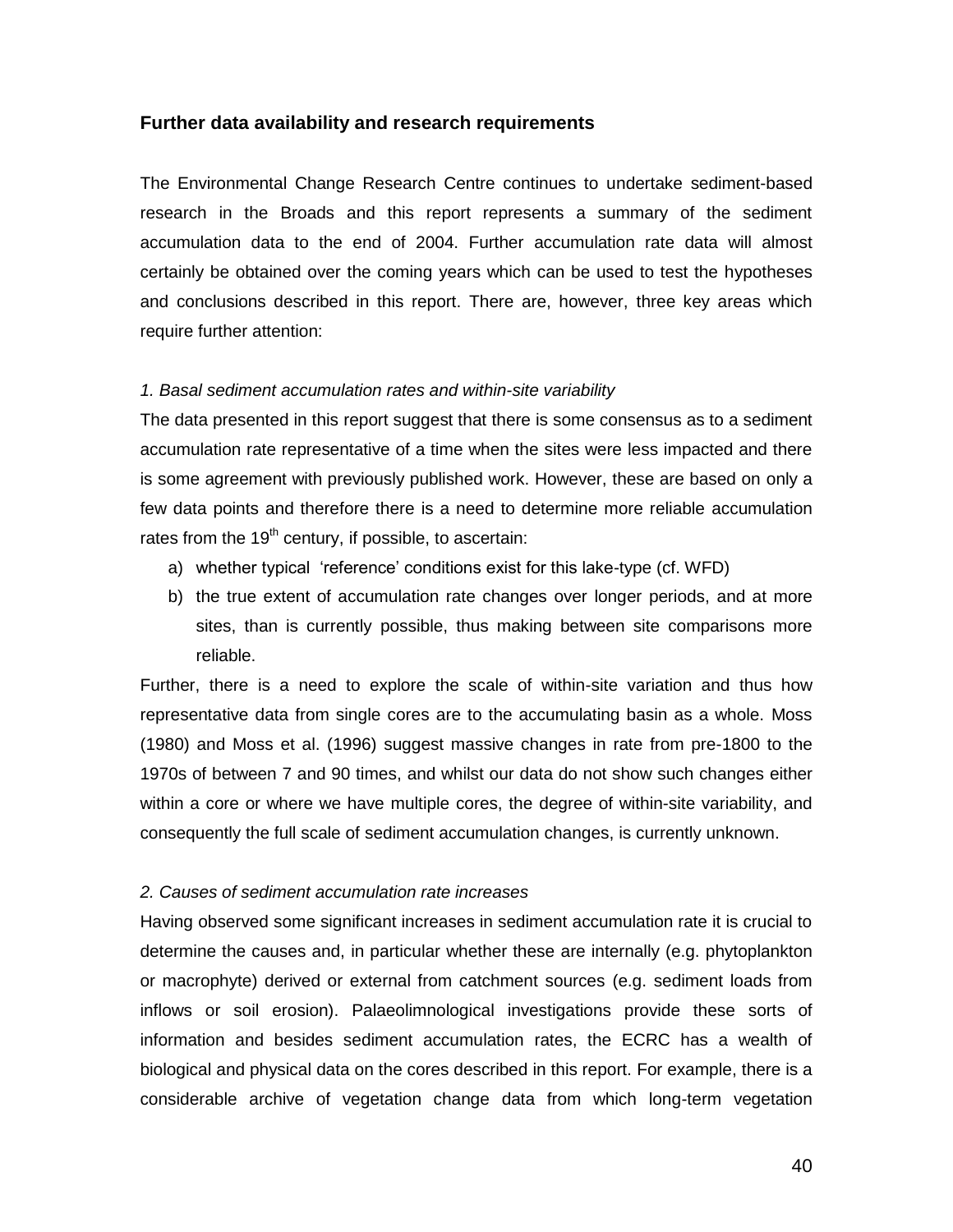dynamics of the Broads systems could be produced. Also, there is a wealth of palaeolimnological diatom data (assemblage changes, concentrations) which, whilst not being suitable for the reconstruction of phosphorus concentrations (owing to the dominance of *Fragilaria* taxa), might allow inferences on changes in productivity to be determined. These, when coupled with other proxies could allow an assessment of how lake structure and functioning has changed. Therefore, a detailed synthesis of these palaeolimnological data may provide indications as to the causes of accumulation rate changes, and furthermore, could highlight the areas where there is a lack of current information on sediment sources which could then be addressed by future studies.

#### *3. Consequences of increases in sediment accumulation rate*

It is important to determine the consequences of increasing sediment accumulation rate for lake biota and in particular the implications of lake shallowing on macrophyte loss and establishment. We suspect increases in sediment accumulation might impact upon macrophytes through creating less stable and more fluid surficial sediments. A PhD topic in this area has recently begun at the ECRC and data should become available over the next few years.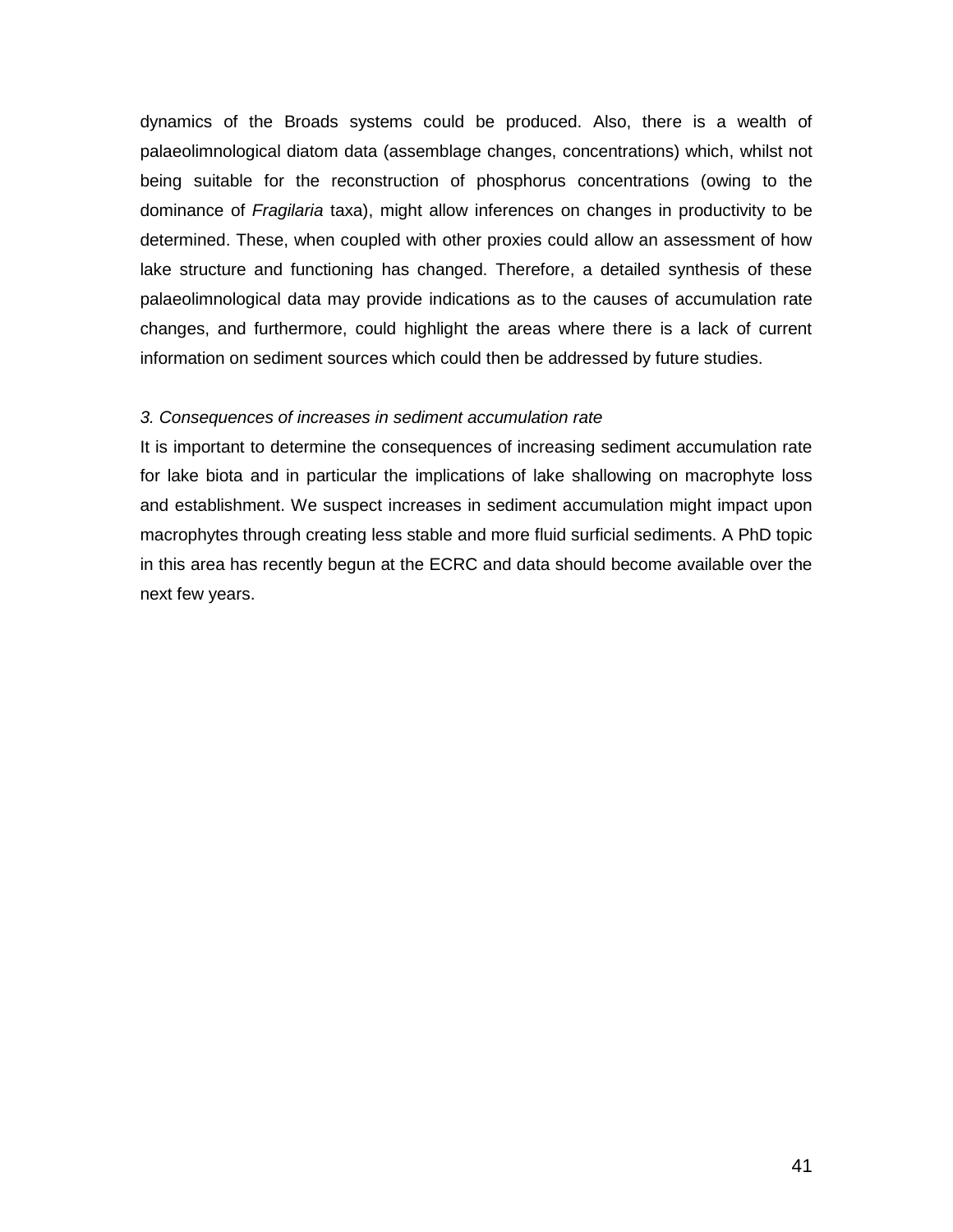# **REFERENCES**

- Appleby P.G. 2001. Chronostratigraphic techniques in recent sediments. In Last W.M.and Smol J.P. (eds.). Tracking Environmental Change Using Lake Sediments Volume 1: Basin Analysis, Coring, and Chronological Techniques. Kluwer Academic Publishers, Dordrecht. pp 171-203.
- Appleby P.G. and Oldfield F. 1978. The calculation of  $^{210}$ Pb dates assuming a constant rate of supply of unsupported  $2^{10}$ Pb to the sediment. Catena 5: 1-8.
- Appleby P.G. and Oldfield F. 1983. The assessment of  $^{210}$ Pb data from sites with varying sediment accumulation rates. Hydrobiol. 103: 29-35.
- Appleby P.G. and Oldfield F. 1992. Application of  $^{210}$ Pb to sedimentation studies. In: Ivanovich M. and Harmon R.S. (eds.), Uranium series disequilibrium: Applications to earth, marine and environmental sciences. Oxford University Press, Oxford. pp 731-778.
- Appleby P.G., Nolan P.J., Gifford D.W., Godfrey M.J., Oldfield F., Anderson N.J. and Battarbee R.W. 1986. <sup>210</sup>Pb dating by low background gamma-counting. Hydrobiol. 143: 21-27.
- Appleby P.G., Richardson N., Nolan, P.J. and Oldfield F. 1990. Radiometric dating of the United Kingdom SWAP sites. Phil. Trans. Roy. Soc.London. Series B – Biol. Sci. 327: 233-238.
- Appleby P.G., Richardson N. and Nolan, P.J. 1991.  $^{241}$ Am dating of lake-sediments. Hydrobiol. 214: 35-42.
- Bennion H. 1996. Diatom derived phosphorus targets Broadland. Final report to the Environment Agency. Environmental Change Research Centre, University College London. Research Report No. 26.
- Bennion H., Appleby P.G. and Phillips G.L. 2001. Reconstructing nutrient histories in the Norfolk Broads, UK: implications for the role of diatom-total phosphorus transfer functions in shallow lake management. J. Paleolim. 26: 181-204.
- Bennion H., Burgess A., Boyle J., Appleby P.G., Rose N.L., Sayer C. and Theophile S. 2003. Sediment survey of the Suffolk Broads. Final report to English Nature. Contract No. NB/T/806/02-04. Environmental Change Research Centre, University College London Research. Research Report No. 92.
- Hoare D.J., Sayer C.D., Liptrot E., Emson D., Bennion H., Appleby P.G. and Waldock M.J. 2004. Tributyltin (TBT) and the decline of the Norfolk Broads: Hickling Broad